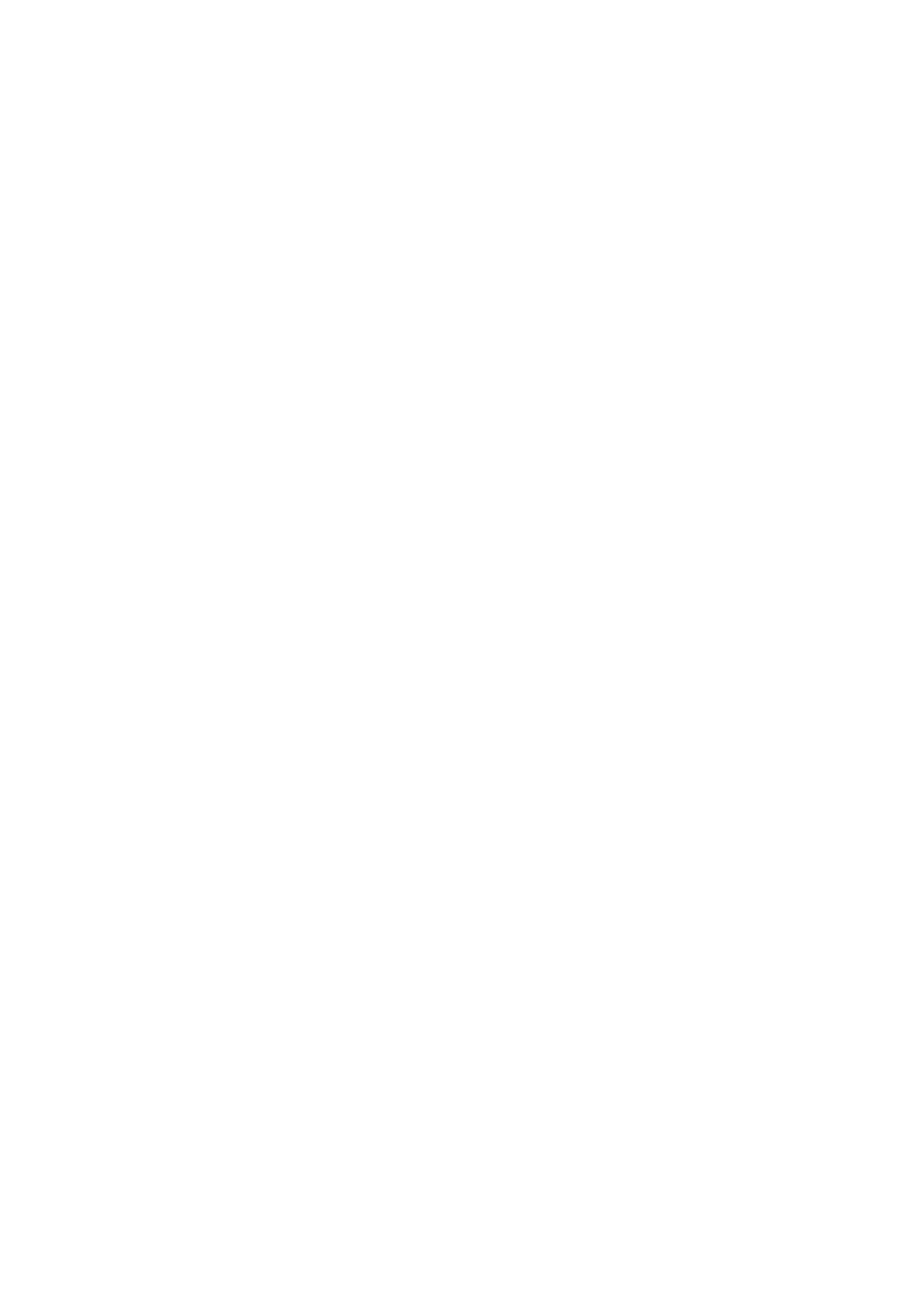# **Student mobility in Western Balkan countries**

**Research report**

Milos Besic, Phd. Associate Professor at Faculty of Political Sciences - Podgorica

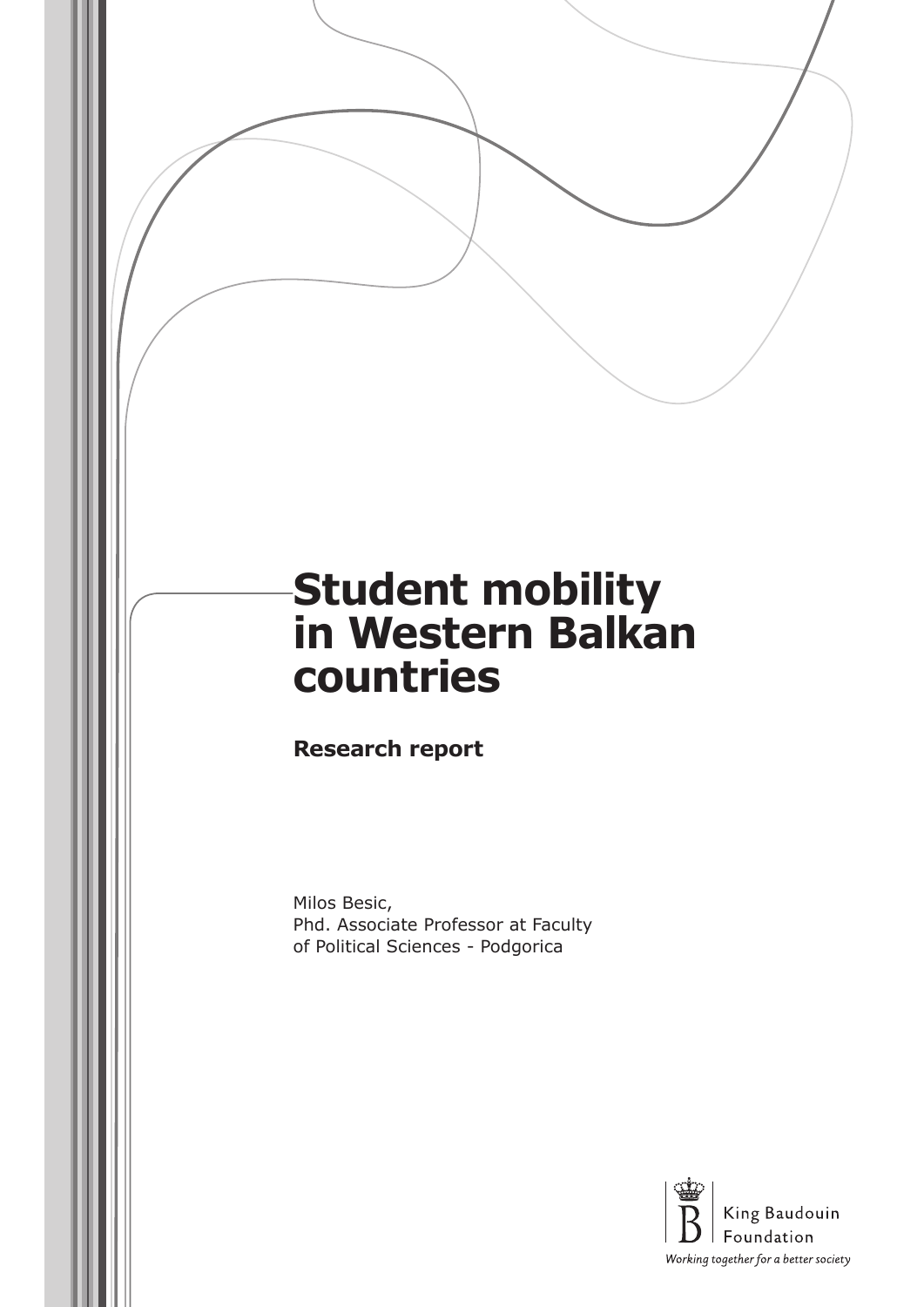| <b>COLOPHON</b>                                                          |                                                                                                                                                                                                                                                                                                                    |
|--------------------------------------------------------------------------|--------------------------------------------------------------------------------------------------------------------------------------------------------------------------------------------------------------------------------------------------------------------------------------------------------------------|
|                                                                          |                                                                                                                                                                                                                                                                                                                    |
|                                                                          | <b>Student mobility in Western Balkan countries</b><br>Research report                                                                                                                                                                                                                                             |
|                                                                          | A publication of the King Baudouin Foundation<br>Rue Brederode 21, B 1000 Brussels                                                                                                                                                                                                                                 |
| <b>AUTHOR</b>                                                            | Milos Besic, Phd. Associate Professor at Faculty of Political Sciences - Podgorica                                                                                                                                                                                                                                 |
| COORDINATION                                                             | Gerrit Rauws<br>Director, King Baudouin Foundation                                                                                                                                                                                                                                                                 |
|                                                                          | Stefan Schäfers<br>European Programme Advisor, King Baudouin Foundation                                                                                                                                                                                                                                            |
|                                                                          | Michèle Duesberg<br>Assistant, King Baudouin Foundation                                                                                                                                                                                                                                                            |
| <b>GRAPHIC CONCEPT</b>                                                   | PuPiL                                                                                                                                                                                                                                                                                                              |
| LAYOUT<br>PRINT ON DEMAND                                                | Jean-Pierre Marsily<br>Manufast-ABP, a non-profit, special-employment enterprise                                                                                                                                                                                                                                   |
|                                                                          | This publication can be downloaded free of charge from www.kbs-frb.be<br>A printed version of this electronic publication is available free of charge:<br>order online from www.kbs-frb.be, by e-mail at publi@kbs-frb.be or call King<br>Baudouin Foundations' Contact Center +32-70-233 728, fax + 32-70-233-727 |
| <b>LEGAL DEPOSIT:</b><br><b>ISBN-13:</b><br>EAN:<br><b>ORDER NUMBER:</b> | D/2893/2009/03<br>978-90-5130-638-5<br>9789051306385<br>1866                                                                                                                                                                                                                                                       |
|                                                                          | January 2009<br>With the support of the Belgian National Lottery                                                                                                                                                                                                                                                   |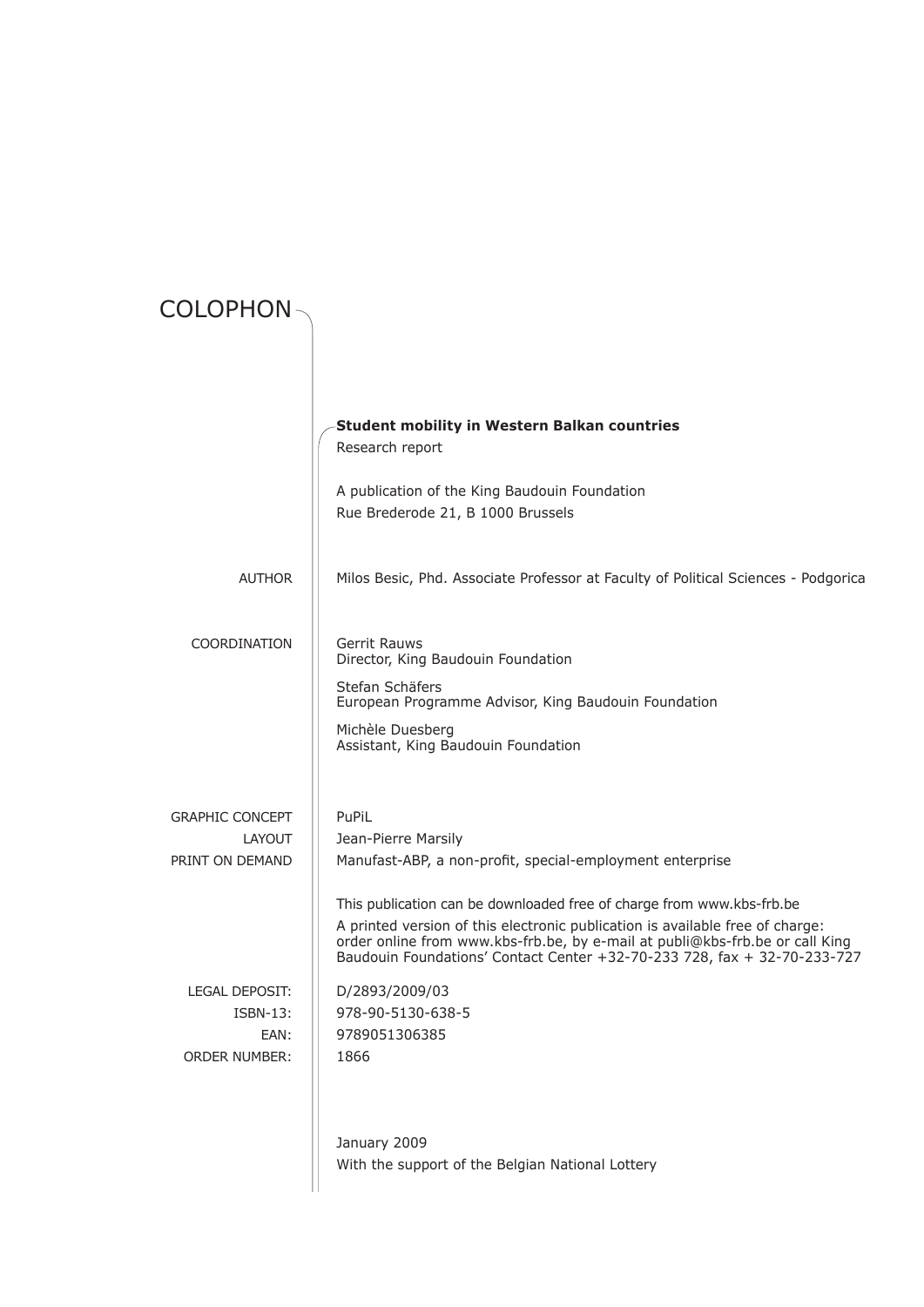### **FOREWORD**

The main goal of this survey was to identify the perception, attitudes and experiences of students from Albania, Bosnia and Herzegovina, Montenegro and Serbia regarding studying abroad. In this context the survey explored the motivation and expectations towards studying abroad, the main problems and obstacles, the question how students obtain information as well as potential negative effects of being abroad. Moreover, the survey intended to bring some background information into the debate on student mobility in the Western Balkans and specially the so called isolation of the region: a debate which is often marked by personal experience of few and less on facts and figures.

The research instrument used was a structured questionnaire. Before the fieldwork was conducted, three groups of respondents were identified in relation to their experience of studying abroad and so we created a separate questionnaire for each group, namely:

- students who had already studied abroad;
- those who were considering studying abroad;
- and those who were not considering studying abroad.

It should be born in mind when considering the results of this study that the sample only covered students currently studying in their home country. Those who have studied abroad but are not studying now and those who are currently studying abroad were not part of the sample.

The questionnaire was rather extensive with a total of 576 items. Since the research was comparative in nature, the same sample design was applied in each of the four Western Balkan countries. The sampling frame was university faculties and departments in each country. This design was projected to give a multistage random sample of 550 respondents per country, resulting in a total of 2137 respondents from all four countries.

This study was carried out by Prof. Milos Besic from University of Podgorica in collaboration with the Serbian Student Union, the University of Montenegro Student Parliament, the Albanian Student Government and the Republic of Srpska Student Union. The study was conduced within the framework of the 'Smart Visa for Students from the Western Balkans' (the Smart Visa project) initiated by the King Baudouin Foundation in 2006. The purpose of the project was to identify possibilities for optimising conditions for students from the Western Balkans to take up long- or short-term studies in the European Union. The Smart Visa project itself was in response to recommendations drawn up by the International Commission on the Balkans in their 2005 report 'The Balkans in Europe's Future', which pointed out that only a very small number of students in the Western Balkans have ever been abroad and that those who do wish to study pursue their studies in the European Union experience difficulties in doing so.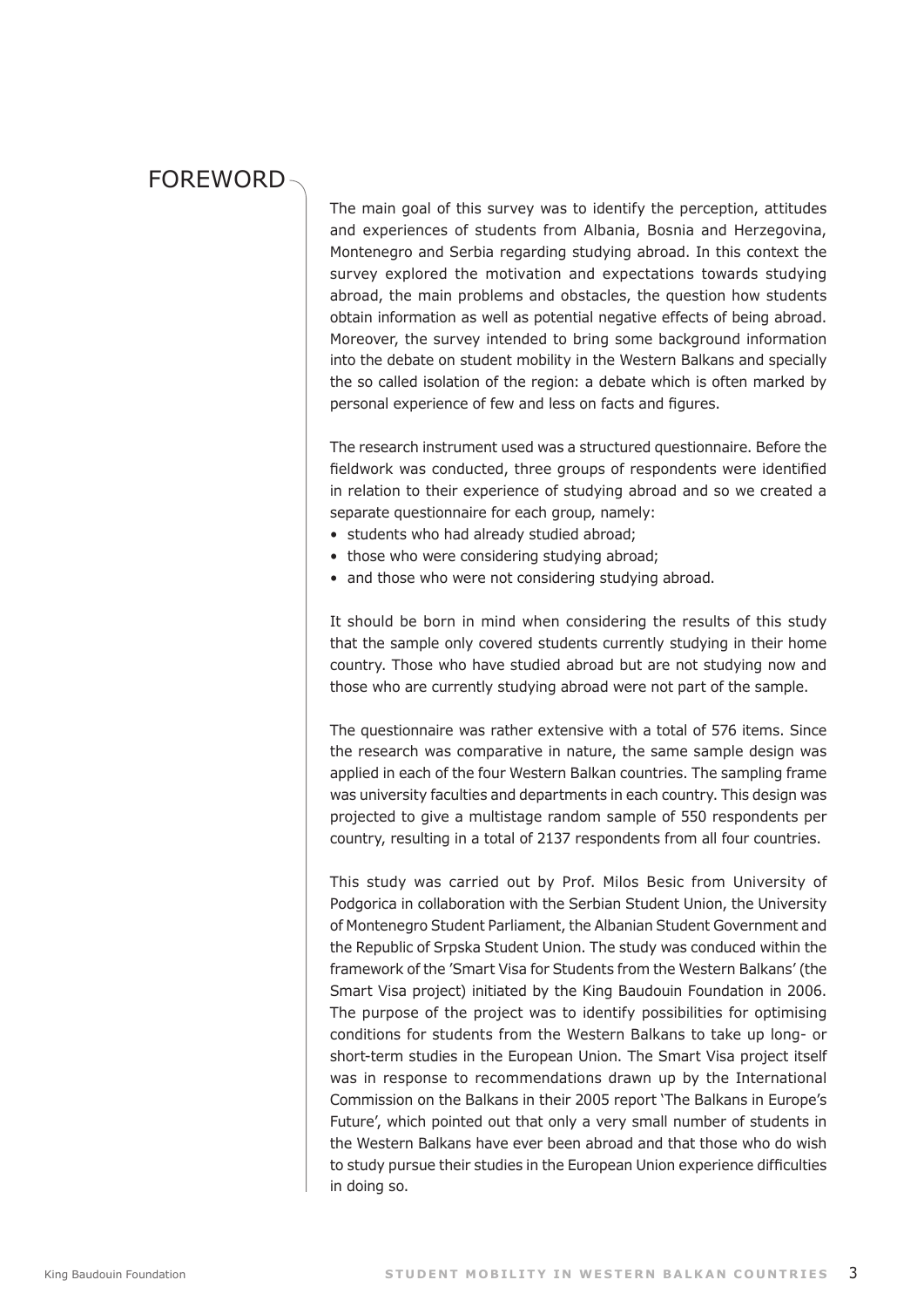With this quantitative survey the King Baudouin Foundation hopes to give impulses into the debate on how studying abroad can become a normal pattern in the Western Balkans as achieved in the European Union. Gaining experiences abroad is an important part of students' education and will form highly qualified personalities who will help to build up democratic and pluralistic societies in the region and foster the integration of the region into the European Union. However, it is of high importance to create incentive systems to attract these people to come back to their home countries as the risk of brain drain should not be underestimated.

Universities and in general the educational system in the Western Balkans have changed heavily in the recent years and are still changing today. More changes are needed to improve the situation of students who are interested in studying abroad: improved information availability on opportunities to study abroad, more scholarships, more help from universities for students who are interested in studying abroad, easier procedures, improved recognition of exams to name just a few results of the survey. The results of the survey show that the call for improvements does not only go in direction to university administrations but also to local governments, the international community and foundations. As foundation being active for more than 10 years in the region the King Baudouin Foundation took this study as basis for the development of a new programme named 'Student Mobility in the Western Balkans'. The programme will support as of 2009 existing scholarship programmes and selected universities in the region in motivating and advising students to study abroad as well as in improving the information availability.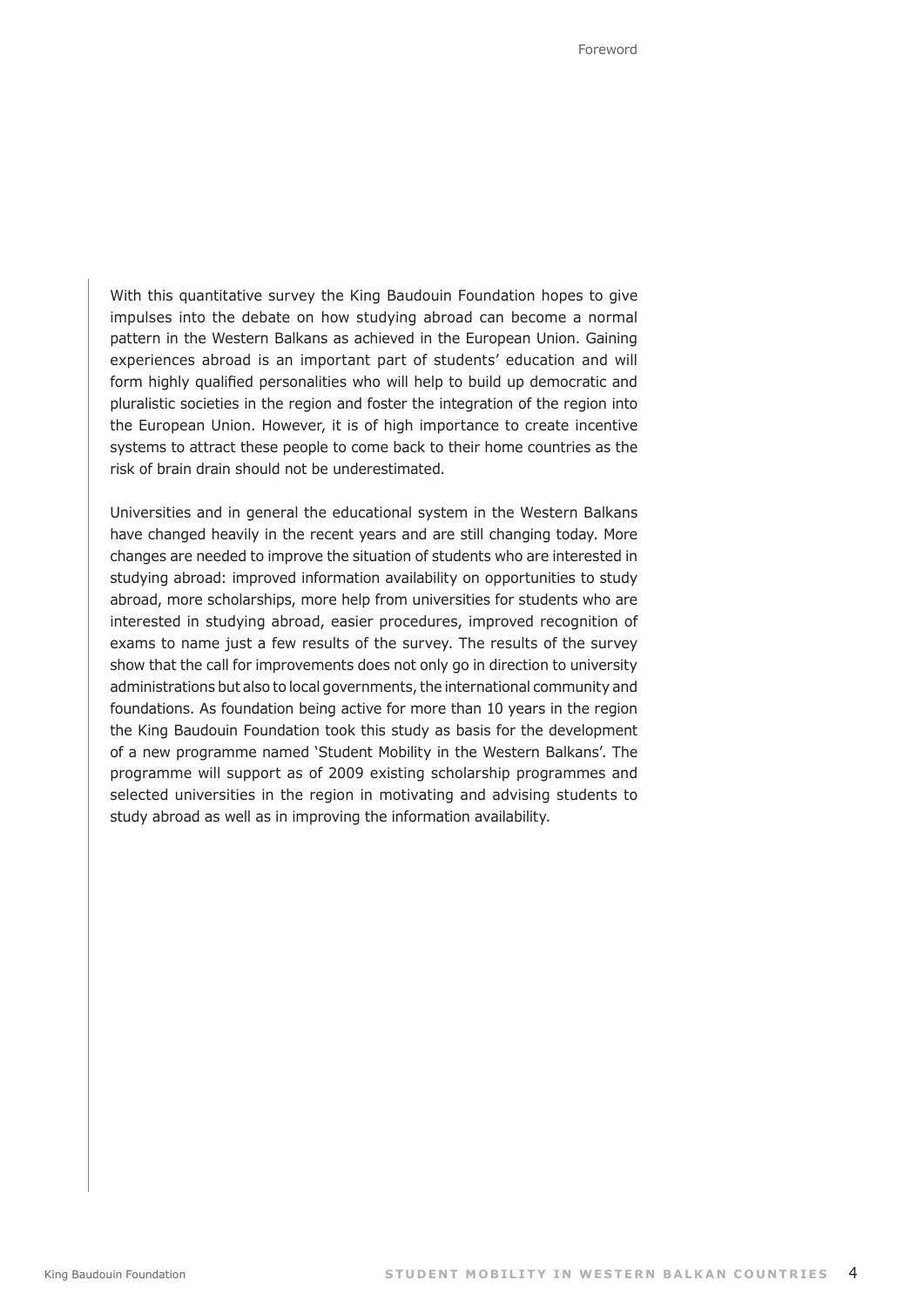# CONTENTS-

| 5. Student support schemes and application procedures 21                  |  |
|---------------------------------------------------------------------------|--|
|                                                                           |  |
|                                                                           |  |
| Part III Findings on students who are not considering to study abroad  29 |  |
|                                                                           |  |
|                                                                           |  |
|                                                                           |  |
|                                                                           |  |
|                                                                           |  |
|                                                                           |  |
|                                                                           |  |
|                                                                           |  |
|                                                                           |  |
|                                                                           |  |
|                                                                           |  |
|                                                                           |  |
|                                                                           |  |
|                                                                           |  |
|                                                                           |  |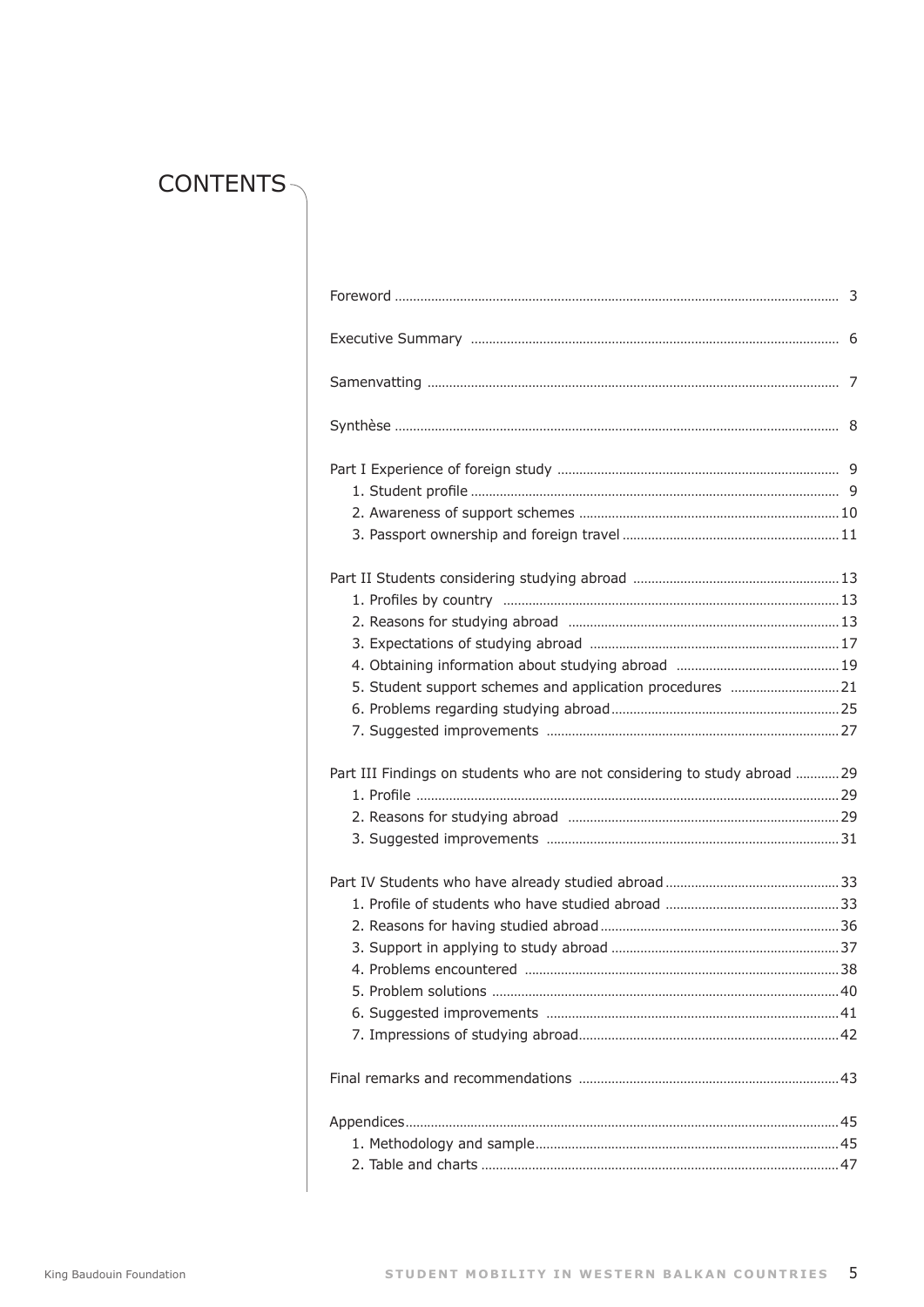### **EXECUTIVE** SUMMARY-

1. The key findings of this research are that whilst students in the Western Balkans are interested in studying abroad:

• the **levels of interest are markedly** different across the countries (under a third in B&H and Serbia, but half in Montenegro and 71% in Albania);

• among those who are interested in studying abroad, **there is considerable lack of knowledge about facilities** available for helping them to do so;

• and **students feel that there is little information, support or encouragement provided by their universities**.

- 2. The small percentages of students who have already experienced study abroad (the highest was 2% in Albania) seems to confirm the potential for a serious information campaign among university students on study opportunities abroad.
- 3. The research shows that general lack of interest in travelling outside their own country is not an issue since more than 70% of all students possess a passport and have travelled abroad. Indeed more than two thirds of them had visited EU countries (except in Albania, where only a third had done so).
- 4. Students' motivations for foreign study are above all general career development and opportunities and specialization in their field of study.
- 5. Not surprisingly, studying abroad presents potential anxieties, not least of which was being away from family and friends. However, worries about being at a sufficiently high academic level and social integration were mentioned by a significant number of students, as well as fears that foreign qualifications would not be recognised in their home country.
- 6. Difficulties in obtaining visas are often cited in political debate as a reason for not studying abroad, but the research shows that this is but one inhibiting factor (and not even the most important, except in Albania). In addition to ignorance about scholarships and exchange programmes, the problems of long and frustrating administrative procedures, financial insecurity and the general lack of information and support are issues that should be addressed if students in the Western Balkans are to be encouraged to study abroad.
- 7. Today's generation of students looks above all to the Internet for information and those in the Western Balkans are no different. The 'information gap' could and should be filled by providing more information on university and other websites and might usefully be complemented by some form of student testimonials (e.g. on websites or in informal campus meetings from those who have studied abroad) since word of mouth from peers who have had experience of the application processes as well as actually studying abroad is felt to be the most reassuring.
- 8. Finally, and somewhat disturbingly, although more than a third of students said they would seek work in their own country, a significant minority said they planned to work elsewhere (as many as a quarter in B&H and Serbia).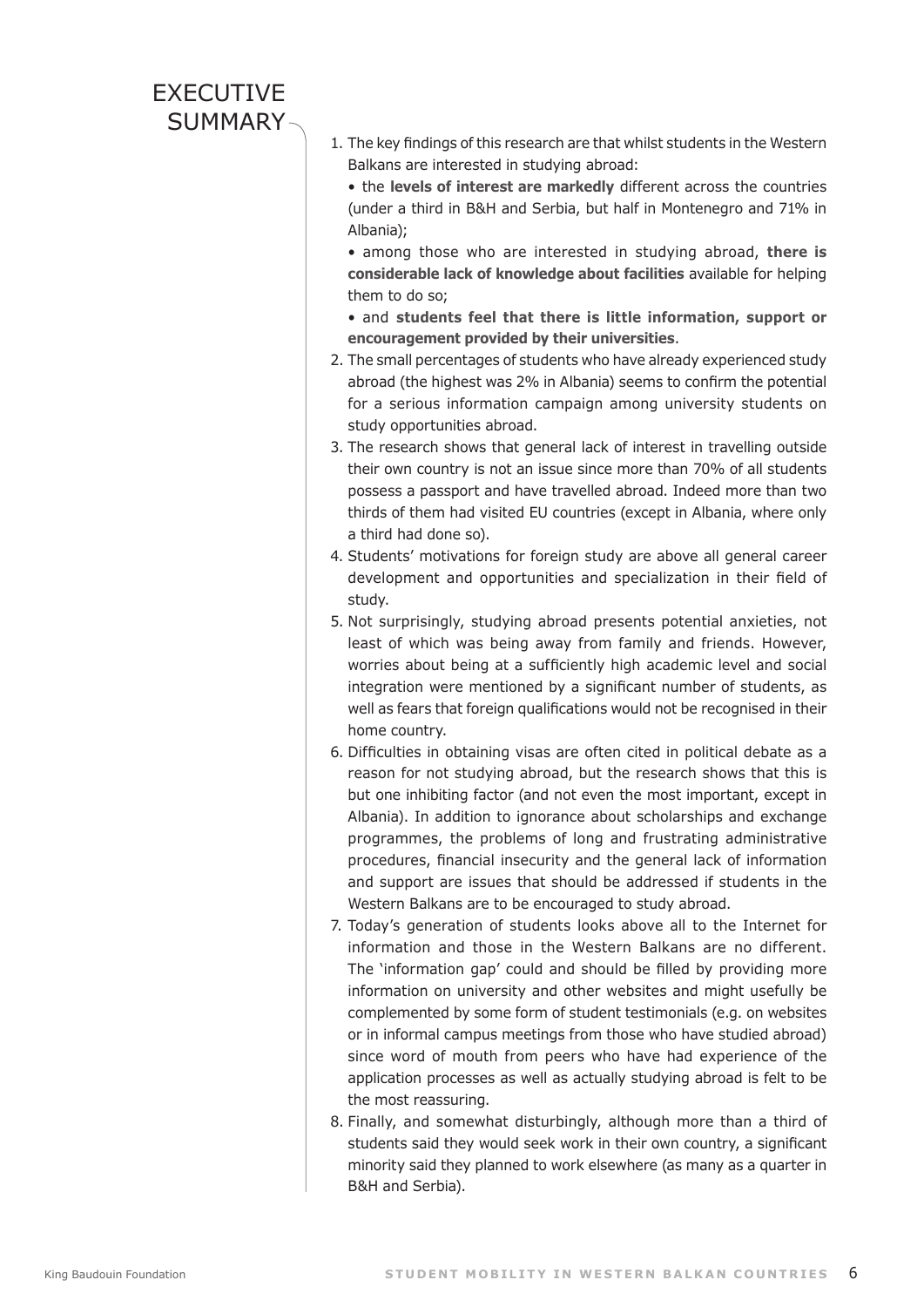## **SAMENVATTING**

- 1. De belangrijkste bevindingen van dit onderzoek zijn dat studenten in de westelijke Balkan belangstelling hebben om in het buitenland te studeren, maar dat:
	- het **niveau van belangstelling duidelijk verschilt** van land tot land (minder dan een derde in Bosnië-Herzegovina en Servië, maar de helft in Montenegro en 71% in Albanië);
	- bij degenen die belangstelling hebben om in het buitenland te studeren, er **een aanzienlijk gebrek aan kennis bestaat over de faciliteiten** die beschikbaar zijn om hen daarbij te helpen;
	- **studenten het gevoel hebben dat** hun universiteiten **weinig informatie, steun of aanmoediging** bieden.
- 2. De lage percentages van studenten die al de ervaring hebben van een buitenlandse studie (het hoogste bedroeg 2% in Albanië) lijken het potentieel te bevestigen voor een ernstige informatiecampagne bij universiteitsstudenten over studiemogelijkheden in het buitenland.
- 3. Het onderzoek wijst uit dat een algemeen gebrek aan belangstelling voor buitenlandse reizen geen probleem vormt, aangezien meer dan 70% van alle studenten een paspoort heeft en al naar het buitenland is gereisd. Meer dan twee derde van hen heeft inderdaad al een bezoek gebracht aan EU-landen (behalve in Albanië, waar dat slecht geldt voor een derde).
- 4. De motivatie van de studenten om in het buitenland te studeren, heeft vooral te maken met een algemene carrièreontwikkeling en kansen tot specialisatie op hun studieterrein.
- 5. Het valt niet te verwonderen dat studeren in het buitenland ook mogelijke angsten met zich mee brengt, niet in het minst het verwijderd zijn van familie en vrienden. Maar een groot aantal studenten vermeldde ook bezorgdheid over een voldoende hoog academisch niveau en over sociale integratie, evenals de vrees dat buitenlandse diploma's niet zouden worden erkend in hun thuisland.
- 6. In politieke discussies worden problemen om een visum te verkrijgen, vaak vermeld als een reden om niet in het buitenland te studeren, maar het onderzoek toont aan dat dit slechts een van de belemmerende factoren is (en zelfs niet eens de belangrijkste, behalve in Albanië). Naast de onwetendheid over studiebeurzen en uitwisselingsprogramma's, zouden ook de problemen van langdurige en frustrerende administratieve procedures, financiële onzekerheid en het algemene gebrek aan informatie en steun moeten worden aangepakt om studenten in de westelijke Balkan aan te moedigen om in het buitenland te studeren.
- 7. De huidige generatie van studenten zoekt vooral informatie op het internet en dat is niet anders voor jongeren in de westelijke Balkan. De 'informatiekloof' kan en zou moeten worden gedicht door meer informatie te verstrekken op websites van universiteiten en andere sites. Een waardevolle aanvulling zou kunnen bestaan in de een of andere vorm van getuigenissen van studenten (bv. op websites of tijdens informele campusvergaderingen door degenen die in het buitenland hebben gestudeerd). Immers, informatie die men verkrijgt via mond tot mond van collega-studenten die ervaring hebben met de aanvraagprocedure en ook met het effectief studeren in het buitenland wordt als zeer bertrouwbaar beschouwd.
- 8. Ten slotte is het enigszins zorgwekkend dat hoewel meer dan een derde van de studenten stelde dat zij werk zouden zoeken in eigen land, een aanzienlijke minderheid toch ook meedeelde dat zij van plan zijn om elders te werken (zelfs tot een kwart in B&H en Servië).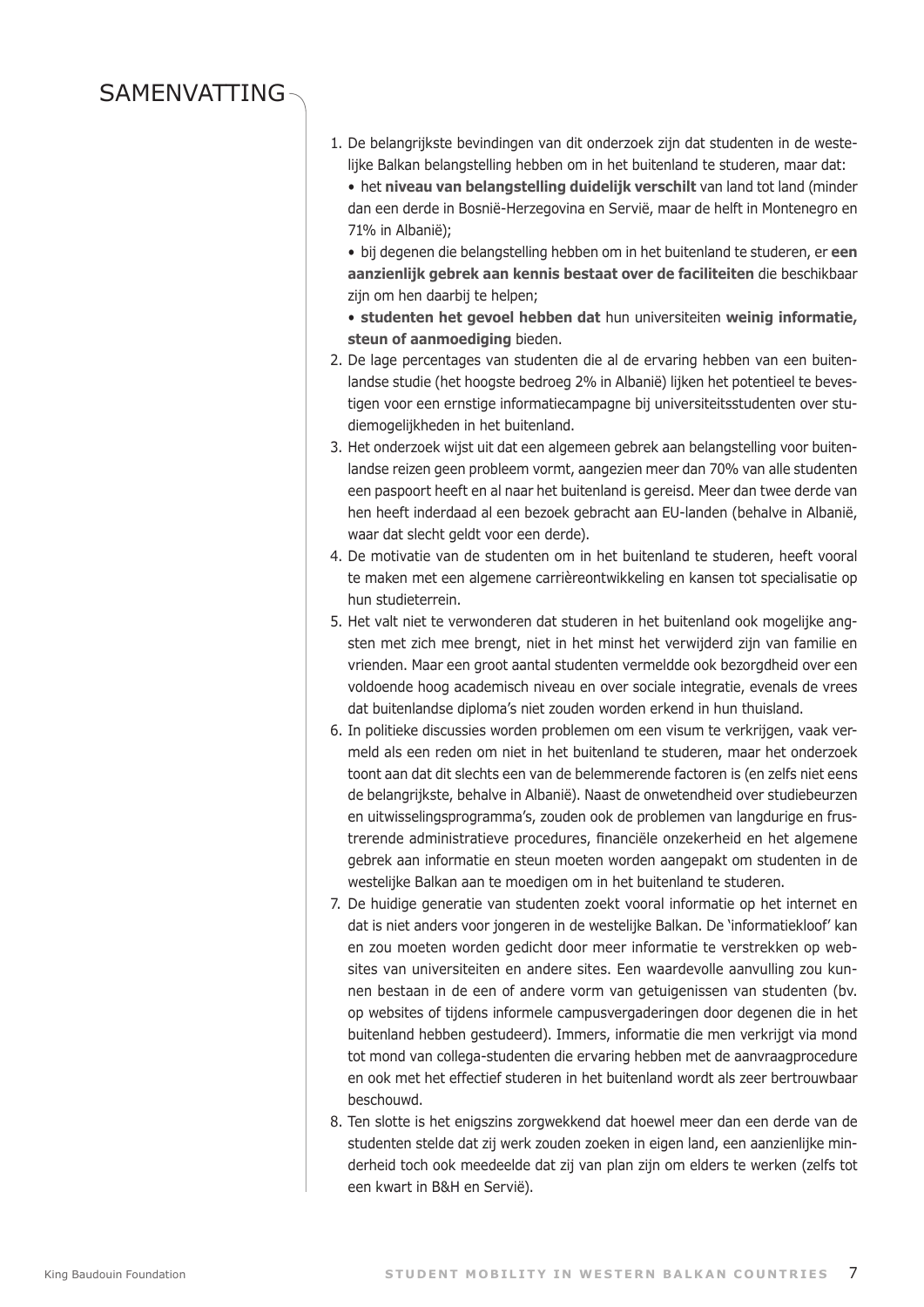# **SYNTHÈSE**

- 1. Selon les principaux résultats de cette étude, les étudiants des Balkans occidentaux manifestent de l'intérêt pour des études à l'étranger mais:
	- les **niveaux d'intérêt diffèrent considérablement d'un pays à l'autre** (moins d'un tiers en Bosnie-Herzegovine et en Serbie, la moitié au Monténégro et 71% en Albanie);
	- les étudiants intéressés par des études à l'étranger **ne connaissent pas les moyens** à leur disposition pour les aider à concrétiser leur projet;
	- les **étudiants disent recevoir peu d'informations, de soutien et d'encouragement** de la part de leurs universités.
- 2. Les faibles pourcentages d'étudiants qui ont déjà vécu des études à l'étranger (le pourcentage le plus élevé était de 2% en Albanie) semblent confirmer la nécessité d'une campagne d'information sérieuse parmi les universitaires sur les possibilités d'études à l'étranger.
- 3. L'étude montre qu'un manque général d'intérêt pour les voyages en dehors du pays d'origine ne constitue pas un problème puisque plus de 70% de tous les étudiants possèdent un passeport et ont voyagé à l'étranger. Il s'avère en effet que plus des deux tiers d'entre eux avaient visité des pays de l'UE (sauf en Albanie, où c'était le cas pour un tiers seulement).
- 4. Ce qui motive des étudiants à étudier à l'étranger, c'est avant tout l'espoir de développer leurs opportunités de carrière et de se spécialiser dans leur domaine d'étude.
- 5. Assez naturellement, étudier à l'étranger suscite quelques appréhensions, dont la principale est de s'éloigner de la famille et des amis. Les craintes de ne pas posséder un niveau académique suffisamment élevé et de connaître des difficultés d'intégration sociale ont été mentionnées par un nombre important d'étudiants, de même que la peur que des qualifications obtenues à l'étranger ne soient pas reconnues dans le pays d'origine.
- 6. La difficulté d'obtenir un visa est souvent citée dans le débat politique comme une raison de ne pas étudier à l'étranger, mais l'étude montre qu'il ne s'agit là que d'un des facteurs inhibiteurs (et certainement pas le plus important, sauf en Albanie). En plus de la méconnaissance des bourses et des programmes d'échange, les procédures administratives longues et frustrantes, l'insécurité financière et le manque général d'information et de soutien sont autant de problèmes qu'il faut s'employer à résoudre si l'on veut encourager les étudiants des Balkans occidentaux à étudier à l'étranger.
- 7. La génération estudiantine actuelle s'informe essentiellement par le biais d'Internet; il en va de même pour les étudiants des Balkans occidentaux. Le 'fossé en matière d'information' pourrait et devrait être comblé en fournissant davantage d'informations sur les sites internet des universités et autres sites, informations qui pourraient utilement être complétées par des témoignages d'étudiants (sur des sites internet ou lors de séances informelles sur le campus par des jeunes qui ont étudié à l'étranger): il s'avère en effet que 'le bouche à oreille' par les condisciples qui ont fait l'expérience des processus de candidature et ont effectivement étudié à l'étranger est considéré comme le mode d'information le plus rassurant.
- 8. Enfin, et c'est quelque peu préoccupant, bien que plus d'un tiers des étudiants disaient vouloir travailler dans leur propre pays, une minorité significative disait avoir l'intention de travailler ailleurs (jusqu'à un quart en B&H et en Serbie).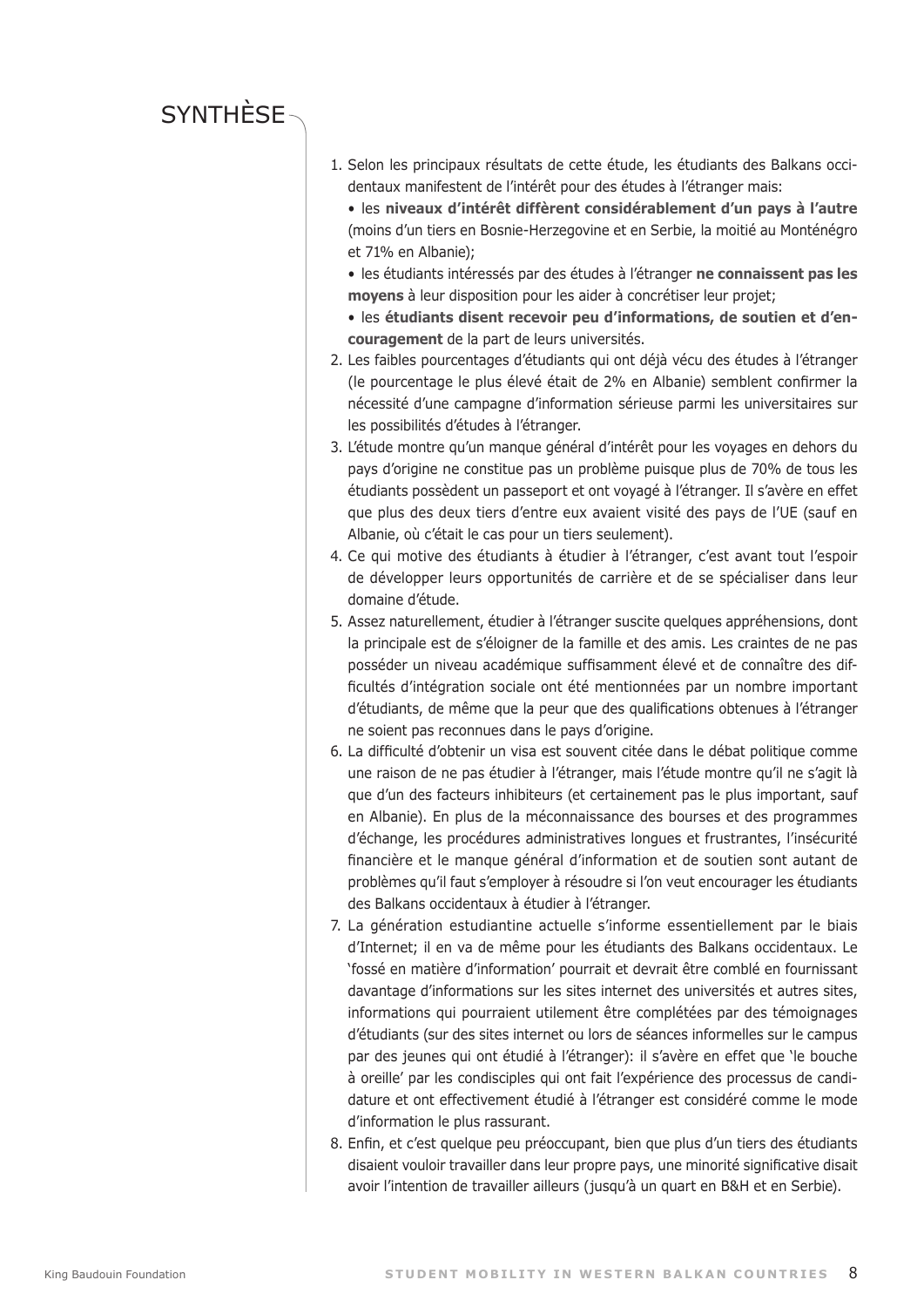# PART I Experience of foreign study

### **1. Student profile**

A comparison between the countries (Chart I.1) shows that only a **very small percentage of students in each country had any experience of studying abroad**. In Albania, there is much more interest in studying abroad than in other countries. Whilst more than one in every two students in Montenegro are considering studying abroad, the vast majority of students from B&H and Serbia have not considered studying abroad.



#### **Chart I.1 Experience or interest in studying abroad**

Given the importance of understanding the factors that influence a student's interest in studying abroad or not, we conducted a logical regression analysis (see A1)**1**. It was found that students were more likely **not to be considering study abroad** if they were:

- Studying natural sciences
- Had low average marks
- Older
- Male
- Not living in a town
- Not studying in their home town**<sup>2</sup>**
- Living alone
- Uninformed about European scholarships and mobility schemes

We also looked at the factors that influenced students to consider studying abroad (Appendices, Chart A2). Students were **more likely to consider studying abroad** if they were:

- Studying social sciences
- Had better average marks
- Were younger
- Female
- Living in a town
- Living with parents
- *1) Charts and tables marked 'A' can be found in the Appendices to this report.*
- *2) This is a difficult issue for those not acquainted with multivariate analysis, because this factor (not studying in home town) is a predictor both for studying and not studying abroad. However, in the multivariate space the item contributes to prediction for both studying and not studying abroad, but in relation to different variables in the model.*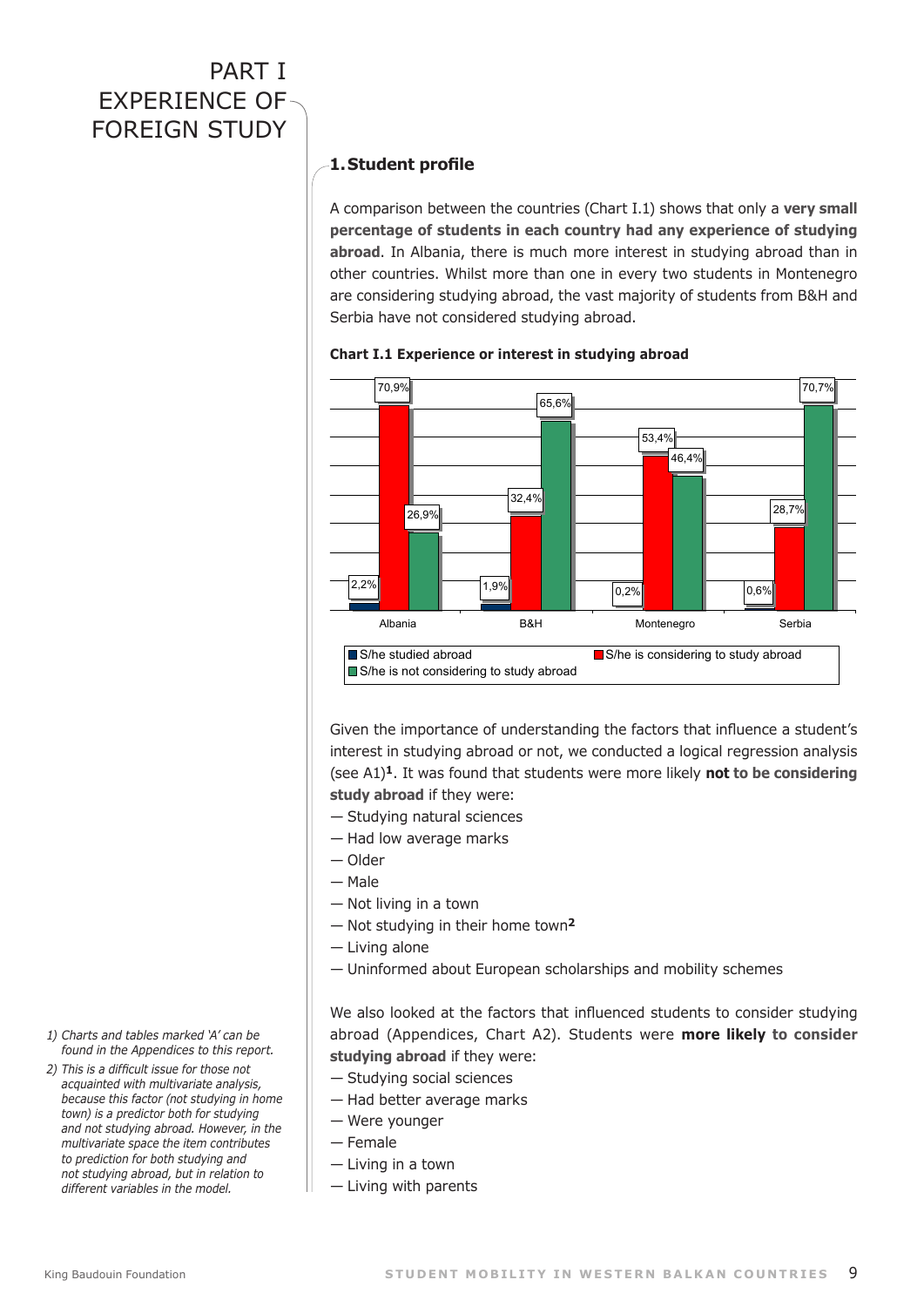- Living in a student residence
- Not studying in their hometown**<sup>3</sup>**
- Of lower social status
- Were informed about European scholarships and mobility schemes
- Had never travelled outside the country

#### **2. Awareness of support schemes**

Being informed about European scholarships and mobility schemes is, as we showed in the regression analysis, an important reason to consider studying abroad. Unfortunately, this research shows (Chart I.2 below) that **students in the Western Balkans are very poorly informed about scholarships and mobility schemes**. In each of the four countries, about 9 out of 10 students said that they were not informed about scholarships. Students were slightly better informed in Serbia, with 12% saying they were aware of programmes, but even here, the majority (88%) were not aware of any specific schemes. It is nevertheless important to say here that students may simply not be informed because they are not interested in studying abroad. This would mean that not being informed about scholarships and mobility schemes is not the `antecedent' but rather the consequence.



**Chart I.2 Awareness of any specific European scholarship and mobility scheme?** mobility scheme? (%)

|  | Table I.2. Awareness of the Erasmus and Erasmus Mundus programmes (%) |  |  |
|--|-----------------------------------------------------------------------|--|--|
|  |                                                                       |  |  |

|              | No, I know nothing about the<br>programme<br>0/0 |                   | I have heard something<br>about the programme but I | am not sure what it is<br>$\frac{0}{0}$ | Yes, I have all the<br>information about the<br>Erasmus programme<br>$\frac{0}{0}$ |                   |  |
|--------------|--------------------------------------------------|-------------------|-----------------------------------------------------|-----------------------------------------|------------------------------------------------------------------------------------|-------------------|--|
|              | Erasmus                                          | Erasmus<br>mundus | Erasmus                                             | Erasmus<br>mundus                       | Erasmus                                                                            | Erasmus<br>mundus |  |
| Albania      | 74.9                                             | 75.6              | 22.4                                                | 21.1                                    | 2.7                                                                                | 3.3               |  |
| B&H          | 79.6                                             | 85.4              | 19.1                                                | 13.3                                    | 1.3                                                                                | 1.3               |  |
| Montenegro   | 68.5                                             | 73.8              | 29.6                                                | 24.4                                    | 1.9                                                                                | 1.7               |  |
| Serbia       | 69.2                                             | 73.9              | 27.3                                                | 22.8                                    | 3.5                                                                                | 3.3               |  |
| <b>Total</b> | 73.1                                             | 77.2              | 24.5                                                | 20.4                                    | 2.4                                                                                | 2.4               |  |

*3) As explained in footnote 2*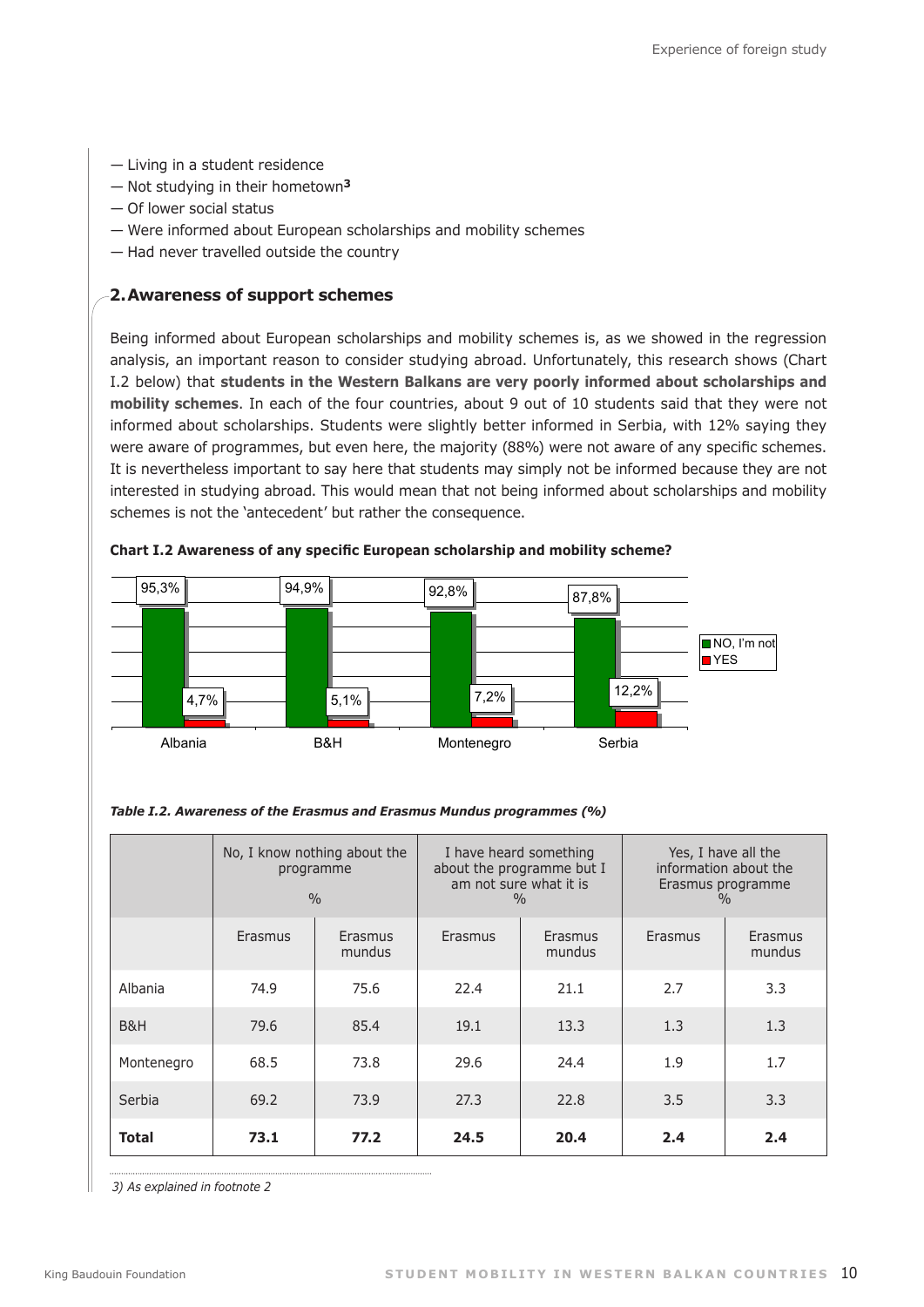With regard specifically to the Erasmus and Erasmus Mundus programmes (Table I.1 above), it is clear that a **huge majority of students are not informed about these programmes**, although students from Serbia are marginally more informed than their peers in other WB countries.

#### **3.Passport ownership and foreign travel**

Since students' experience of travelling abroad may influence their motivations for studying abroad, we asked questions about passport ownership and previous travel abroad. We found that **most students have a valid passport** (Table I.3.1). More students in Serbia own a passport than elsewhere, whilst significantly fewer students in Montenegro**4** own a passport. There is wide variation in travelling experience, with **students from Albania having travelled much less outside their country than students in other countries**. Students from Serbia and B&H had travelled outside their country more then students from Montenegro and they had also travelled more often (Chart I.3).

|              | % possessing a valid<br>passport | % who have travelled<br>outside home country |
|--------------|----------------------------------|----------------------------------------------|
| Albania      | 77.8                             | 56.6                                         |
| B&H          | 76.1                             | 88.7                                         |
| Montenegro   | 68.6                             | 79.2                                         |
| Serbia       | 89.3                             | 90.1                                         |
| <b>Total</b> | 77.9                             | 78.3                                         |

#### *Table I.3.1 Passport ownership and travel outside the home country*

# **Chart I.3 Number of times students had travelled outside their countries** (Base: those who had travelled)



*4) It should be noted that Montenegro has only recently become an independent state and passports have only begun to be issued to their citizens in 2008.*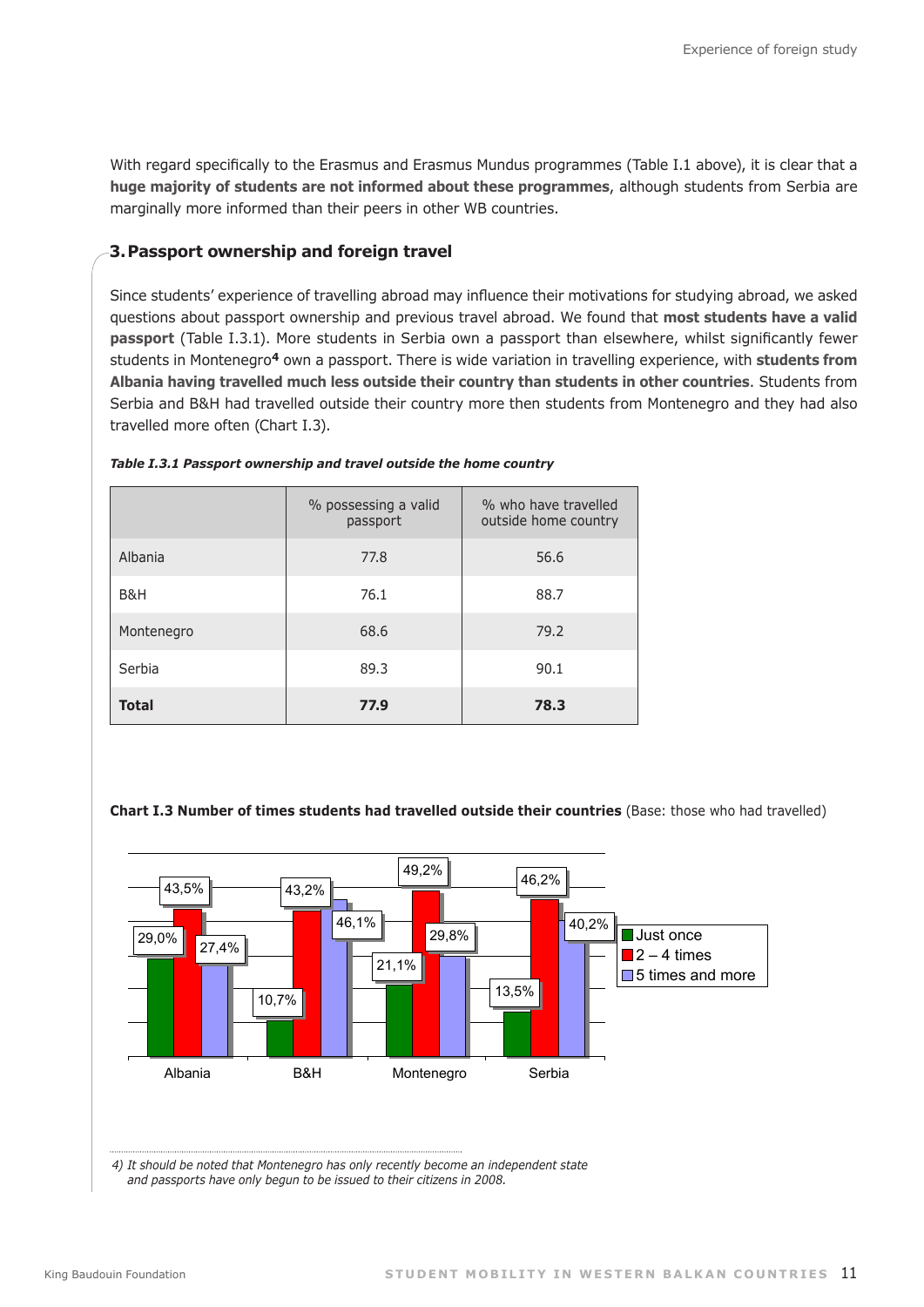Finally, by analyzing where the students travelled to (Table I.3.2 below), we can see that **in most cases, travel was to neighbouring countries**. Relatively few students had travelled to the USA, although a significant number had travelled to EU countries, particularly students from Serbia and B&H.

|                    | <b>Albania</b>              | B&H                         | <b>MNE</b>                  | <b>Serbia</b>               |
|--------------------|-----------------------------|-----------------------------|-----------------------------|-----------------------------|
|                    | <b>YES</b><br>$\frac{0}{0}$ | <b>YES</b><br>$\frac{0}{0}$ | <b>YES</b><br>$\frac{0}{0}$ | <b>YES</b><br>$\frac{0}{0}$ |
| Ex YU <sup>5</sup> | 92.9                        | 99.5                        | 83.6                        | 79.9                        |
| EU                 | 35.7                        | 82.1                        | 66.5                        | 83.2                        |
| <b>USA</b>         | 4.2                         | 13.9                        | 5.8                         | 10.0                        |

*Table I.3.2 Where students had travelled to (Base: those who had travelled)* 

*5) In the case of Albania, ex YU refers to Albania's neighbouring countries*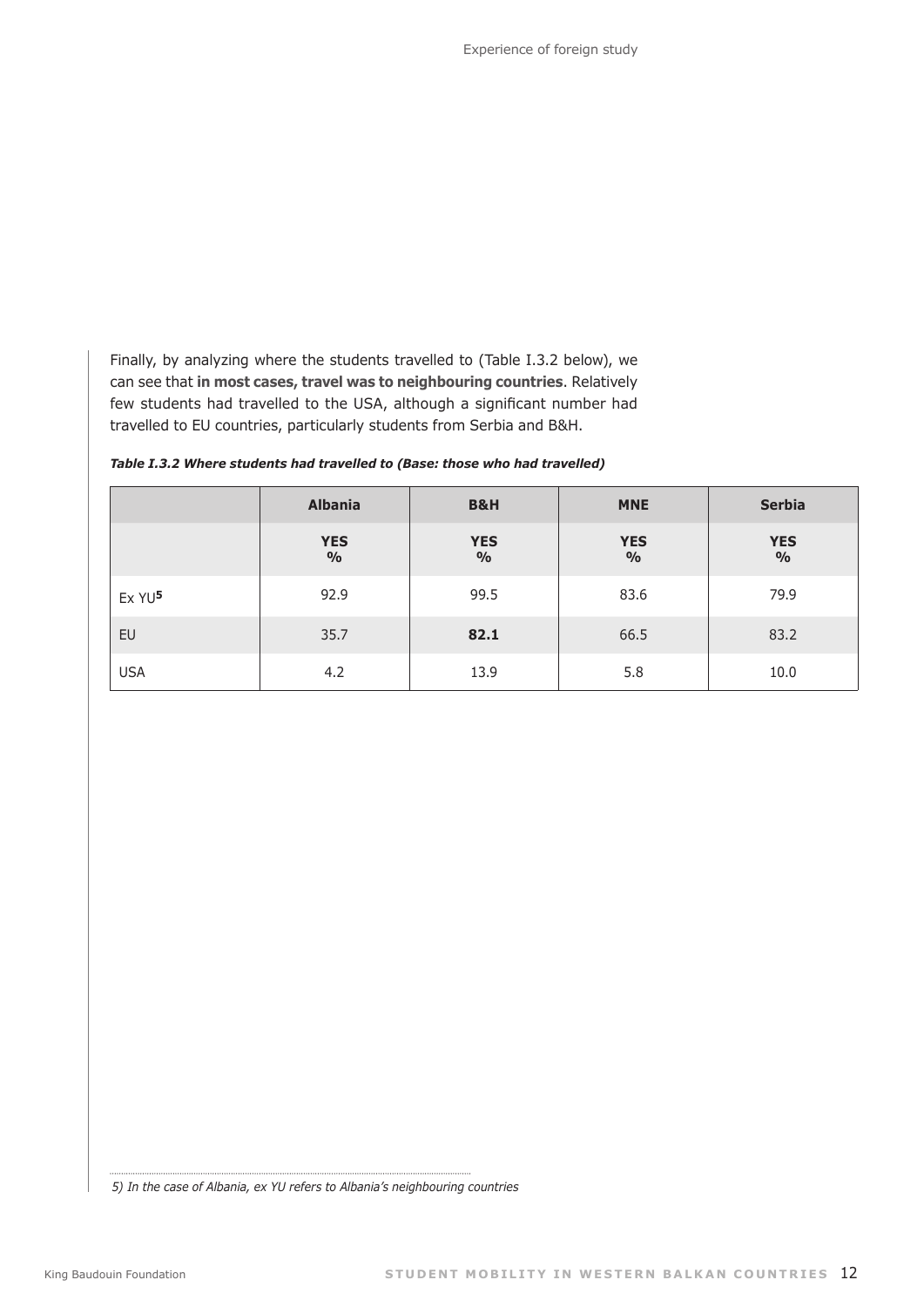# PART II **STUDENTS** considering studying abroad

### **1. Profiles by country**

Students thinking about studying abroad were our special interest. In this research, we wanted to find out about their experience, opinions, attitudes and motivations regarding the possibility of studying abroad. The greatest degree of interest expressed in studying abroad (70%) was in Albania. Just over half of the students in Montenegro were considering studying abroad, whilst less then a third of those in B&H and Serbia were considering studying abroad. As already indicated, the regression analysis (Appendices, Chart A2) shows there are a number of reasons for this.

|            | Number considering<br>study abroad $(= 100\%)$ | % considering study<br>abroad |
|------------|------------------------------------------------|-------------------------------|
| Albania    | 390                                            | 70.9                          |
| B&H        | 170                                            | 32.4                          |
| Montenegro | 283                                            | 53.4                          |
| Serbia     | 153                                            | 28.7                          |

#### *Table II.1 Students considering studying abroad*

#### **2.Reasons for studying abroad**

The issue of motivation among students thinking about studying abroad was of special importance in our research. The main finding here is that **for those who intend to study abroad, every reason to justify their decision seems to be important** (Table II.2.1). We can, nevertheless, identify some differences in the relative importance of these reasons. At the level of the overall sample, **career development in general and professional specialization seem to be the most important reasons**, followed by improved job opportunities, new experience and making professional and social contacts.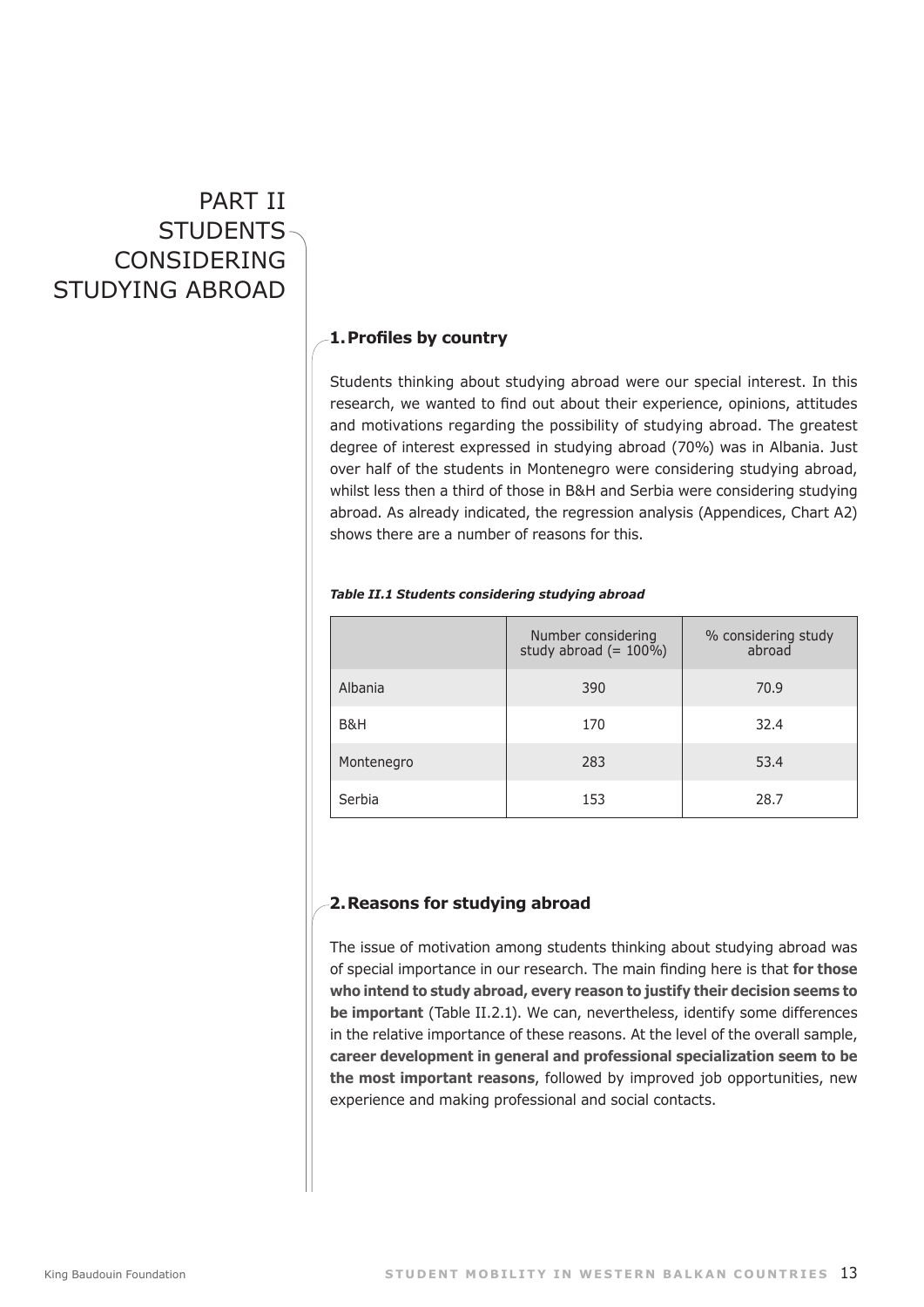| <b>MOTIVE:</b>                                                | <b>Very</b><br>important<br>reason<br>$\frac{0}{0}$ | <b>Fairly</b><br>important<br>reason<br>$\frac{0}{0}$ | Not a the<br>reason<br>$\frac{0}{0}$ |
|---------------------------------------------------------------|-----------------------------------------------------|-------------------------------------------------------|--------------------------------------|
| Gaining new experience                                        | 66.4                                                | 29.2                                                  | 4.4                                  |
| Career development in general                                 | 79.1                                                | 18.1                                                  | 2.7                                  |
| More opportunities on the job market after my studies         | 70.5                                                | 24.8                                                  | 4.7                                  |
| Learning language                                             | 55.2                                                | 28.5                                                  | 16.3                                 |
| Becoming independent as a person                              | 40.5                                                | 31.9                                                  | 27.6                                 |
| Making social and professional contacts                       | 60.5                                                | 33.7                                                  | 5.8                                  |
| Having fun, making friends                                    | 25.9                                                | 35.1                                                  | 39.0                                 |
| Getting a better education                                    | 63.8                                                | 25.6                                                  | 10.6                                 |
| Improving CV                                                  | 63.2                                                | 29.7                                                  | 7.1                                  |
| Being able to leave home country after studies to work abroad | 41.6                                                | 34.0                                                  | 24.3                                 |
| Learning about other cultures and languages                   | 46.7                                                | 41.9                                                  | 11.4                                 |
| To specialize in my field of study                            | 79.3                                                | 17.3                                                  | 3.4                                  |

#### *Table II.2.1 Motivations of students who intend to study abroad.*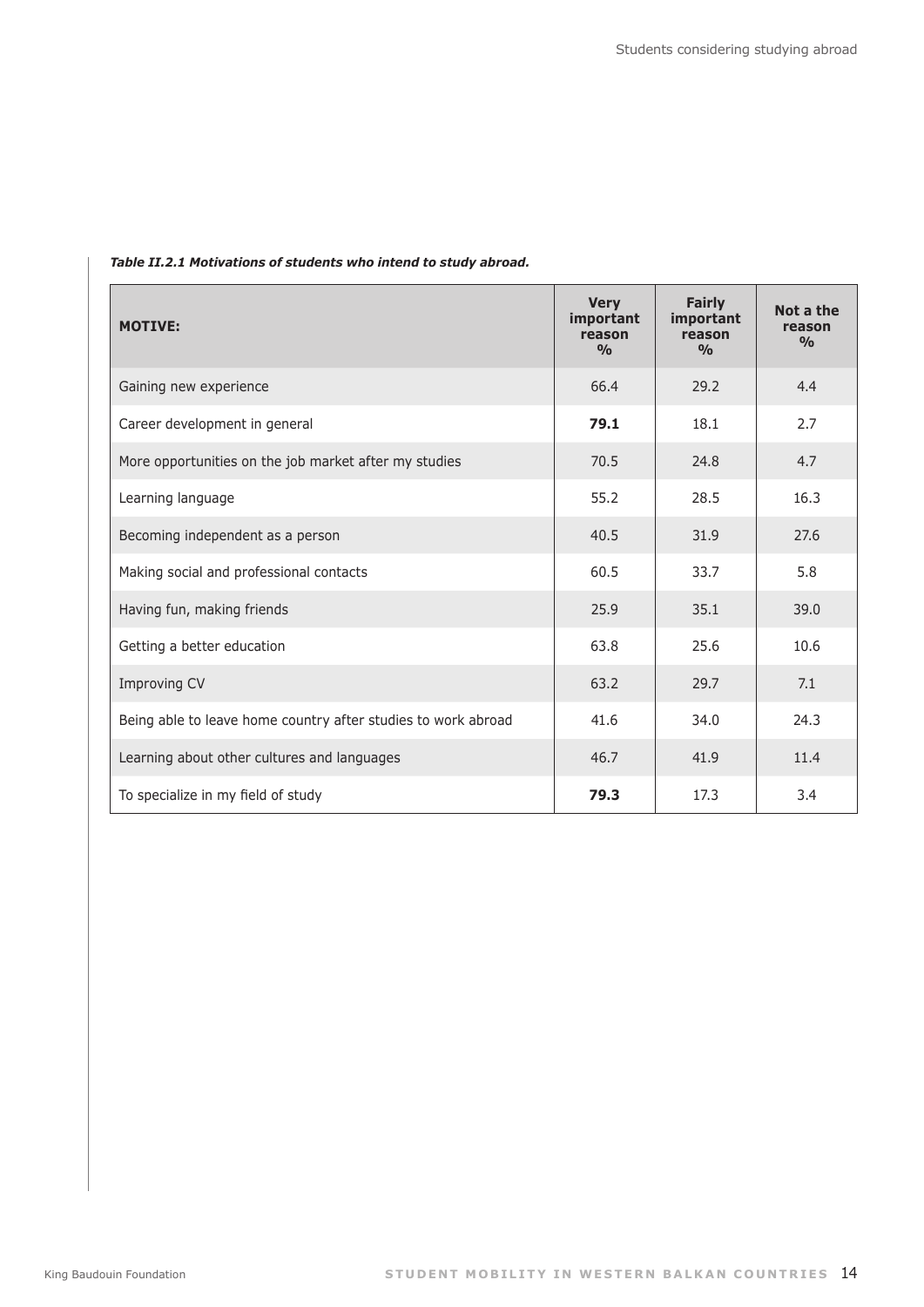| <b>MOTIVE:</b>                                                        | <b>Very important</b><br>reason<br>$\frac{0}{0}$ |      |            | <b>Fairly important</b><br>reason<br>$\frac{0}{0}$ |         |      | Not a reason<br>$\frac{0}{0}$ |        |         |      |            |        |
|-----------------------------------------------------------------------|--------------------------------------------------|------|------------|----------------------------------------------------|---------|------|-------------------------------|--------|---------|------|------------|--------|
|                                                                       | Albania                                          | B&H  | Montenegro | Serbia                                             | Albania | B&H  | Montenegro                    | Serbia | Albania | B&H  | Montenegro | Serbia |
| Gaining new<br>experience                                             | 61.3                                             | 72.4 | 67.5       | 72.7                                               | 31.3    | 25.0 | 31.0                          | 24.0   | 7.4     | 2.6  | 1.4        | 3.3    |
| Career development<br>in general                                      | 76.1                                             | 80.6 | 80.2       | 85.9                                               | 20.2    | 16.9 | 18.0                          | 12.5   | 3.7     | 2.5  | 1.8        | 1.6    |
| Having more<br>opportunities on<br>the job market<br>after my studies | 75.6                                             | 66.0 | 62.7       | 76.4                                               | 21.2    | 25.5 | 33.7                          | 16.9   | 3.1     | 8.5  | 3.6        | 6.8    |
| Learning language                                                     | 28.5                                             | 71.8 | 75.3       | 67.3                                               | 40.8    | 18.6 | 19.6                          | 24.5   | 30.7    | 9.6  | 5.1        | 8.2    |
| Becoming independent<br>as a person                                   | 31.9                                             | 47.3 | 44.5       | 48.3                                               | 34.0    | 36.3 | 30.0                          | 25.2   | 34.0    | 16.4 | 25.5       | 26.6   |
| Making social and<br>professional contacts                            | 58.4                                             | 63.2 | 59.0       | 67.1                                               | 35.2    | 31.6 | 35.4                          | 27.5   | 6.4     | 5.3  | 5.6        | 5.4    |
| Having fun,<br>making friends                                         | 8.7                                              | 39.7 | 35.7       | 35.4                                               | 21.0    | 34.2 | 48.5                          | 46.9   | 70.2    | 26.0 | 15.8       | 17.7   |
| Getting a better<br>education                                         | 44.9                                             | 76.8 | 74.4       | 79.1                                               | 35.1    | 20.0 | 20.5                          | 16.2   | 19.9    | 3.2  | 5.1        | 4.7    |
| Improving CV                                                          | 65.8                                             | 61.2 | 58.1       | 70.1                                               | 29.2    | 29.9 | 34.1                          | 22.0   | 5.0     | 8.8  | 7.8        | 7.9    |
| Being able to leave<br>home country after<br>studies to work abroad   | 36.8                                             | 47.3 | 40.5       | 50.0                                               | 30.9    | 31.5 | 38.3                          | 36.1   | 32.3    | 21.2 | 21.2       | 13.9   |
| Learning about other<br>cultures and languages                        | 37.9                                             | 51.3 | 54.7       | 51.0                                               | 45.6    | 38.8 | 37.4                          | 42.2   | 16.5    | 9.9  | 7.9        | 6.8    |
| To specialize in<br>my field of study                                 | 89.4                                             | 72.3 | 70.8       | 76.2                                               | 9.0     | 18.7 | 26.6                          | 20.4   | 1.6     | 9.0  | 2.6        | 3.4    |

#### *Table II.2.2 Motivations of students who intend to study abroad - by country*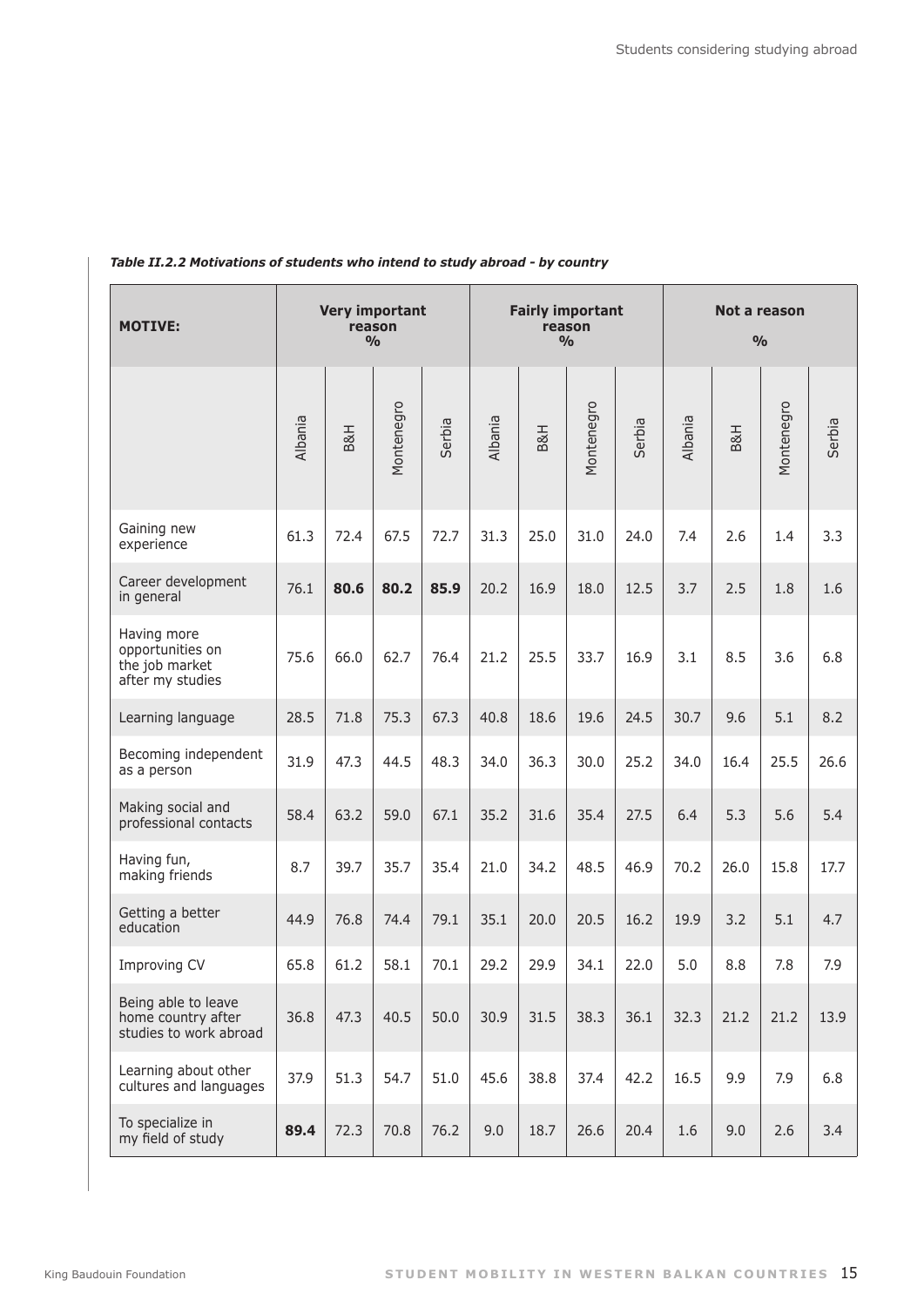When we compare the four countries (Table II.2.2 above), we can see that there are some differences regarding the importance of reasons for studying abroad. In Albania, for example, the most important reasons for studying abroad are gaining professional specialization, followed by career development in general and improved job opportunities. In B&H, career development is the main reason, followed by getting a better education, gaining new experience and study specialization. In Montenegro, career development and language learning, followed by getting a better education and study specialization were cited as being important reasons. Finally, in Serbia, career development is the main reason for studying abroad, followed by getting a better education and having improved job opportunities.

In reality, motives are almost never separated from one another, but rather mutually related psychologically. By conducting a factor analysis on the motivational data above (see Appendices, Table A1), we found that there are three main factors underlying the reasons for wanting to study abroad, namely:

- **personal development**
- **career development**
- and **gaining new experience**.

This means that, structurally, all students who wish to study abroad are influenced to a greater or lesser extent by one or more of these three factors. From an analytical perspective, the main task was to measure the extent of the motivational structures in each country, so as to be able to compare motivational differences between the countries. The factor analysis (Appendices, Chart A3) showed that:

- In Albania the main motivational factor is career development, while personal development is marginal and gaining experience is not so important either.
- In B&H and Montenegro, studying abroad is primarily important for personal development, followed by gaining experience, while career development is less important.
- Serbia is interesting since all three motives are important, although, as in B&H and Montenegro, personal development and gaining experiences are relatively more important.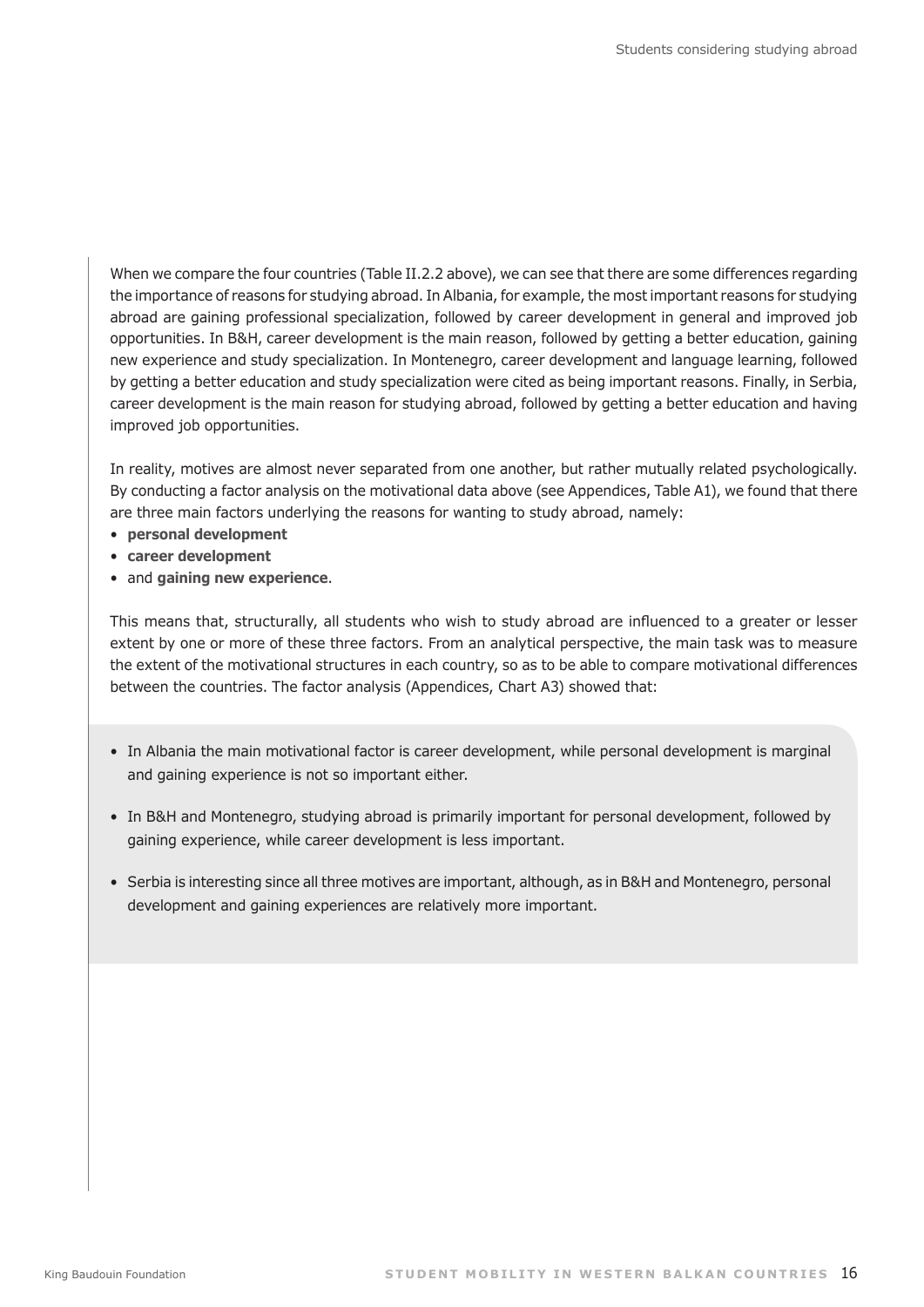#### **3. Expectations of studying abroad**

One of the popular motivation theories is the so-called theory of equalization defined by J. S. Adams. This theory states that, at the level of motivation, an individual tries to make a balance between input and output. In other words, when we make an investment in a given direction (input) we expect an adequate output, which is in accordance with our effort. This is the reason we were interested in learning about the perceived benefits among students intending to study abroad. Here again, we found that students have big expectations (Table II. 3.1), meaning that they see almost everything as a benefit. The **greatest expected benefit is providing motivation for a future career, followed by improved language skills**. Improving the chances of finding a job abroad and gaining professional and social contacts are also considered important benefits. More than half of the students rated expecting to learn more than in their own country as a very important benefit, whilst just under half felt that study abroad provided a different perspective on their home country.

| <b>EXPECTED BENEFITS:</b>                          | <b>Very</b><br>important<br>benefit<br>$\frac{0}{0}$ | <b>Fairly</b><br>important<br>benefit<br>$\frac{0}{0}$ | <b>No</b><br>benefit<br>expected<br>$\frac{0}{0}$ |
|----------------------------------------------------|------------------------------------------------------|--------------------------------------------------------|---------------------------------------------------|
| Will provide an external perspective on my country | 42.4                                                 | 39.9                                                   | 17.7                                              |
| Will learn more than in my home country            | 50.2                                                 | 36.6                                                   | 13.2                                              |
| Will improve my chances to work abroad             | 56.1                                                 | 31.5                                                   | 12.4                                              |
| Will improve my language skills                    | 64.1                                                 | 28.5                                                   | 7.3                                               |
| Will gain friends and professional contacts        | 54.2                                                 | 38.5                                                   | 7.3                                               |
| Will be more motivated for my future career        | 70.8                                                 | 23.1                                                   | 6.1                                               |

#### *Table II.3.1 Expected benefits of studying abroad*

There were some differences between the countries regarding the expected benefits of studying abroad (Table II.3.2 below), notably between Albania and the other countries. In Albania, motivation for a future career is the most important expected benefit, followed by gaining a better education and acquiring an external perspective on one's own country. In Serbia, Montenegro and B&H on the other hand, the greatest expected benefit is improved language skills, followed by, with small differences, motivation for a future career, gaining professional contacts and improving the chances of working abroad.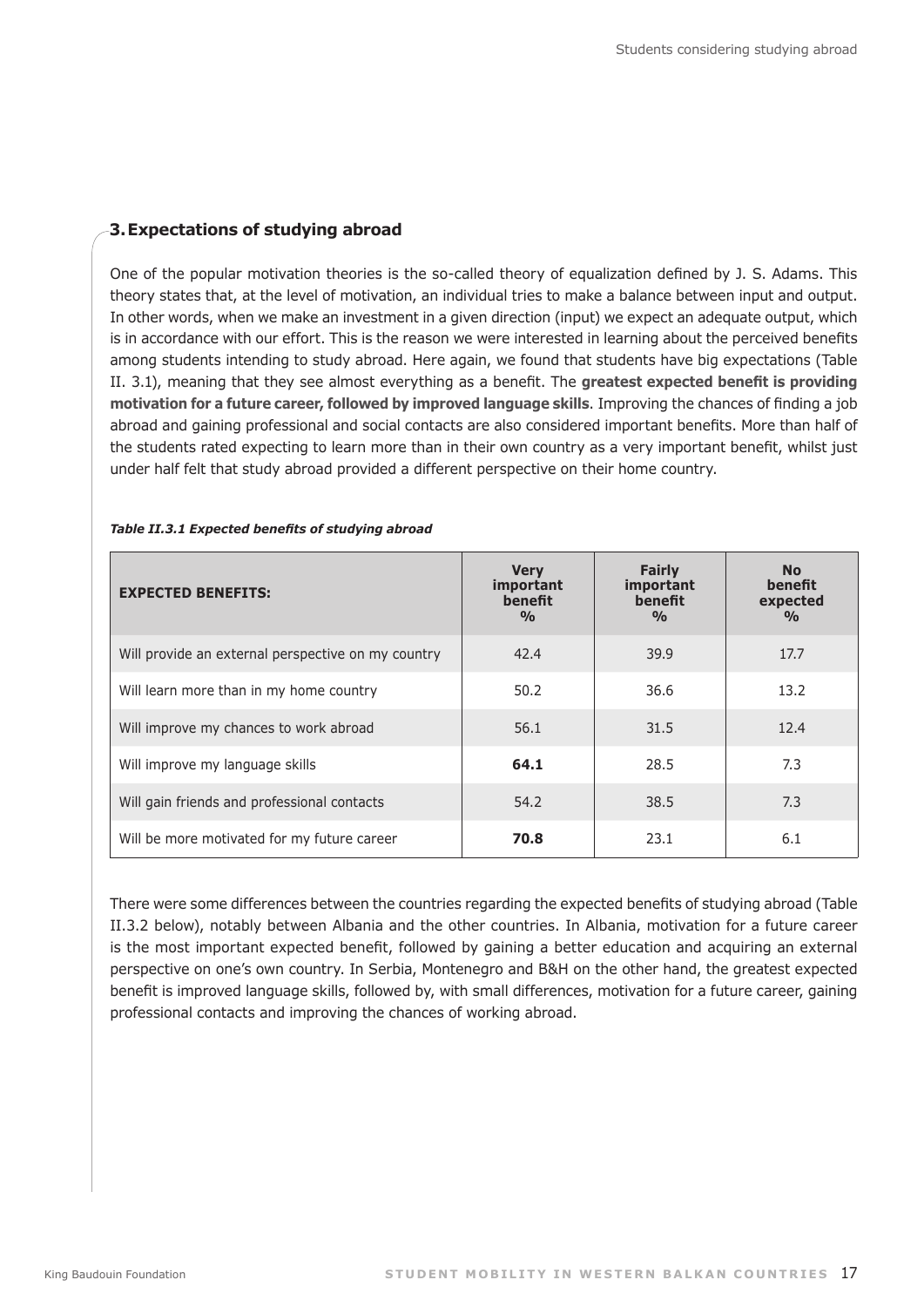| <b>EXPECTED BENEFITS:</b>                          | <b>Albania</b> | <b>B&amp;H</b> | <b>MNE</b> | <b>Serbia</b> |
|----------------------------------------------------|----------------|----------------|------------|---------------|
| Will provide an external perspective on my country | 1.43           | 1.95           | 1.91       | 2.14          |
| Will learn more than in my home country            | 1.47           | 1.74           | 1.70       | 1.77          |
| Will improve my chances to work abroad             | 1.61           | 1.57           | 1.55       | 1.44          |
| Will improve my language skills                    | 1.67           | 1.34           | 1.24       | 1.29          |
| Will gain friends and professional contacts        | 1.54           | 1.56           | 1.50       | 1.51          |
| Will be more motivated for my future career        | 1.24           | 1.50           | 1.35       | 1.49          |

#### *Table II.3.2 Expected benefits of studying abroad, by country* **<sup>6</sup>**

Studying abroad may be considered to have some negative effects and one of the research objectives was to identify any expected negative effects among the students planning to study abroad (Table II.3.3). The results we obtained are very clear and culturally grounded. **The biggest negative effect of studying abroad is expected alienation from friends and families**. Cultural self-stigmatization is also seen in the case of Albania, where students fear depression after seeing how much they have to develop and an expectation of feeling like second-class citizens in a foreign country.

#### *Table II.3.3 Negative effects of studying abroad (% YES answers)*

| <b>NEGATIVE EFFECTS:</b>                                         | <b>Albania</b><br>$\frac{0}{0}$ | <b>B&amp;H</b><br>$\frac{0}{0}$ | <b>MNE</b><br>$\frac{0}{0}$ | <b>Serbia</b><br>$\frac{0}{0}$ |
|------------------------------------------------------------------|---------------------------------|---------------------------------|-----------------------------|--------------------------------|
| Will alienate me from my friends/family at home                  | 78.7                            | 68.3                            | 61.9                        | 58.3                           |
| Will feel more like a second class citizen                       | 34.6                            | 20.9                            | 13.2                        | 13.9                           |
| Will be depressed to see how much we have to develop             | 40.0                            | 27.6                            | 19.9                        | 19.9                           |
| Will have a more negative view on the world outside my country   | 19.5                            | 7.8                             | 5.0                         | 2.6                            |
| Will be frustrated by an incapacity to adjust to new environment | 23.8                            | 7.2                             | 7.9                         | 3.3                            |

 *6) Note: Estimation based on mean value, where the smaller the value, the higher the benefit expected.*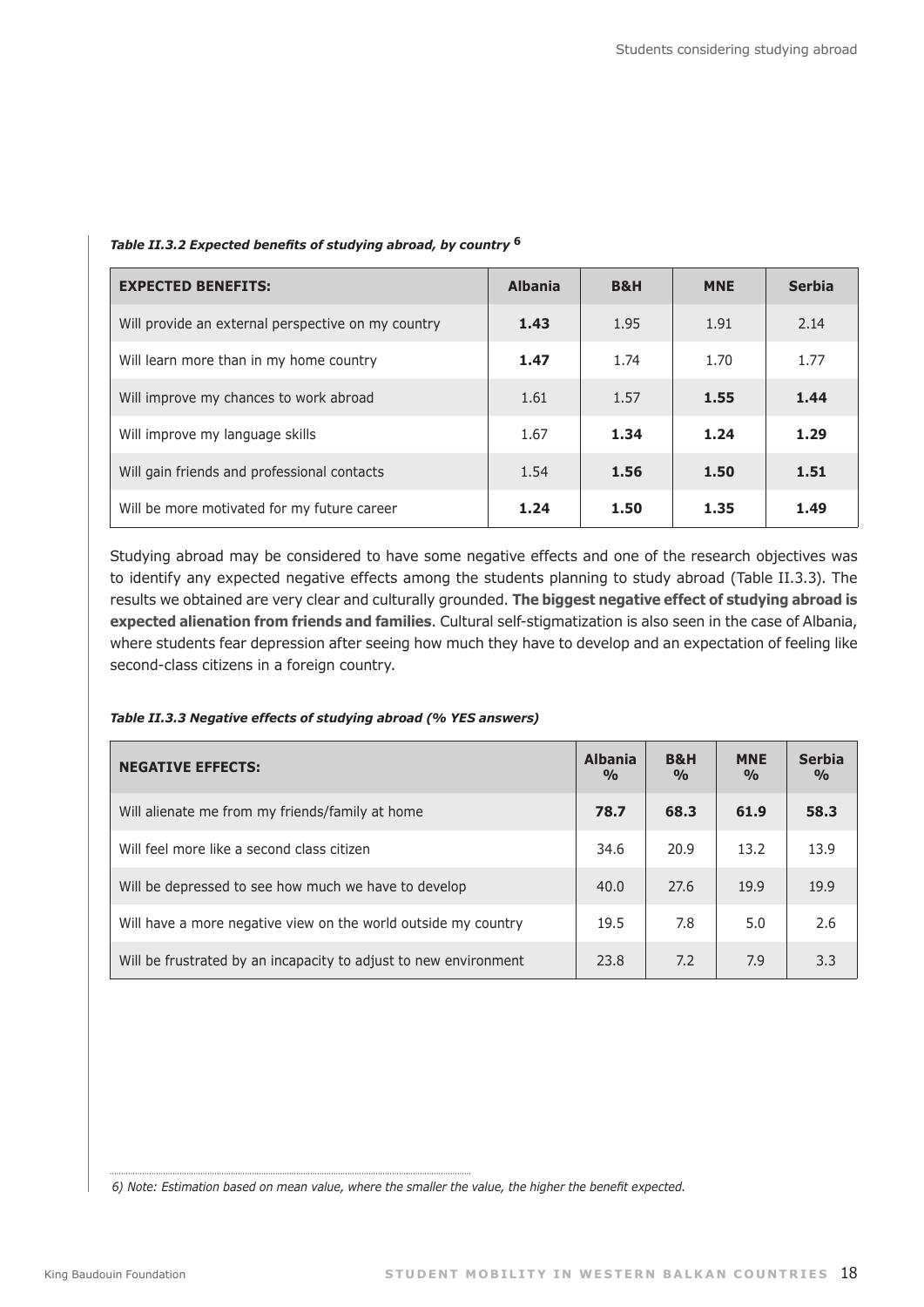#### **4. Obtaining information about studying abroad**

We have already seen that students are not well informed about scholarship opportunities and mobility schemes. Studying abroad necessarily goes with obtaining important information about many aspects of study, so we asked students where they looked for this (Table II. 4.1 below). According to the research findings, there are three main sources for this kind of information. Not surprisingly, the first port of call is **information from students who have already been abroad**. Then, most students inform themselves via a **general Internet search**. If we add to this figure the number of students who use their own university websites, we can see that the **Internet is the most important medium for obtaining information about study opportunities**. Thirdly, an extremely important source of information is that obtained from **friends and family**. Although other sources are also important, it is the triangle of **students who have already studied abroad – friends & family – Internet** that is of greatest importance and this can be interpreted as a **need to get information via reliable sources**. Students are less confident about information from 'unknown' individuals and institutions. In this perspective, the Internet is probably used more for obtaining further specifications and details about information already provided by students who have already studied abroad and friends. This means that **one of the best ways to inform students about study opportunities would be by using informal channels and students who have already studied abroad as resources**.

| <b>Information source:</b>                           | <b>Albania</b><br>$\frac{0}{0}$ | <b>B&amp;H</b><br>$\frac{9}{0}$ | <b>MNE</b><br>$\frac{0}{0}$ | <b>Serbia</b><br>$\frac{9}{0}$ |
|------------------------------------------------------|---------------------------------|---------------------------------|-----------------------------|--------------------------------|
| General Internet search                              | 77.4                            | 88.8                            | 83.2                        | 88.7                           |
| Homepage of current university                       | 47.7                            | 32.9                            | 28.3                        | 36.5                           |
| International student office in current university   | 29.0                            | 20.5                            | 18.8                        | 28.7                           |
| Friends, family                                      | 71.3                            | 73.9                            | 69.3                        | 71.5                           |
| Students who have already been abroad                | 80.5                            | 81.9                            | 83.7                        | 83.4                           |
| Ministry of Education                                | 36.7                            | 17.9                            | 18.2                        | 19.2                           |
| Student organization                                 | 48.7                            | 46.6                            | 44.4                        | 60.3                           |
| Embassies of foreign countries                       | 38.5                            | 33.6                            | 17.1                        | 27.8                           |
| Offices of foreign information providers (e.g. DAAD) | 37.7                            | 14.1                            | 10.7                        | 19.9                           |

#### *Table II.4.1 Sources used for information on study abroad (% of YES answers)*

According to the students we interviewed, **it is not at all easy to acquire information about opportunities** for **studying abroad** (Chart II.4). This problem is greatest in Albania, although the situation is similar in Montenegro and Serbia. It seems to be relatively easier to obtain this kind of information in B&H compared to other countries, but even there it is not as easy as it should be.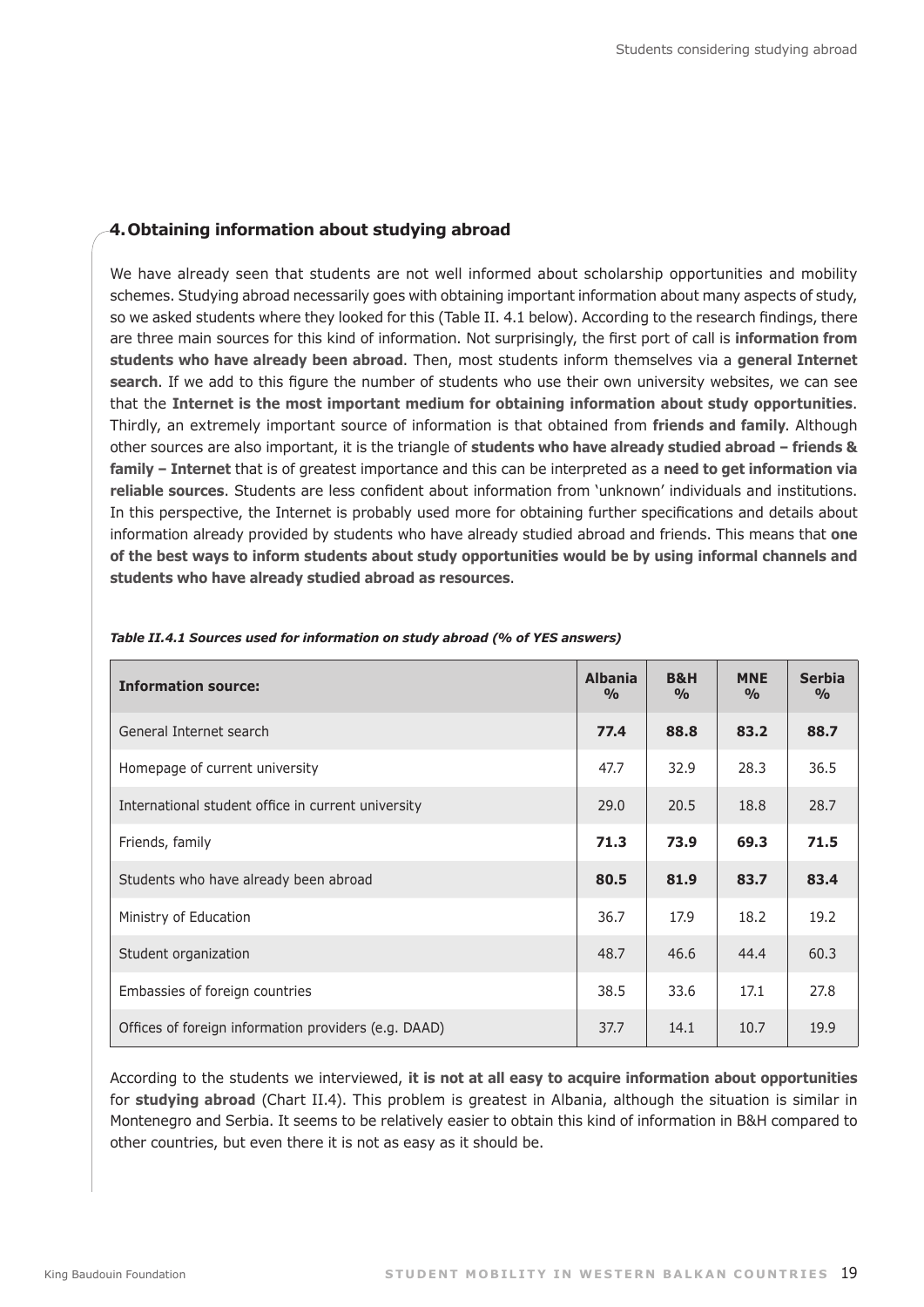

### **Chart II.4 Do you find it easy to obtain information about opportunities for studying abroad?** for studying abroad? (%)

Asked about what should be improved regarding information availability, students mentioned **just about everything** (Table II.4.2). Nevertheless, they felt that the greatest improvement needed was regarding **brochures and the help provided by the international office of their own university**.

| <b>AREAS THAT NEED</b><br><b>TO BE IMPROVED:</b>                                  | <b>Needs lots of</b><br><i>improvement</i><br>$\frac{0}{0}$ | <b>Needs some</b><br><i>improvement</i><br>$\frac{0}{0}$ | Does not need<br>to be improved<br>$\frac{0}{0}$ | Don't know/<br><b>Refused</b><br>$\frac{0}{0}$ |
|-----------------------------------------------------------------------------------|-------------------------------------------------------------|----------------------------------------------------------|--------------------------------------------------|------------------------------------------------|
| Central website with all information                                              | 58.0                                                        | 32.6                                                     | 3.6                                              | 5.8                                            |
| More help from international office at<br>home university                         | 70.5                                                        | 22.9                                                     | 1.7                                              | 4.9                                            |
| More help from other organizations<br>(student organizations, DAAD,<br>embassies) | 60.2                                                        | 28.7                                                     | 4.6                                              | 6.4                                            |
| Brochures with all information                                                    | 70.4                                                        | 21.0                                                     | 3.7                                              | 4.9                                            |

*Table II.4.2 Areas needing improvement regarding information availability*

Finally, in this part of the research, students were asked about the encouragement they received from the relevant institutions and individuals (Table II.4.3). Once more we see that greatest support comes from **students who have already studied abroad, friends and family**; in other words the triangle mentioned above. A comparison of the results across the four countries shows that administrative staff within the university appear to be more helpful in Albania then in other countries, whilst student organizations in Serbia seem to be doing a better job compared to those in other countries.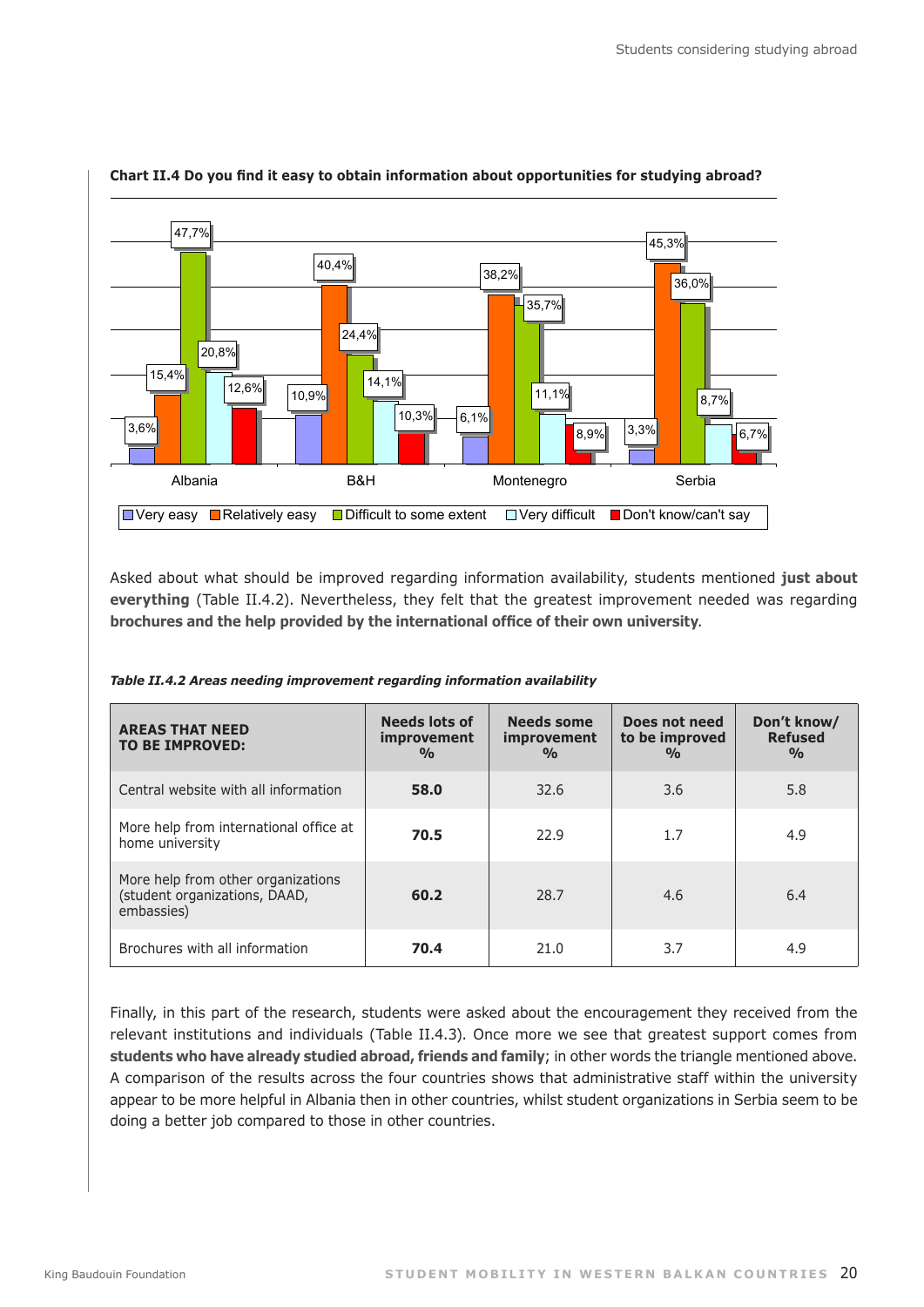| <b>Students encouraged by:</b>         | <b>Albania</b><br>$\frac{0}{0}$ | <b>B&amp;H</b><br>$\frac{0}{0}$ | <b>Mne</b><br>$\frac{0}{0}$ | <b>Serbia</b><br>$\frac{0}{0}$ |
|----------------------------------------|---------------------------------|---------------------------------|-----------------------------|--------------------------------|
| Lecturers                              | 35.1                            | 29.1                            | 24.1                        | 26.5                           |
| Teaching assistants                    | 18.7                            | 27.9                            | 24.5                        | 25.2                           |
| Administrative staff at the university | 21.5                            | 9.6                             | 7.6                         | 4.6                            |
| Student organizations                  | 39.5                            | 36.5                            | 34.2                        | 44.4                           |
| Students who have been abroad          | 80.8                            | 71.5                            | 77.3                        | 80.1                           |
| Family                                 | 81.0                            | 58.7                            | 68.3                        | 61.6                           |
| Friends                                | 77.7                            | 70.3                            | 75.9                        | 74.2                           |
| Employees in international offices     | 19.5                            | 13.8                            | 24.7                        | 17.2                           |

#### *Table II.4.3 Sources of encouragement (% YES answers)*

#### **5.Student support schemes and application procedures**

University partnerships provide an important framework and resource for students who wish to study abroad. It is vital that such resources exist, but students must also be aware of them. In this research, we found out that **most students simply do not know about the existence of university networks** (Chart II.5.1). Even those who said they knew about a university partnership network were unable to name the partner universities and some students named countries instead. We should stress that we are not referring here to all the students interviewed, but only those who claimed to be considering studying abroad, so the awareness problem is overall much greater. If we compare the countries, we can see some differences. In Montenegro, students are relatively more aware of partnership networks than elsewhere.



Chart II.5.1 Is your university a member of an international university network?

Furthermore, even though they do not know if their university is a member of an international university network, students in all four countries claim that there are not enough exchange programmes with other universities (Chart II.5.2 below).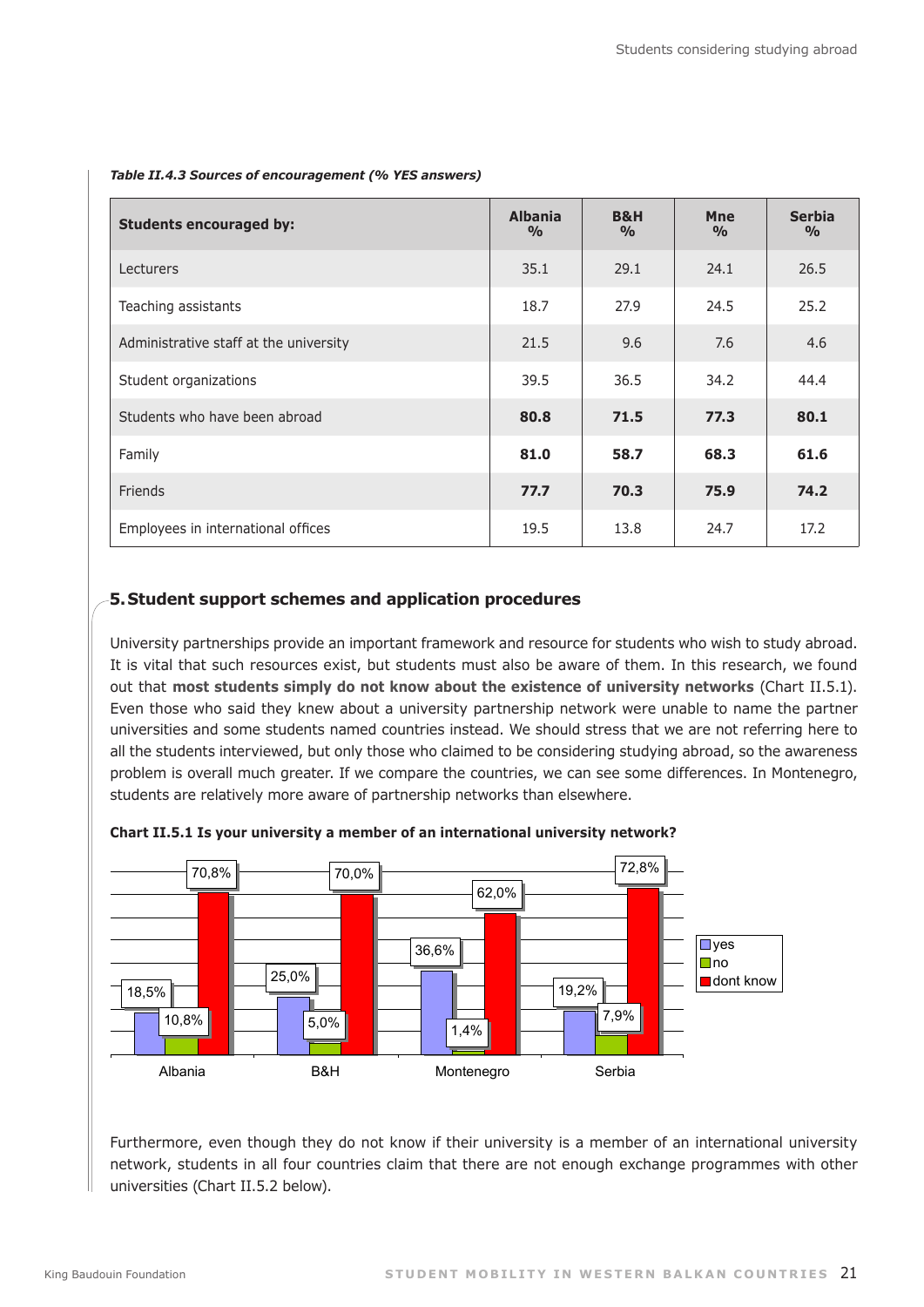

# Chart II.5.2 Are enough partner universities/exchange programmes with other universities?

Finally, when asked about the possibility of using an existing university partnership network, the vast majority of students expressed an interest to do so (Chart II.5.3).



#### Chart II.5.3 Will you make use of the existing partner university network? (% of YES answers)

**Students are similarly partially informed about scholarship programmes** in each country (Chart II.5.4 below). Approximately one third of students (each) know, don't know or are not sure about scholarship programmes in each country. When asked to name the programmes, the most frequently mentioned were: DAAD, Erasmus and Erasmus Mundus, although in many cases, countries were cited instead of scholarships.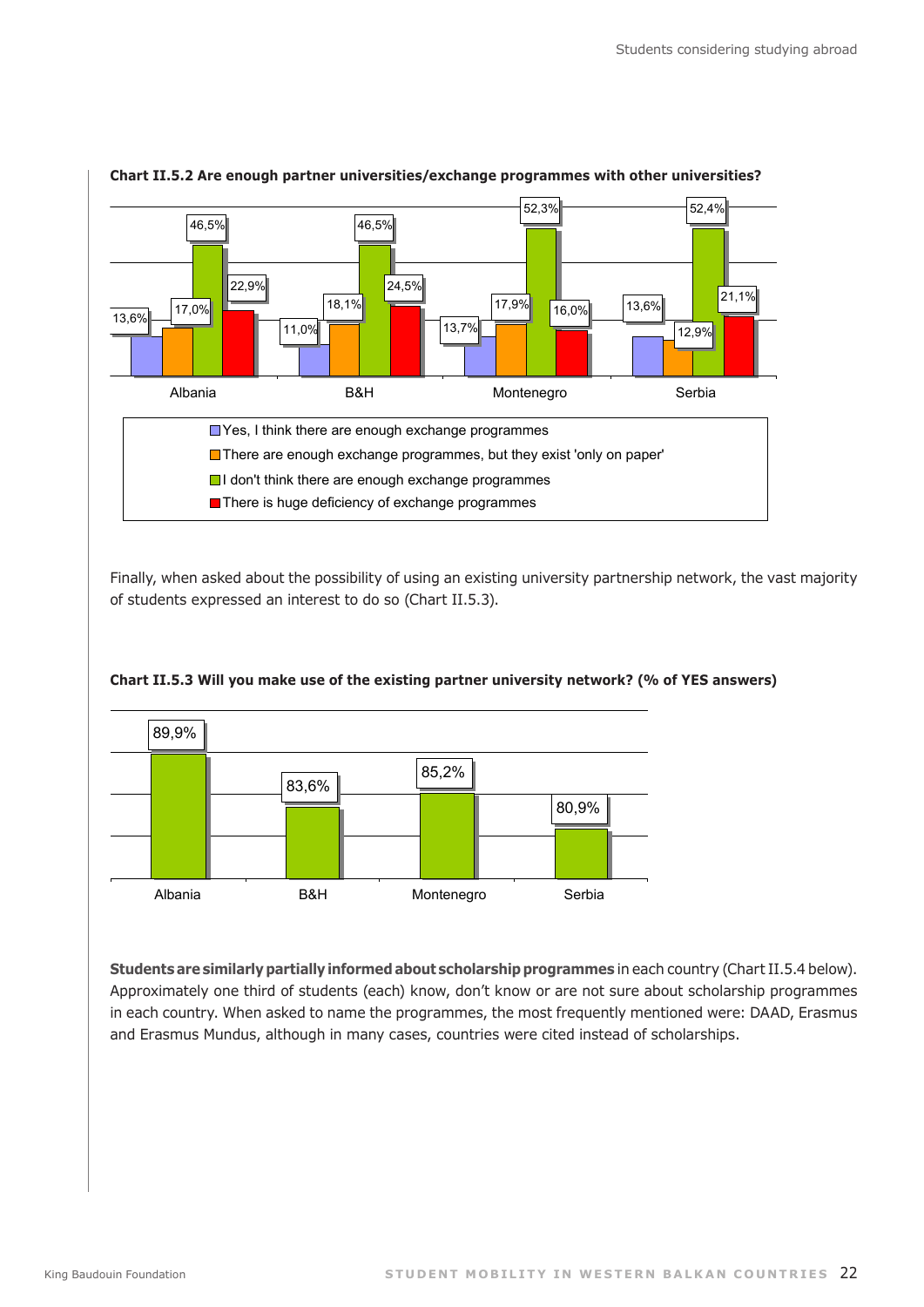

#### **Chart II.5.4 Do you know that there are scholarship programmes?**

However, **many students said that they would apply for a scholarship** (Chart II.5.5), particularly in Albania, where almost two-thirds of those who intend to study abroad say they will apply for a scholarship. In B&H more than half of all students will apply, while in Serbia and Montenegro more a third said they would apply for the scholarship.



#### **Chart II.5.5 Will you apply for a scholarship?**

Recognition of exams is considered as a potential problem regarding studying abroad and this could obviously be a serious obstacle to any decision to study abroad, as seen in Chart II.5.6 below. Almost a third of the students from Albania and a quarter of those from Montenegro think that it would not be easy to obtain recognition for exams taken abroad. The situation is somewhat better in Serbia and B&H. However, in each country, **most of the students were unable to say whether recognition of their exams would be a problem**, which confirms our previous conclusion that in general students do not have adequate and accurate information when considering studying abroad.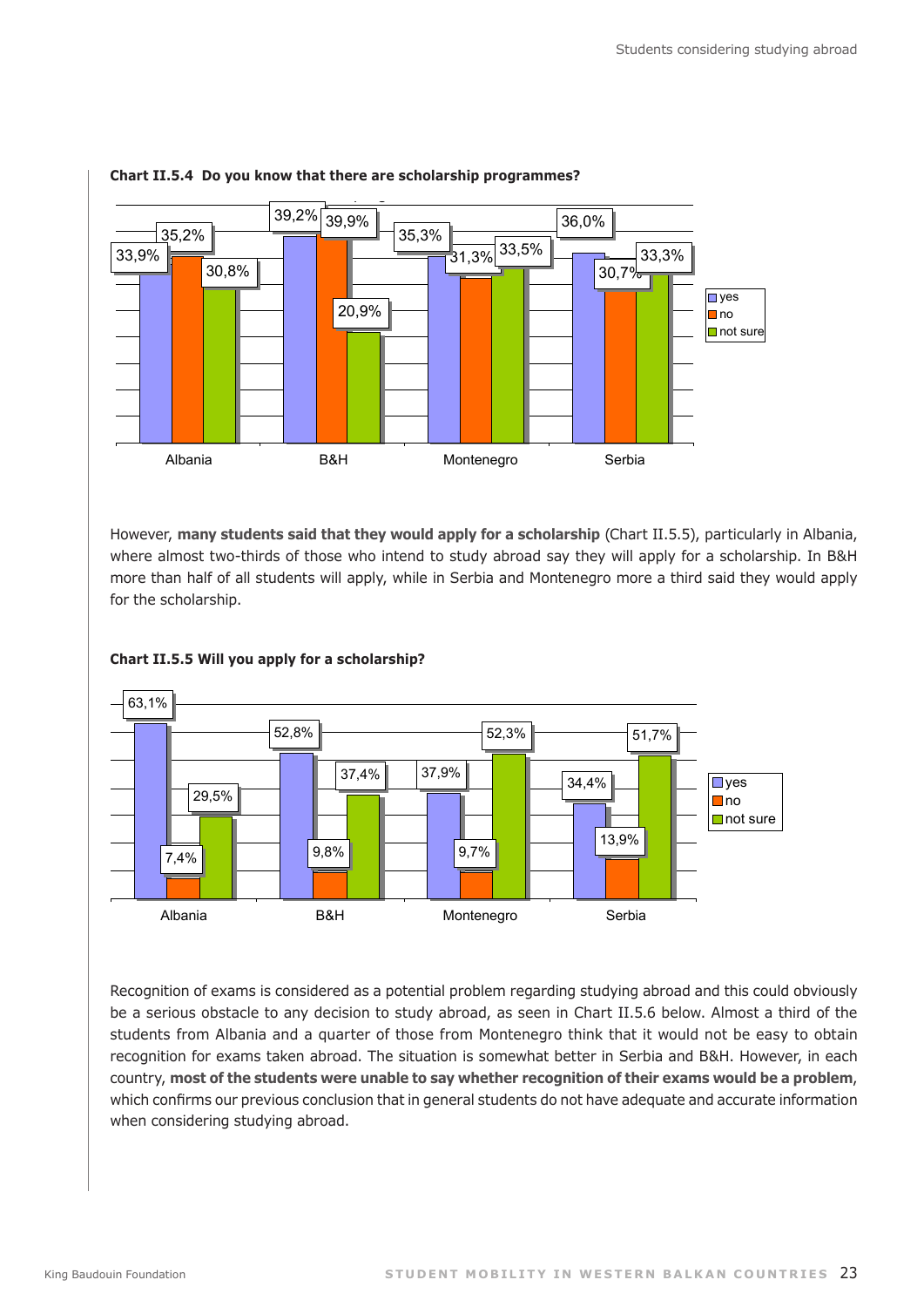

Chart II.5.6 Do you think it will be easy to obtain recognition of your exams from abroad?

A potential problem for students wishing to study abroad is certainly that of obtaining a visa or residence permit, but around 40% of those questioned were unable to judge whether it would be a problem (Chart II.5.7 below). Students from Albania expect to have more visa problems than those from Serbia and Montenegro. Chart II. 5.7 Do you think it will be easy to get a visa/residence



Chart II.5.7 Do you think it will be easy to get a visa/residence permit while studying abroad?

When applying to study abroad **some students plan to use help at their home university, but others will apply directly to the foreign university** (Chart II. 5.8). Almost twice as many students from Albania will apply directly as those who will do it via their home university. In B&H and Serbia, about one third of students will apply on their own whilst a quarter will rely on their home university during the application process. In this particular aspect it looks as if the situation is better in Montenegro where more then 40% of the students who intend to study abroad will do it via their home university. However, it must be noted that **there is still a huge number of students in each country who do not know if they are going to make use of their home university or apply on they own**. This finding shows that students seriously intending to study abroad need much more information.



**Chart II.5.8 Will you apply directly to a foreign university or via your home university?** your home university? (%)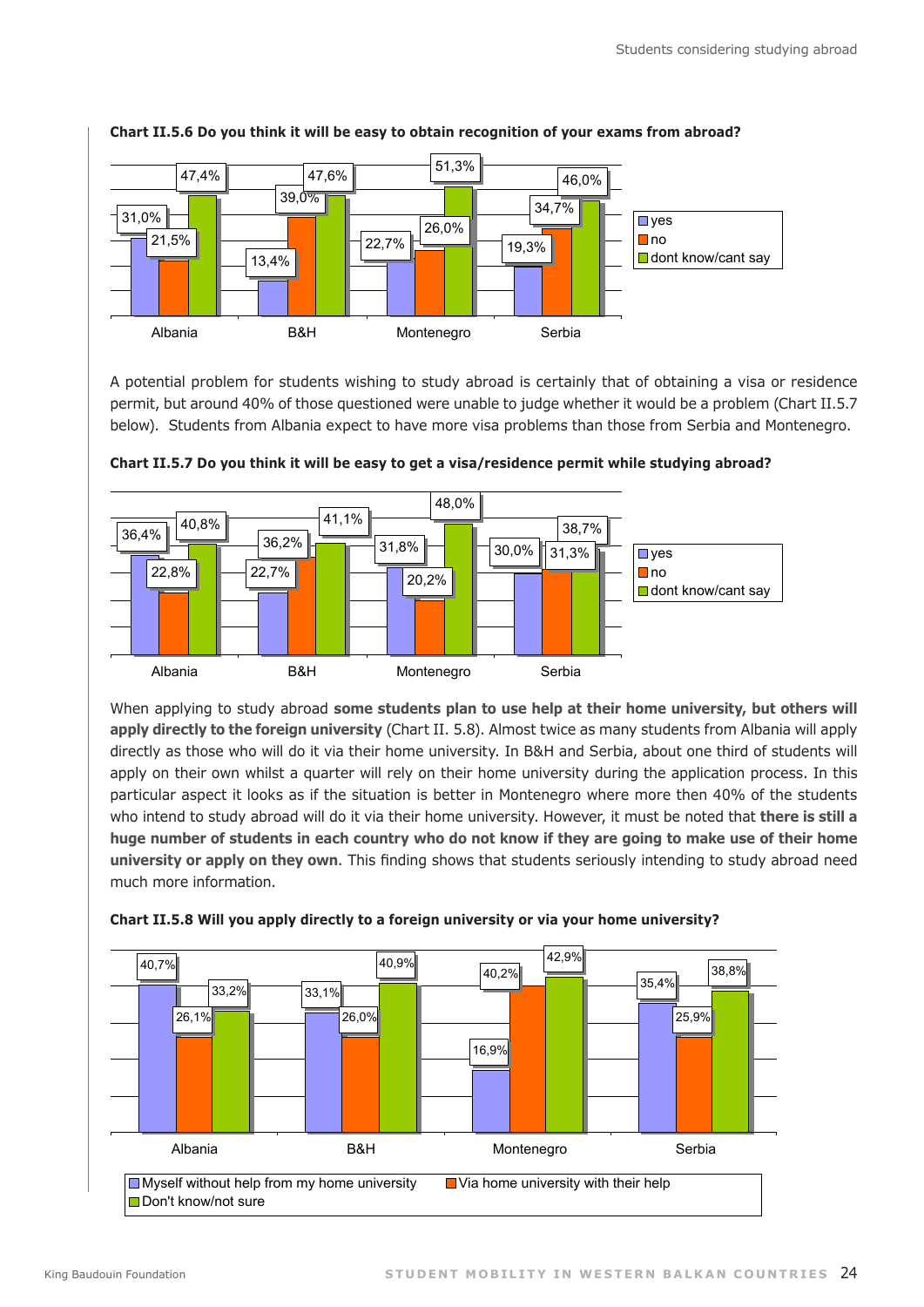#### **6.Problems regarding studying abroad**

There is a range of potential problems facing students who intend to study abroad. In this research, we have tried to quantify the extent of such problems (Table II.6.1). According to our analysis, **the biggest problems are long and frustrating procedures, money problems and paperwork**. These are followed by problems regarding obtaining a visa, lack of available information, the absence of a functioning university partnership network and the lack of or little help received from the home university. Fear of a new social and academic environment and language problems appear to be considered as relatively less important.

| <b>PROBLEMS:</b>                                                                                            | <b>Big problem</b><br>$\frac{0}{0}$ | <b>Small</b><br>problem<br>$\frac{0}{0}$ | No problem<br>$\frac{0}{0}$ |
|-------------------------------------------------------------------------------------------------------------|-------------------------------------|------------------------------------------|-----------------------------|
| Lack of available information - difficult to get information<br>about new social and university environment | 58.5                                | 35.4                                     | 6.1                         |
| Long and frustrating procedure in general                                                                   | 67.9                                | 28.5                                     | 3.6                         |
| Paperwork (bureaucracy in general)                                                                          | 62.1                                | 32.3                                     | 5.5                         |
| Exams being recognized                                                                                      | 45.2                                | 41.8                                     | 12.9                        |
| Providing lecturer recommendation                                                                           | 31.9                                | 45.1                                     | 23.0                        |
| Providing invitation letter                                                                                 | 48.5                                | 38.1                                     | 13.3                        |
| Fear of new social and academic environment                                                                 | 22.6                                | 42.7                                     | 34.7                        |
| No/little help from my university regarding the expectations<br>of studying abroad                          | 55.6                                | 35.8                                     | 8.6                         |
| No functioning university partner network                                                                   | 57.1                                | 32.1                                     | 10.8                        |
| No exchange programmes                                                                                      | 54.9                                | 33.4                                     | 11.7                        |
| Getting a visa                                                                                              | 59.6                                | 31.6                                     | 8.8                         |
| Can't provide enough money                                                                                  | 62.4                                | 29.5                                     | 8.0                         |
| Language problem                                                                                            | 20.1                                | 44.0                                     | 35.8                        |

*Table II.6.1 Problems students face regarding studying abroad*

If we examine the problems in each country (Table II.6.2 below), we can say that:

- The two main problems in Albania are long and frustrating procedures as well as the problems of getting a visa
- In B&H the main problems are long and frustrating procedures and paperwork
- In Montenegro, long and frustrating procedures is also the main problem, followed by lack of available information
- In Serbia, long and frustrating procedures is the biggest problem, followed by money problems and paperwork.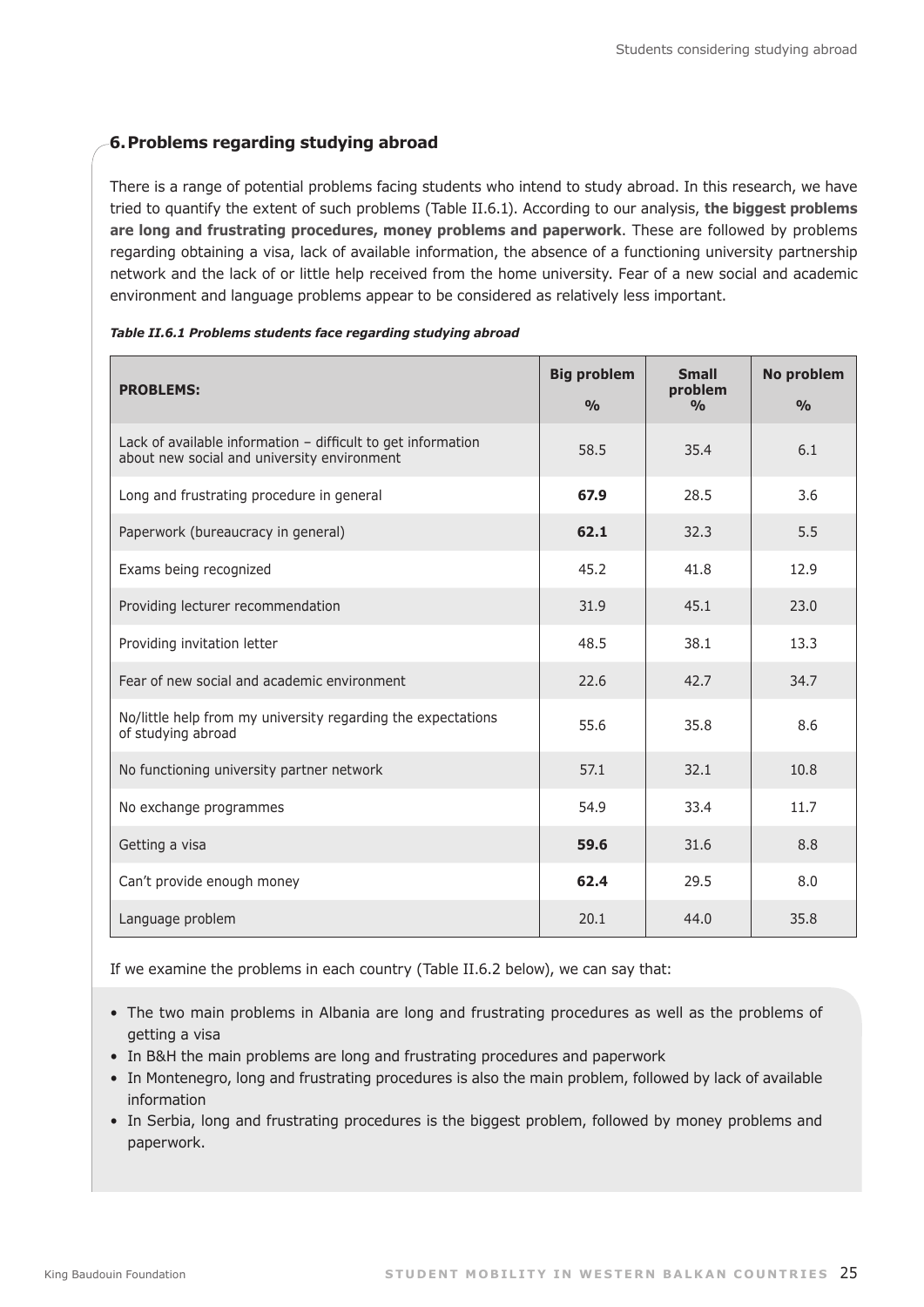| <b>PROBLEMS:</b>                                                                     | <b>Big problem</b><br><b>Small problem</b><br><b>No problem</b><br>$\frac{0}{0}$<br>$\frac{0}{0}$<br>$\frac{0}{0}$ |      |            |        |         |      |            |        |         |      |            |        |
|--------------------------------------------------------------------------------------|--------------------------------------------------------------------------------------------------------------------|------|------------|--------|---------|------|------------|--------|---------|------|------------|--------|
|                                                                                      | Albania                                                                                                            | B&H  | Montenegro | Serbia | Albania | B&H  | Montenegro | Serbia | Albania | B&H  | Montenegro | Serbia |
| Lack of available<br>information                                                     | 63.7                                                                                                               | 57.0 | 58.2       | 47.1   | 27.5    | 38.9 | 37.1       | 49.3   | 8.8     | 4.0  | 4.8        | 3.6    |
| Long and frustrating<br>procedures                                                   | 74.9                                                                                                               | 68.9 | 58.1       | 65.5   | 22.2    | 29.1 | 37.6       | 29.5   | 2.9     | 2.0  | 4.3        | 5.0    |
| Paperwork                                                                            | 66.1                                                                                                               | 66.2 | 52.6       | 62.3   | 28.0    | 30.4 | 42.2       | 30.4   | 5.9     | 3.4  | 5.2        | 7.2    |
| Recognition of exams                                                                 | 35.1                                                                                                               | 62.3 | 49.5       | 50.8   | 46.8    | 32.6 | 38.6       | 40.3   | 18.1    | 5.1  | 11.9       | 8.9    |
| Providing lecturer<br>recommendations                                                | 33.8                                                                                                               | 36.0 | 27.1       | 30.6   | 41.8    | 50.7 | 49.3       | 41.8   | 24.4    | 13.2 | 23.5       | 27.6   |
| Providing an invitation<br>letter                                                    | 49.0                                                                                                               | 50.0 | 49.3       | 46.8   | 37.5    | 43.6 | 35.9       | 35.5   | 13.5    | 6.4  | 14.8       | 17.7   |
| Fear of new social and<br>academic environment                                       | 30.7                                                                                                               | 21.8 | 17.4       | 8.2    | 42.2    | 43.7 | 43.6       | 42.5   | 27.0    | 34.5 | 39.0       | 49.3   |
| No/little help from my<br>university regarding<br>expectations of<br>studying abroad | 60.4                                                                                                               | 58.6 | 52.4       | 43.7   | 33.1    | 32.0 | 40.5       | 39.5   | 6.5     | 9.4  | 7.1        | 16.8   |
| No functioning<br>university partner<br>network                                      | 60.5                                                                                                               | 56.5 | 55.9       | 50.4   | 30.1    | 29.6 | 37.6       | 31.3   | 9.4     | 13.9 | 6.5        | 18.3   |
| No exchange<br>programmes                                                            | 65.2                                                                                                               | 54.4 | 45.3       | 43.2   | 27.9    | 29.6 | 43.3       | 35.2   | 6.8     | 16.0 | 11.3       | 21.6   |
| Getting a visa                                                                       | 75.7                                                                                                               | 58.9 | 40.1       | 48.6   | 17.9    | 31.9 | 51.8       | 35.2   | 6.3     | 9.2  | 8.1        | 16.2   |
| Can't provide enough<br>money                                                        | 64.3                                                                                                               | 64.6 | 57.7       | 64.8   | 28.1    | 26.5 | 33.5       | 28.3   | 7.6     | 8.8  | 8.9        | 6.9    |
| Language problem                                                                     | 21.5                                                                                                               | 26.1 | 16.4       | 15.0   | 42.1    | 38.7 | 50.8       | 43.3   | 36.4    | 35.2 | 32.8       | 41.7   |

#### *Table II.6.2 Problems students face regarding studying abroad, by country*

Even though there are a number of problems regarding specific issues, it is rather rare that the problems function individually at psychological level. On the contrary, it is more likely that in students' heads, problems are mixed up with each other and lead to specific 'syndromes'. It is for this reason that we again used multivariate analysis to discover the structure of student problems. We found four factors or patterns of problems when examining the possibility of studying abroad (Appendices, Table A 2), which can be identified as problems related to:

— **lack of support**

- **procedures**
- **paperwork**
- and **resources**.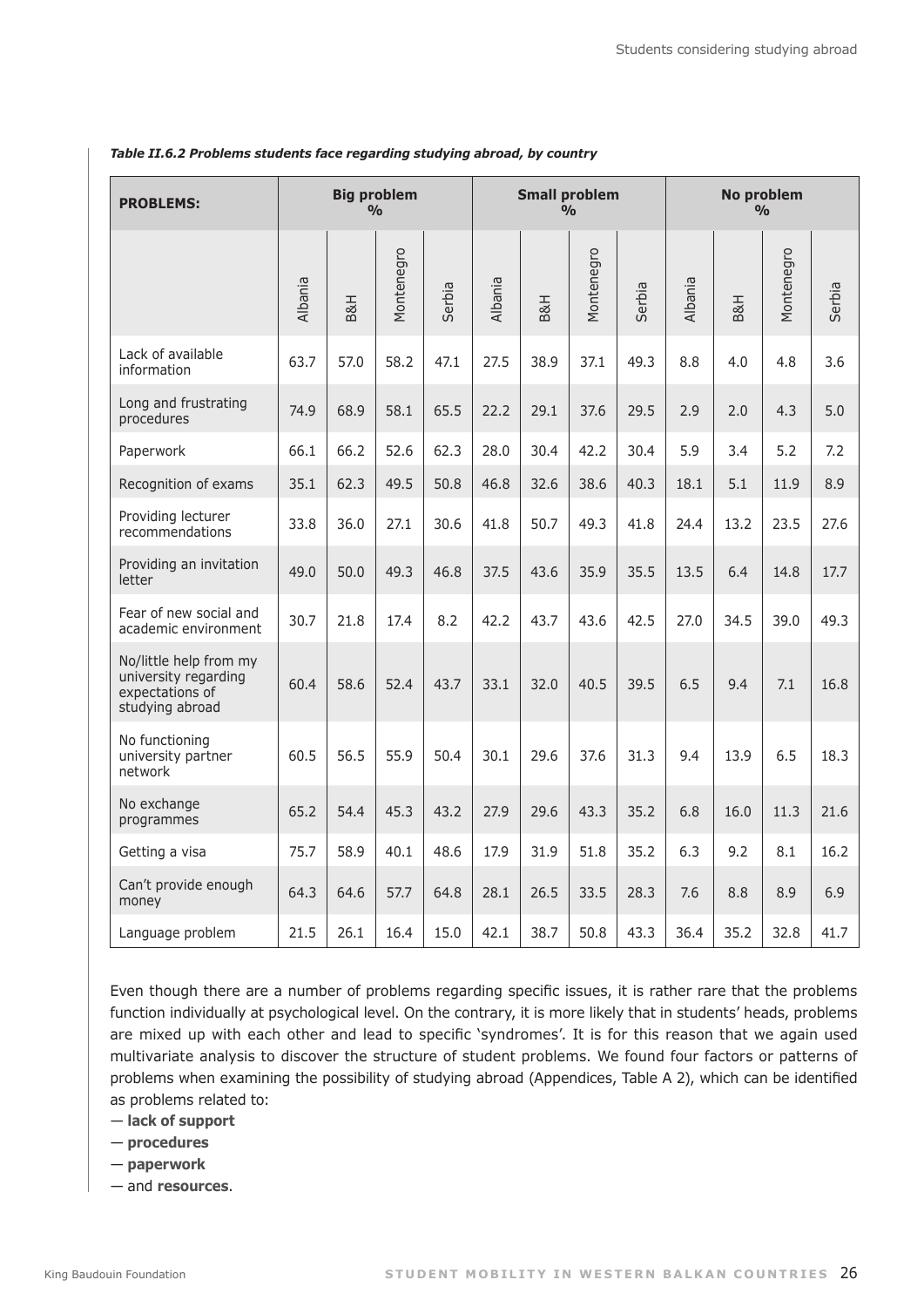Thinking about the problems in this way fits with our other findings about the possibility of studying abroad. By comparing the countries in this structural perspective (Appendices, Chart A4), we can see that there are important differences, which can be summarized as follows**7**:

- In Albania, lack of support is the biggest problem, followed by paperwork problems.
- Students from B&H have one main problem, that of procedures.
- In Montenegro, procedures are the biggest problem, but other factors are relatively less acute compared to other countries.
- In Serbia, students mostly face problems of paperwork and procedures.

### **7. Suggested improvements**

Finally, in this part of the research, we asked students intending to study abroad what needed to be improved regarding the overall application process (Table II.7.1). It was important here that students indicated not only **that everything should be improved**, but that **it should be improved greatly**. This may indicate either that the application process is currently very bad, or that there is a general lack of information, as seen earlier. Furthermore, since students feel that everything should be greatly improved, comparisons between countries are difficult. Although some slight differences in priorities can be identified between the countries, the fact that students believed that everything should be improved has priority over any kind of comparison.

| <b>ASPECTS NEEDING IMPROVEMENT:</b>                          | To a great<br>extent<br>O <sub>0</sub> | To some<br>extent<br>$\frac{0}{0}$ | No need<br>to improve<br>$\frac{0}{0}$ |
|--------------------------------------------------------------|----------------------------------------|------------------------------------|----------------------------------------|
| Availability of information                                  | 72.0                                   | 26.8                               | 1.2                                    |
| Making bilateral agreements between universities             | 68.8                                   | 29.2                               | 1.9                                    |
| Implementation of Bologna Agreement (EU educational reforms) | 63.8                                   | 30.1                               | 6.1                                    |
| Enabling grade compatibility                                 | 58.5                                   | 36.4                               | 5.1                                    |
| Provision of administrative help                             | 62.9                                   | 33.1                               | 4.1                                    |
| Support in getting a visa                                    | 74.9                                   | 22.1                               | 3.0                                    |
| More scholarships                                            | 81.4                                   | 16.6                               | 2.0                                    |
| Improving procedures to study abroad.                        | 76.0                                   | 21.7                               | 2.3                                    |
| Provision of more exchange programmes                        | 73.4                                   | 23.7                               | 2.9                                    |
| Easier recognition of exams                                  | 61.7                                   | 32.2                               | 6.1                                    |

#### *Table II.7.1 Aspects that students would like to see improved*

7) NOTE: Comparisons are in a relative sense and not in absolute figures. This does not mean for example that paperwork is not *a problem in Montenegro: instead, it means that it is a much bigger problem in other countries. Also, this does not mean that procedures are not a problem in Albania: it means it is a smaller problem compared to other problems.*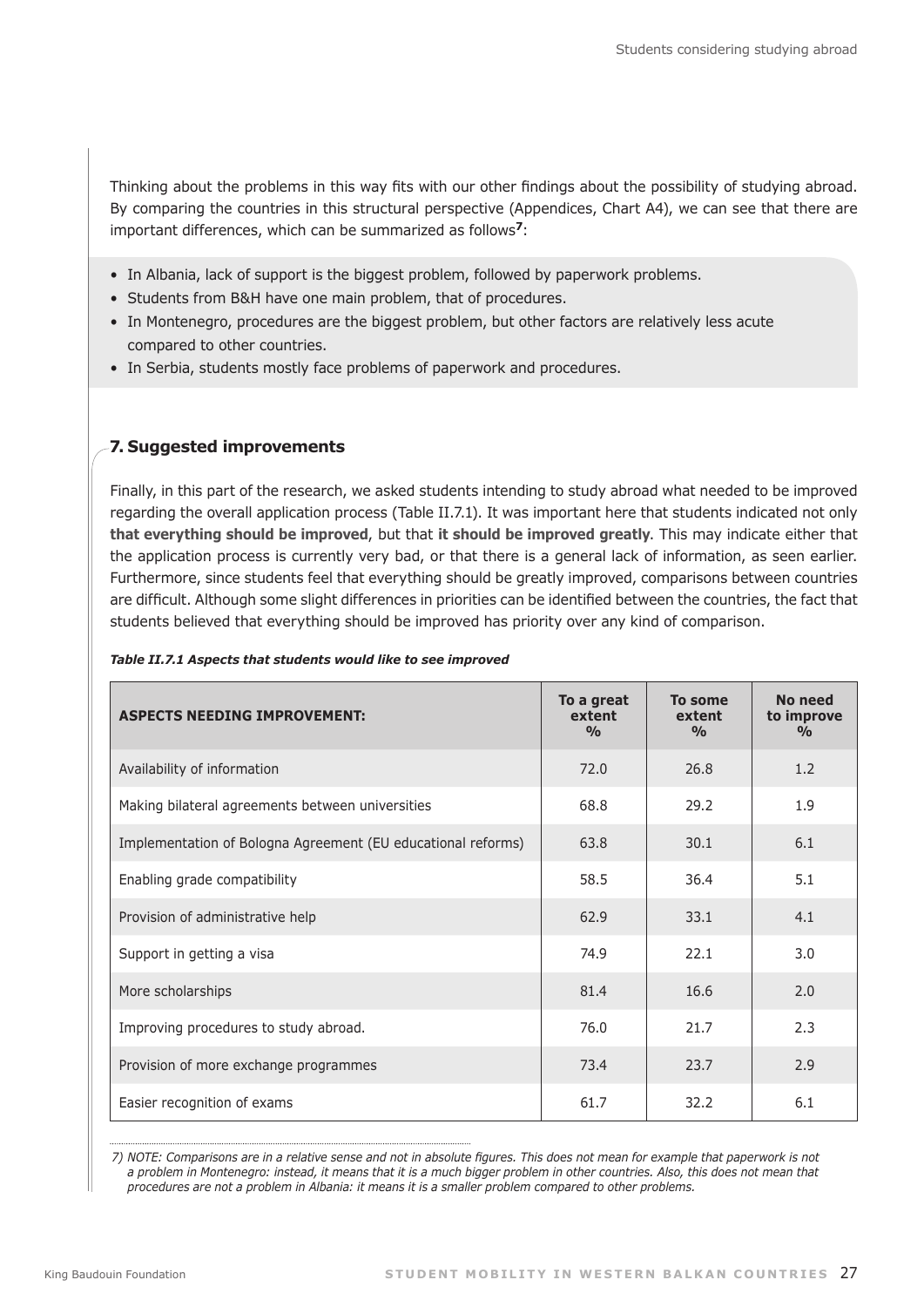Our last question in this part of the research concerned post university student plans (Chart II.7). **Most students are not sure what they are going to do after their studies**, but of those who had decided, **more planned to search for a job in their home country than find a job outside**. However, there are significant differences between countries in this regard. Proportionately more students from B&H and Serbia intended to look for a job abroad compared to Albania and Montenegro, although in B&H, it could be that students there are less in doubt about what to do after their studies.



#### **Chart II.7 Plans after finishing studies**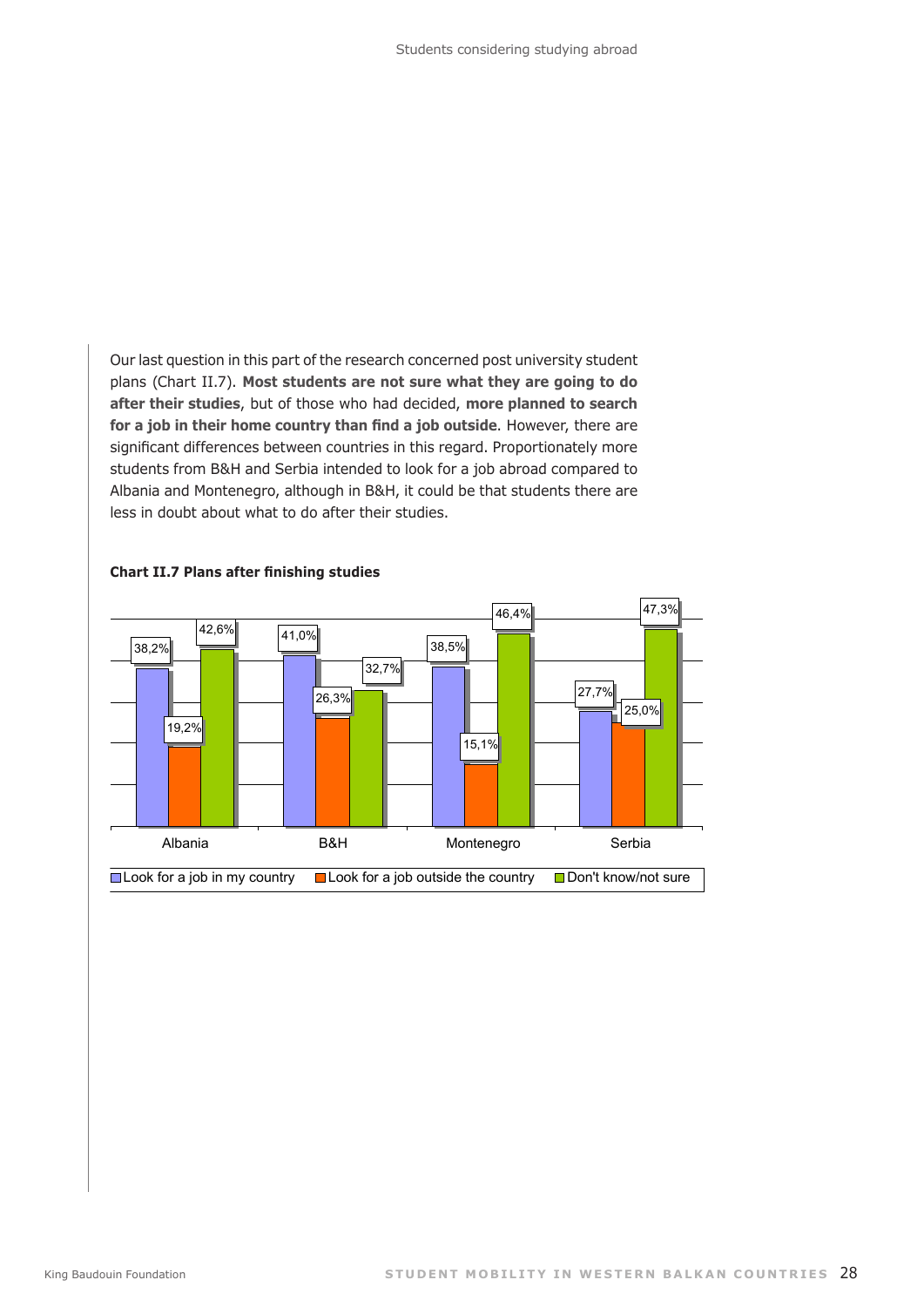Part III Findings on STUDENTS WHO ARE not considering to study abroad

#### **1. Profile**

As already indicated, we had a separate questionnaire for those who did not express any interest in studying abroad. There were two main things we wanted to find out about this group: firstly, the reasons for not considering study abroad and secondly the conditions that might help them change their minds.

Across the four countries, we interviewed a total of 1121 students in this group, but **the number per country was significantly different** (Table III.1). In Serbia, almost three quarters of students did not intend to study abroad, whilst two-thirds of those in B&H fell into this group. Just under half of the students in Montenegro said that they were not considering studying abroad but only just over a quarter of Albanian students were not considering study abroad.

|            | <b>Number of students</b><br>not considering<br>studying abroad<br>$(= 100\%)$ | % of students<br>per country not<br>considering studying<br>abroad |
|------------|--------------------------------------------------------------------------------|--------------------------------------------------------------------|
| Albania    | 148                                                                            | 26.9                                                               |
| B&H        | 344                                                                            | 65.6                                                               |
| Montenegro | 246                                                                            | 46.4                                                               |
| Serbia     | 377                                                                            | 70.7                                                               |

#### *Table III.1 Proportion of students who do not intend to study abroad, by country*

#### **2.Reasons for not studying abroad**

Table III.2 (below) shows that although there are a number of reasons for not thinking about study abroad, the **two main reasons given are the expected difficulties in applying for a place to study and lack of money**.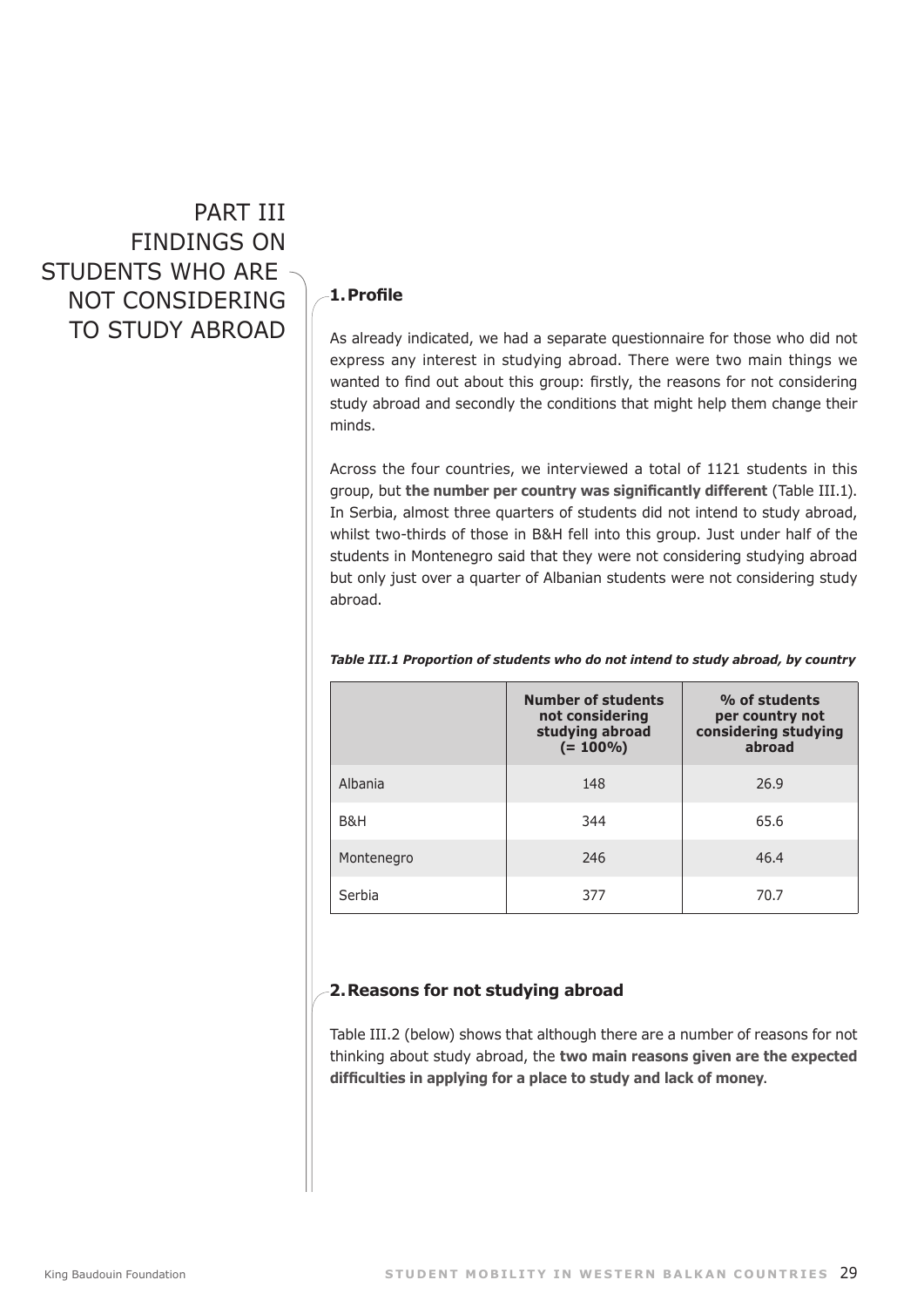| <b>REASONS:</b>                                      | <b>Very</b><br>important<br>reason<br>$\frac{0}{\alpha}$ | Quite<br>important<br>reason<br>$\frac{0}{0}$ | <b>Not</b><br>important<br>reason<br>$\frac{0}{\alpha}$ | <b>No</b><br>reason<br>at all<br>$\frac{1}{2}$ |
|------------------------------------------------------|----------------------------------------------------------|-----------------------------------------------|---------------------------------------------------------|------------------------------------------------|
| Insufficient money                                   | 51.0                                                     | 32.2                                          | 10.4                                                    | 6.4                                            |
| Too difficult to get a visa                          | 39.7                                                     | 35.0                                          | 17.2                                                    | 8.1                                            |
| Procedures too complicated                           | 36.4                                                     | 38.7                                          | 18.2                                                    | 6.7                                            |
| Do not want to leave friends and family              | 33.2                                                     | 35.7                                          | 20.7                                                    | 10.5                                           |
| Fear that exams will not be recognized               | 20.1                                                     | 36.2                                          | 25.1                                                    | 18.6                                           |
| No information available                             | 31.9                                                     | 36.1                                          | 20.3                                                    | 11.7                                           |
| Feel uncomfortable to go abroad                      | 20.6                                                     | 26.6                                          | 30.8                                                    | 22.0                                           |
| Too much effort to find a place to study             | 26.3                                                     | 39.1                                          | 22.4                                                    | 12.2                                           |
| Fear that I'd be treated like a second class citizen | 15.4                                                     | 25.0                                          | 33.6                                                    | 25.9                                           |
| I see no benefits for my future career               | 11.5                                                     | 18.8                                          | 31.9                                                    | 37.8                                           |
| Will not be accepted by any university abroad        | 14.1                                                     | 22.2                                          | 32.9                                                    | 30.8                                           |
| I do not have good grades                            | 10.2                                                     | 24.5                                          | 36.7                                                    | 28.6                                           |
| No exchange programme in place                       | 27.0                                                     | 30.9                                          | 24.3                                                    | 17.8                                           |
| No support from my university                        | 31.0                                                     | 30.9                                          | 22.3                                                    | 15.9                                           |
| Never thought about it                               | 26.9                                                     | 22.8                                          | 21.4                                                    | 28.9                                           |
| Have no language knowledge                           | 17.7                                                     | 25.6                                          | 26.9                                                    | 29.8                                           |
| Too difficult to apply for a place abroad            | 40.3                                                     | 35.9                                          | 16.0                                                    | 7.8                                            |

#### *Table III.2 Why students do not intend to study abroad*

If we analyze the differences between countries, in Albania the most important reasons are financial and visa problems and the lack of support at the home university. In B&H, besides the lack of money, the most important reasons are complicated procedures, alienation, visa problems and the difficulties of finding a place abroad. In Montenegro, money and finding a place are the main reasons, whilst in Serbia, the main reasons are money and visa problems, complicated procedures and the difficulties of applying to study abroad.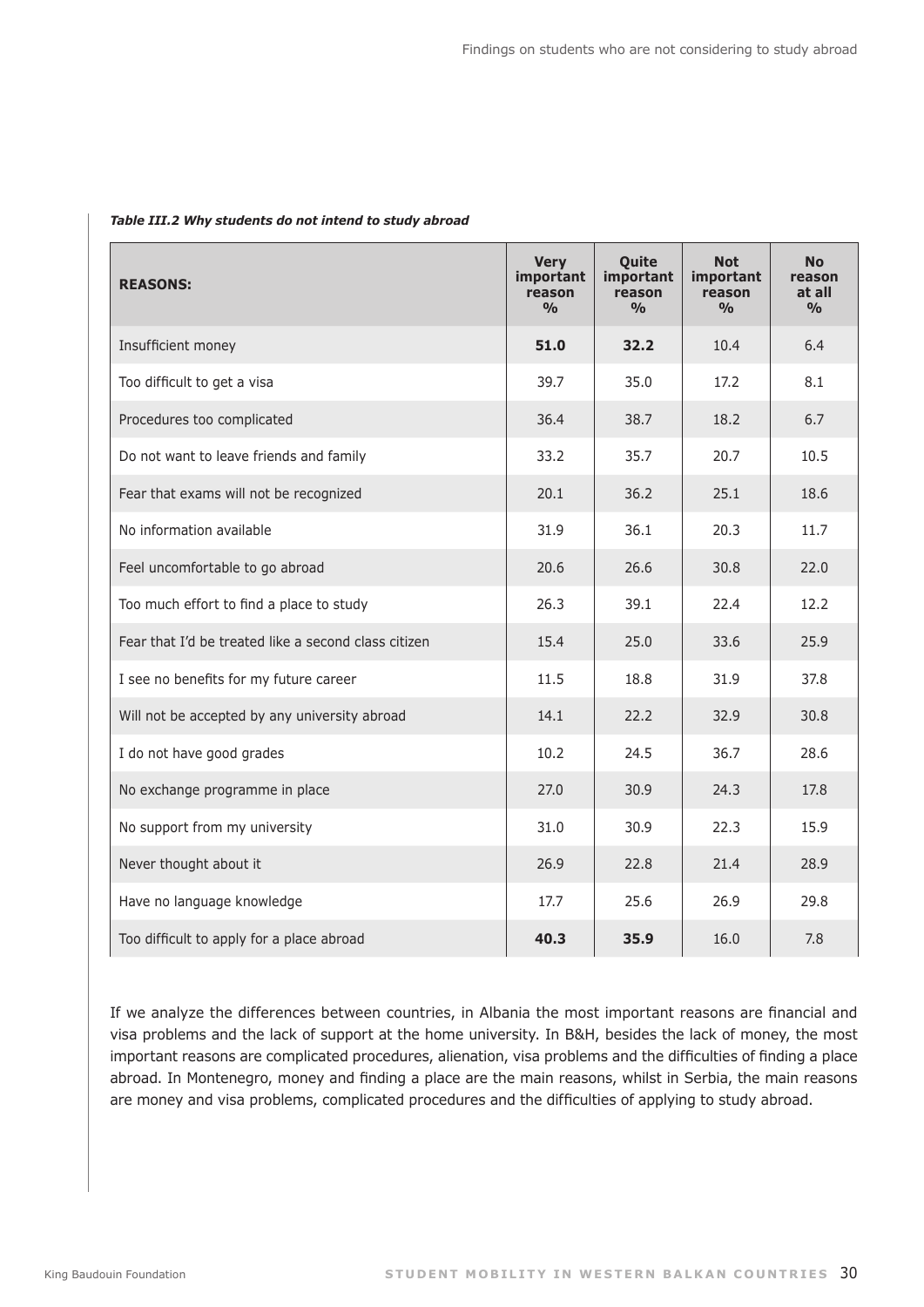Since there are many reasons for not studying abroad, here too we tried to identify certain structures or patterns of mutually interrelated reasons for not wishing to study abroad. According to the items gathered around each factor (Appendices, Table A.3) we can identify four main areas to target in order to increase student interest in studying abroad:

- lack of **conditions**
- **fear** in general
- **insufficient skills**
- **support deficit** (information, exchange programmes and university support)

The extent to which these factors occur in each of the four countries can be summarized as follows (see also Appendices, Chart A5):

- In Albania the main reason is support deficit. Fear is not a problem and the two other factors are significantly less present.
- Insufficient skills are the biggest problem in B&H; support deficit and fear are less important reasons.
- In Montenegro, the main reasons are support deficit and insufficient skills: fear and conditions could not be considered as reasons.
- In Serbia, the main reasons are lack of conditions followed by fear, to some extent. Lack of skills and support deficit are not important reasons.

### **3.Suggested improvements**

It was important to find out what could be done so that those not currently planning to study abroad might change their mind. Overall, the three main improvements wanted in this regard (see Table III.3 below) are: **firstly, the provision of good and sufficient scholarship, secondly a guarantee that exams will be recognized, and thirdly the provision of clear career opportunities after returning to the home country**. These three conditions were present in each of the countries covered.

In addition to these reasons, students from Serbia also required an easy application procedure, more and more easily available information via a central website, and more information via an advisory talk with an expert.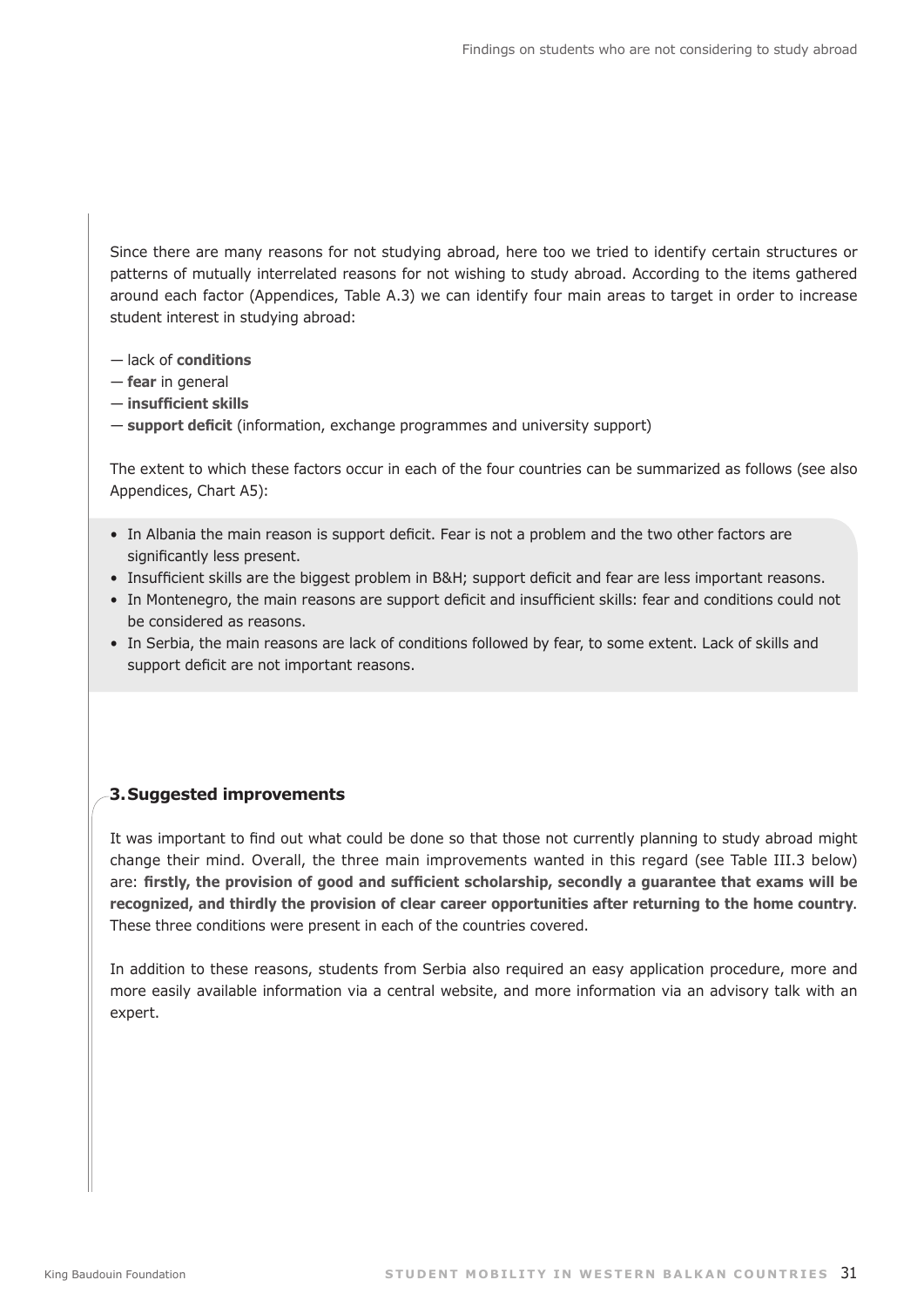| <b>CONDITIONS THAT WOULD CHANGE</b><br><b>OPINION:</b>                        | One of<br>the main<br>conditions<br>$\frac{0}{\alpha}$ | An<br>important<br>condition<br>$\frac{0}{\alpha}$ | Not such an<br>important<br>condition<br>$\frac{0}{\alpha}$ | Not a<br>condition<br>at all<br>$\frac{0}{0}$ |
|-------------------------------------------------------------------------------|--------------------------------------------------------|----------------------------------------------------|-------------------------------------------------------------|-----------------------------------------------|
| More and more easily available information<br>via central website             | 35.9                                                   | 40.6                                               | 16.2                                                        | 7.4                                           |
| More and easily available information through<br>advisory talk with an expert | 36.1                                                   | 41.7                                               | 14.9                                                        | 7.3                                           |
| More and easily available information via<br>experience exchange with others  | 32.6                                                   | 43.9                                               | 17.2                                                        | 6,3                                           |
| Clear support from my university                                              | 40.9                                                   | 38.6                                               | 12.9                                                        | 7.6                                           |
| Easy application procedures                                                   | 42.1                                                   | 39.1                                               | 12.7                                                        | 6.0                                           |
| Network of partner universities with easily available<br>study places         | 32.0                                                   | 44.5                                               | 16.0                                                        | 7.5                                           |
| Existing and efficient exchange programme                                     | 41.1                                                   | 42.7                                               | 10.6                                                        | 5.5                                           |
| Good and sufficient scholarships                                              | 58.6                                                   | 28.4                                               | 9.5                                                         | 3.5                                           |
| Guarantee that exams will be recognized<br>when I come back                   | 53.7                                                   | 29.9                                               | 11.0                                                        | 5.3                                           |
| More accessible visa requirements                                             | 41.8                                                   | 37.8                                               | 13.8                                                        | 6.7                                           |
| Language classes available                                                    | 31.5                                                   | 31.4                                               | 25.2                                                        | 11.8                                          |
| Clear career opportunities after coming back                                  | 46.9                                                   | 34.6                                               | 11.4                                                        | 7.1                                           |

#### *Table III.3 What conditions could change opinions about studying abroad*

A factor analysis of these data showed that, among those not currently thinking about studying abroad, two conditions are likely to change their opinions:

- **simplifying procedures**
- **making information more accessible**

For each factor, referent items can be seen in Table A4 of the Appendices. This means that we can change the opinion of the students who are not willing to study abroad by influencing one of these two factors, although we also need to ask what the priority should be in each country. By comparing factor scores in each country (Appendices, Chart A5), we can conclude:

- In Albania, procedures are the biggest problem.
- In B&H procedures are a problem, whilst lack of information is a much smaller problem.
- In Serbia, the lack of information is a much bigger problem.
- In Montenegro both procedures and information are much smaller problems compared to other countries.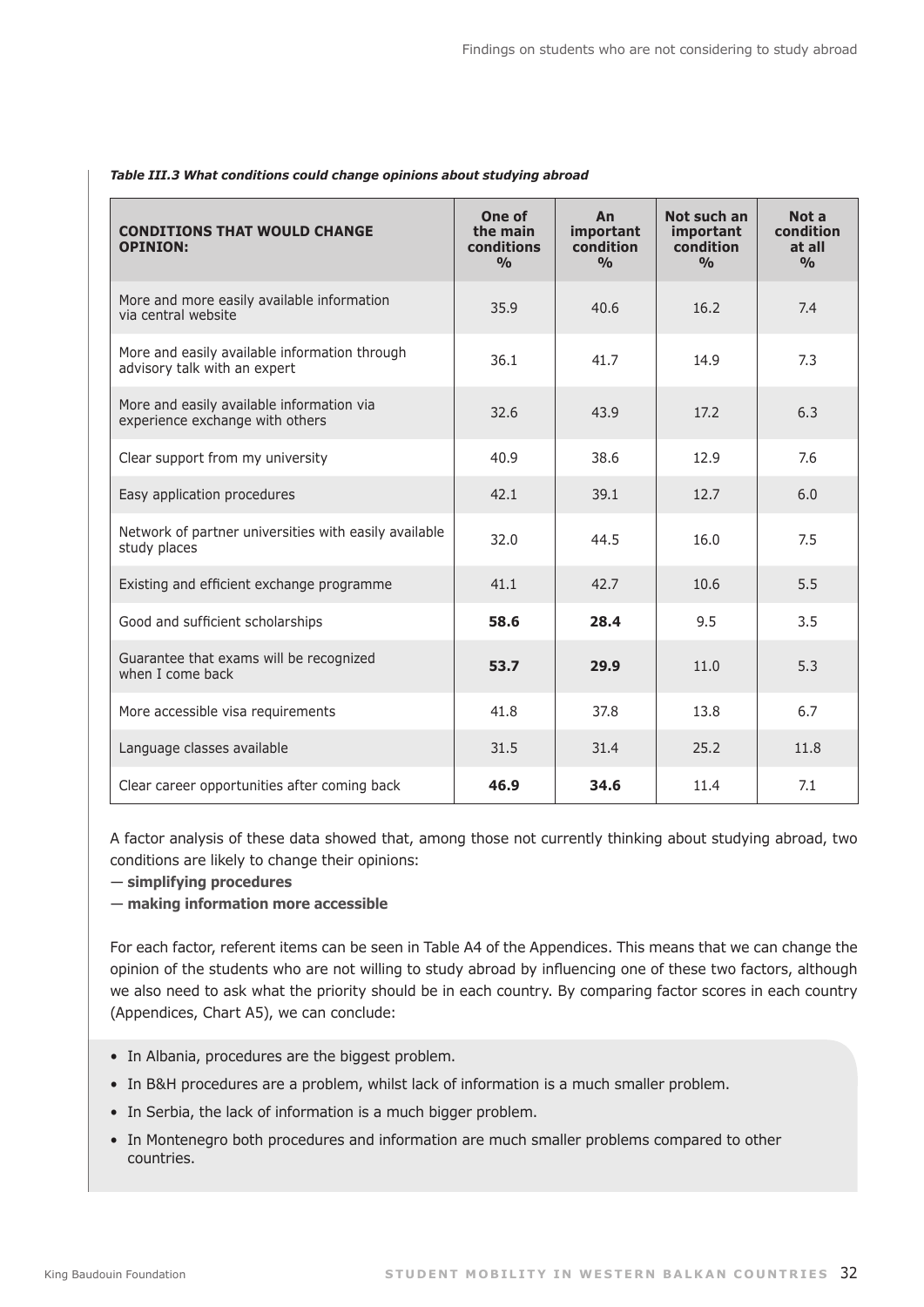# PART IV STUDENTS WHO have already

## studied abroad **1. Profile of students who have studied abroad**

Of the total of 2154 students interviewed in the four countries, **only 26 of them had studied abroad**. This means that it is impossible to make any kind of estimations based on relative frequencies (percentages) by comparing the countries. The data in this part of the report are therefore all absolute numbers and for the total 26 students. The basic characteristics of these students are shown in Chart IV.1.1 below.



**Chart IV.1.1 Basic characteristics of the students who studied abroad** (Absolute numbers)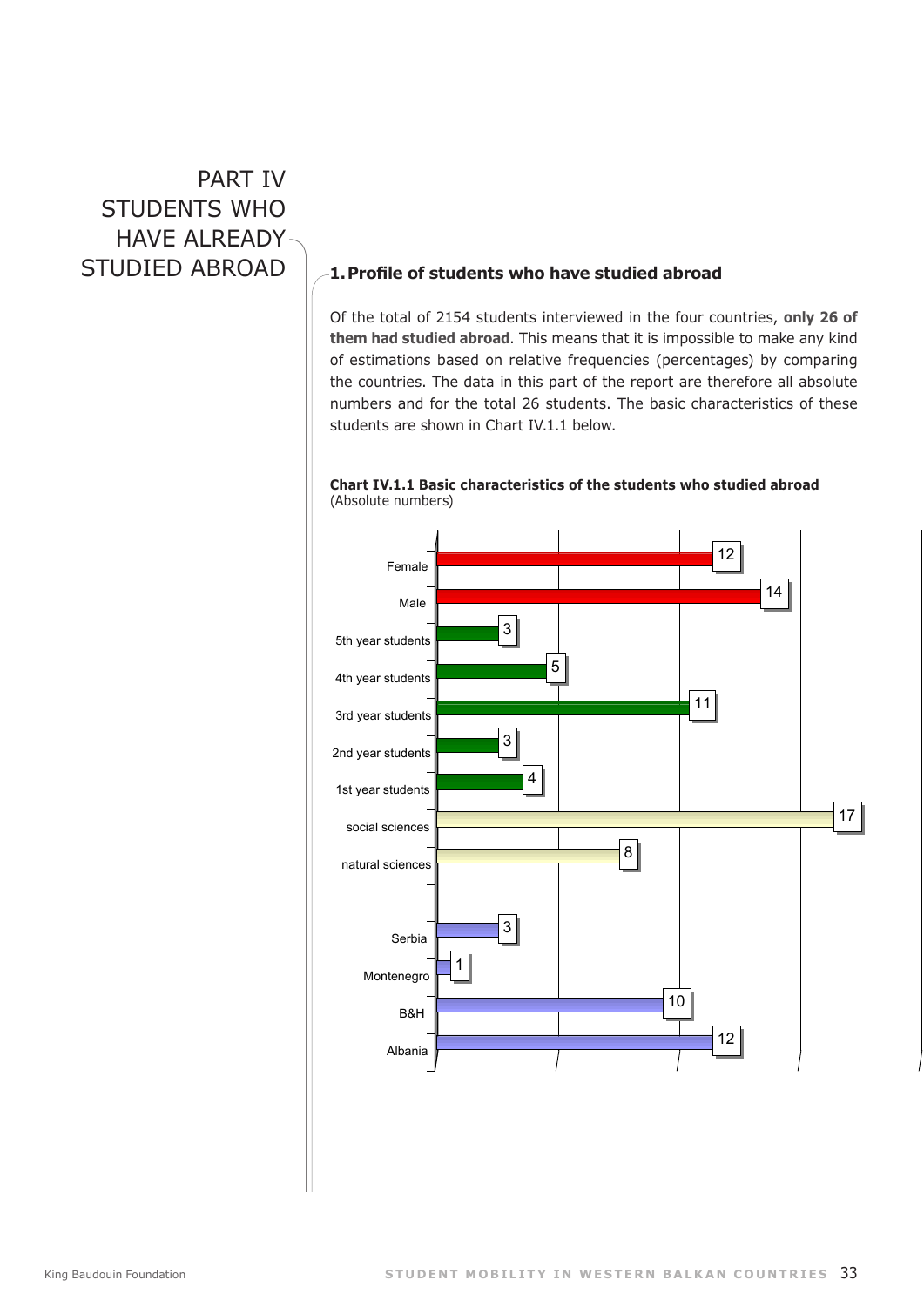| Frequency and period of study  |             |                |
|--------------------------------|-------------|----------------|
| How many times did you study   | Once        | 24             |
| abroad?                        | 2-3 times   | $\overline{2}$ |
|                                |             |                |
|                                | 1 semester  | 3              |
|                                | 2 semesters | 6              |
|                                | 3 semesters | $\mathbf{1}$   |
| How long did you study abroad? | 4 semesters | 3              |
|                                | More        | 8              |
|                                | No data     | 5              |

#### *Table IV.1.1 Frequency and period of study abroad*

If, however, we look at the countries where they have studied, we can see that in more than a few cases there was a different understanding of the meaning of 'studying abroad' (Chart IV.1.2). For six of the Bosnian students 'studying abroad' meant studying in another part of the same country (Bosnia & Herzegovina). Similarly, we had one student from Montenegro and one from B&H who reported that they had studied in Serbia. They understood Serbia as a place 'abroad' (which in reality is the truth). This means that any conclusions we draw about those who studied abroad are rather tenuous.



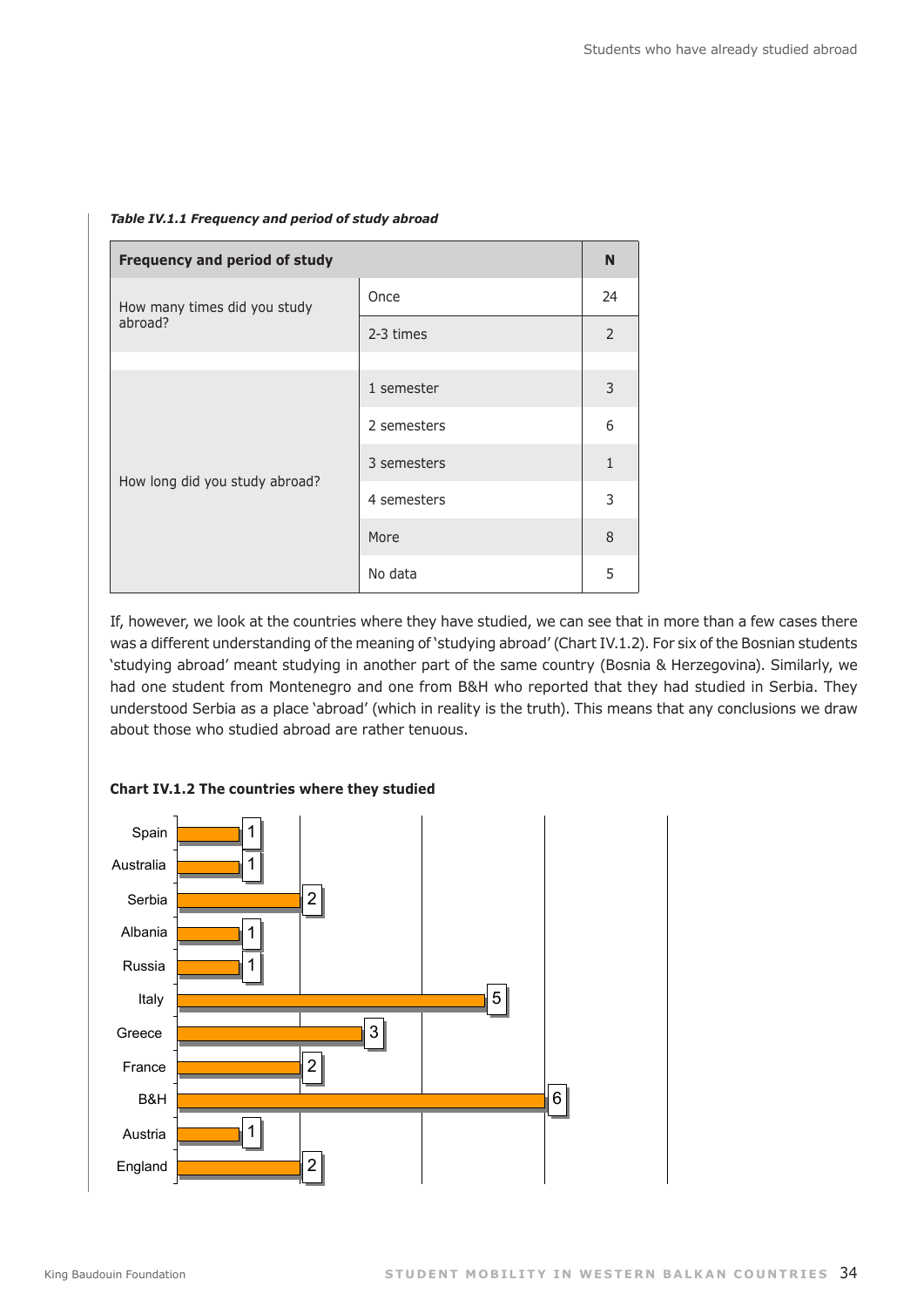**Most of the students who had studied abroad were self-financed** (Table IV.1.2). Of the 9 students who applied for a scholarship, only four were awarded one. Five of those students who had studied abroad had done so within the framework of a partnership/exchange programme.

| <b>Support and scholarship</b>                                      |                         | N              |
|---------------------------------------------------------------------|-------------------------|----------------|
|                                                                     | I got a scholarship     | $\overline{4}$ |
| For those specific studies abroad,<br>how did you support yourself? | I was self-financed     | 13             |
|                                                                     | I worked while studying | 3              |
|                                                                     | Other                   | 4              |
|                                                                     | No data                 | $\mathcal{P}$  |
|                                                                     |                         |                |
|                                                                     | <b>No</b>               | 16             |
| Have you ever applied for a                                         | Yes, once               | 8              |
| scholarship?                                                        | Yes, more than once     | 1              |
|                                                                     | No data                 | 1              |

#### *Table IV.1.2 Support and application for a scholarship*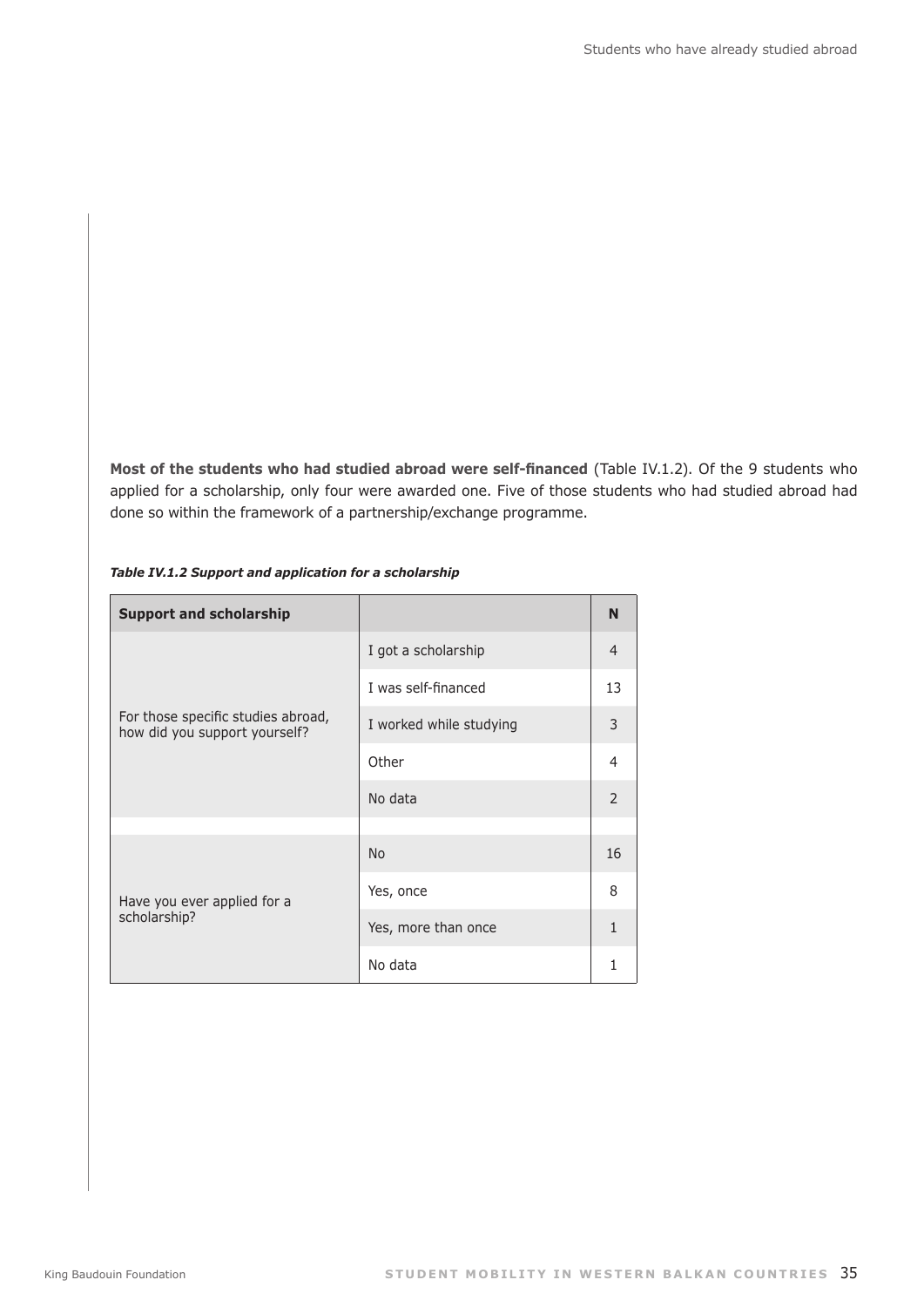#### **2.Reasons for having studied abroad**

Considering the initial motivations of students who studied abroad (Table IV.2 below), it can be seen that most items were considered as reasons for studying abroad. However, gaining new experience, getting a better education, improving their chances in the job market, developing their career in general and improving their CVs seemed to be the most important motives.

#### *Table IV.2.What was your initial motivation to go abroad (N = 26)*

| <b>MOTIVE:</b>                                                               | <b>Very</b><br>important<br>reason | Quite<br>important | Not a<br>reason | Don't<br>know/<br><b>Refuse</b> |
|------------------------------------------------------------------------------|------------------------------------|--------------------|-----------------|---------------------------------|
| To gain new experience                                                       | 16                                 | $\overline{4}$     | $\overline{2}$  | $\overline{4}$                  |
| To develop my career in general                                              | 14                                 | 4                  | 1               | 7                               |
| To have more chances on the job market after my studies                      | 15                                 | $\overline{4}$     | $\overline{2}$  | 5                               |
| To learn a language                                                          | 8                                  | 7                  | 5               | 6                               |
| To become independent as a person                                            | 13                                 | 2                  | $\overline{7}$  | $\overline{4}$                  |
| To make social and professional contacts                                     | 11                                 | 8                  | $\mathbf{1}$    | 6                               |
| To have fun, make friends                                                    | 9                                  | 6                  | $\overline{7}$  | $\overline{4}$                  |
| To get a better education                                                    | 14                                 | 6                  | $\mathbf{1}$    | 5                               |
| To improve my CV                                                             | 13                                 | $\overline{2}$     | 3               | 8                               |
| To enable myself to leave my home country after my<br>studies to work abroad | 12                                 | 5                  | 4               | 5                               |
| To learn about other cultures and languages                                  | $\overline{7}$                     | $\mathsf{q}$       | 3               | $\overline{7}$                  |
| To specialize in my field of study                                           | 12                                 | 5                  | 3               | 6                               |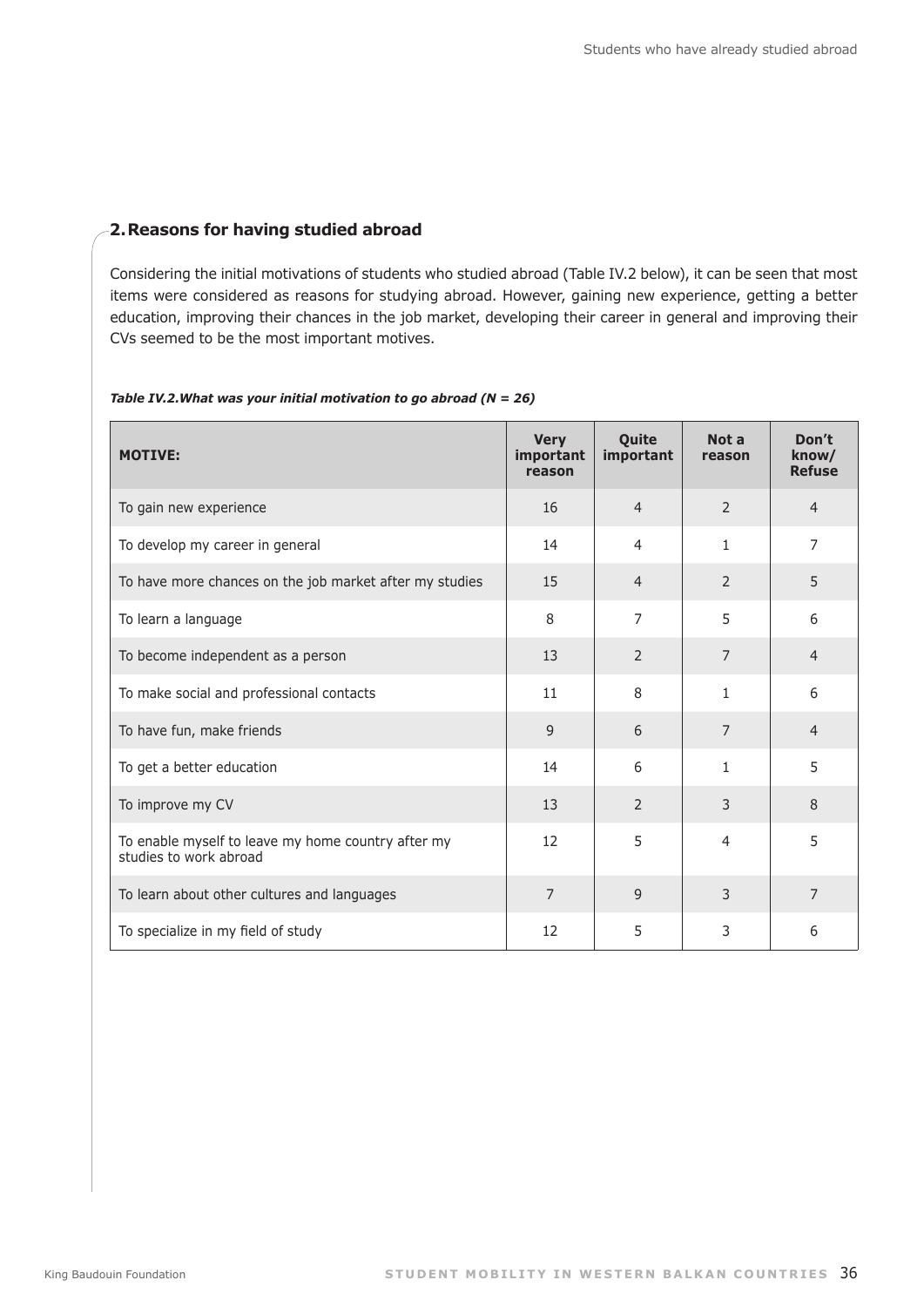### **3.Support in applying to study abroad**

Once more, we see that **students use informal rather than official channels of information and support, since most of those who had studied abroad had been informed about study opportunities via friends, family and/or by students who had in turn already studied abroad** (Table IV.3 below). Speaking about Internet sites, only three were mentioned: www.in.gr; www.infostud.com; and www.msn.com

| <b>Encouraged by:</b>                   | No.            |
|-----------------------------------------|----------------|
| Lecturers                               | 10             |
| Teaching assistants                     | 6              |
| Administrative staff at your university | 6              |
| Student organization                    | $\overline{2}$ |
| Students who had been abroad            | 15             |
| Family                                  | 18             |
| Friends                                 | 17             |
| Employees in international offices      | 4              |

#### *Table IV.3 Who encouraged students to study abroad*

**Most students received no help from their home university** (Chart IV.3). Among those who reported some help, it was not specified what kind of help this was. However, two students reported having received help from the family and high school.



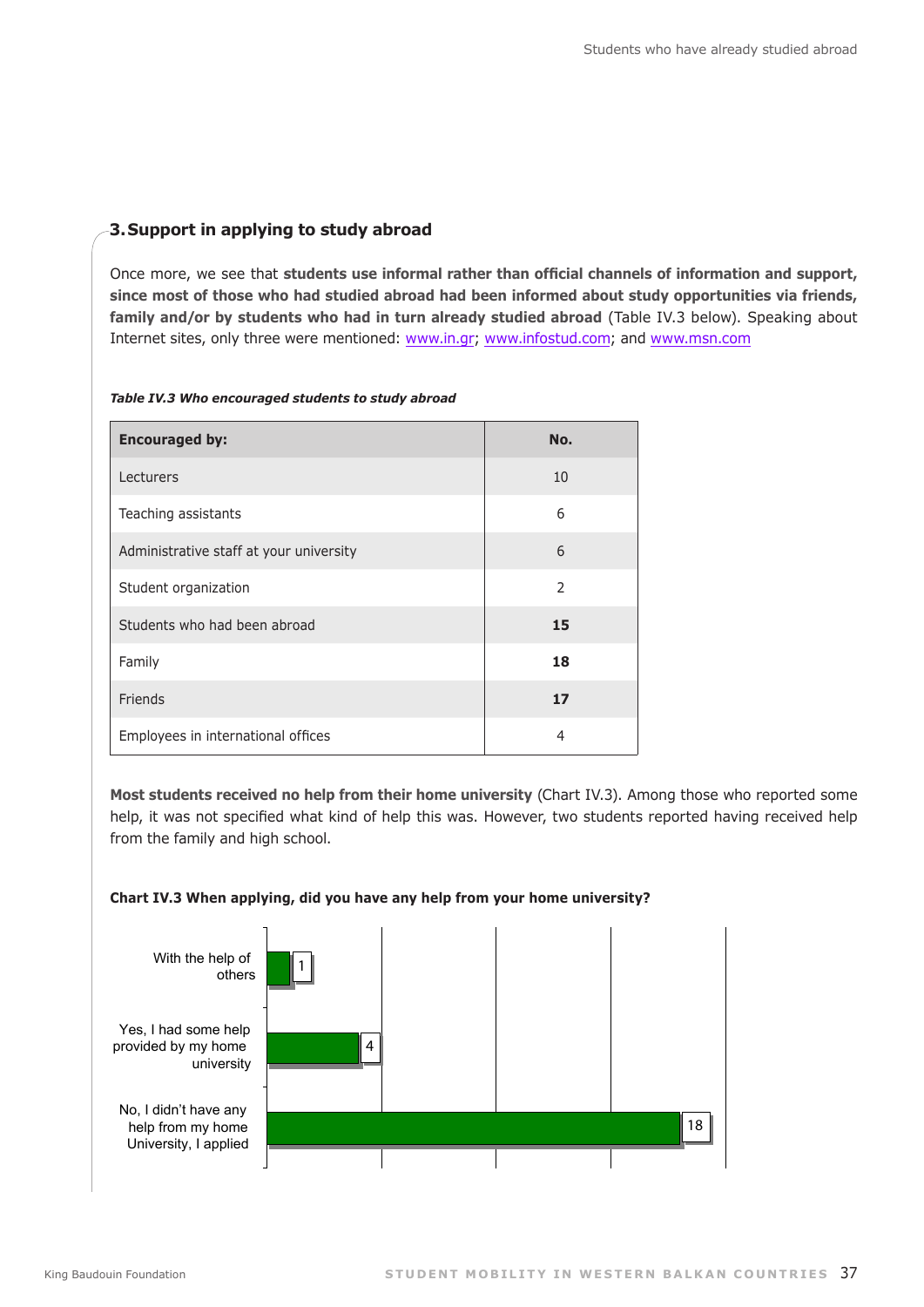#### **4.Problems encountered**

Application procedures are considered as one of the main obstacles for studying abroad and so we were interested to learn from those who had experienced them. Chart IV.4.1 below shows that in fact just under half (12) of the 26 students in our total sample who had studied abroad found **the application procedure easy**, whilst a further 10 experienced a few problems. There may thus be more complexity imagined for the procedures of applying to study abroad among the other groups.





Regarding the actual problems faced by students during their studies abroad (Table IV.4), the **biggest problems are the absence of exchange programmes, the lack of information, and money and visa problems before they left to study abroad**.

| Table IV.4 What were the main problems you faced before you left regarding studying abroad |  |  |
|--------------------------------------------------------------------------------------------|--|--|
|--------------------------------------------------------------------------------------------|--|--|

| <b>PROBLEMS:</b>                                                                                              | <b>Big</b><br>problem | <b>Small</b><br>problem | <b>No</b><br>problem | Don't<br>know/<br><b>Refuse</b> |
|---------------------------------------------------------------------------------------------------------------|-----------------------|-------------------------|----------------------|---------------------------------|
| Lack of available information $-$ difficult to get information<br>about new social and university environment | 9                     | 9                       | 5                    | 3                               |
| Long and frustrating procedure in general                                                                     | 8                     | 8                       | 5                    | 5                               |
| Paper work (bureaucracy in general)                                                                           | 8                     | 8                       | 6                    | $\overline{4}$                  |
| Providing recognition of the exams                                                                            | 8                     | 10                      | 3                    | 5                               |
| Providing lecturer recommendations                                                                            | 5                     | 8                       | 7                    | 6                               |
| Providing an invitation letter                                                                                | 5                     | 6                       | 9                    | 6                               |
| Fear of new social and academic environment                                                                   | 5                     | 6                       | 9                    | 6                               |
| No/little help from my university regarding the<br>expectations of studying abroad                            | 3                     | 7                       | 11                   | 5                               |
| No functioning university partner network                                                                     | 7                     | 6                       | 5                    | 8                               |
| No exchange programmes                                                                                        | 10                    | 5                       | 4                    | 7                               |
| Getting a visa                                                                                                | 9                     | 6                       | 7                    | $\overline{4}$                  |
| Didn't have enough money                                                                                      | 9                     | 7                       | 6                    | 4                               |
| Language problem                                                                                              | $\mathcal{P}$         | $\overline{4}$          | 9                    | 11                              |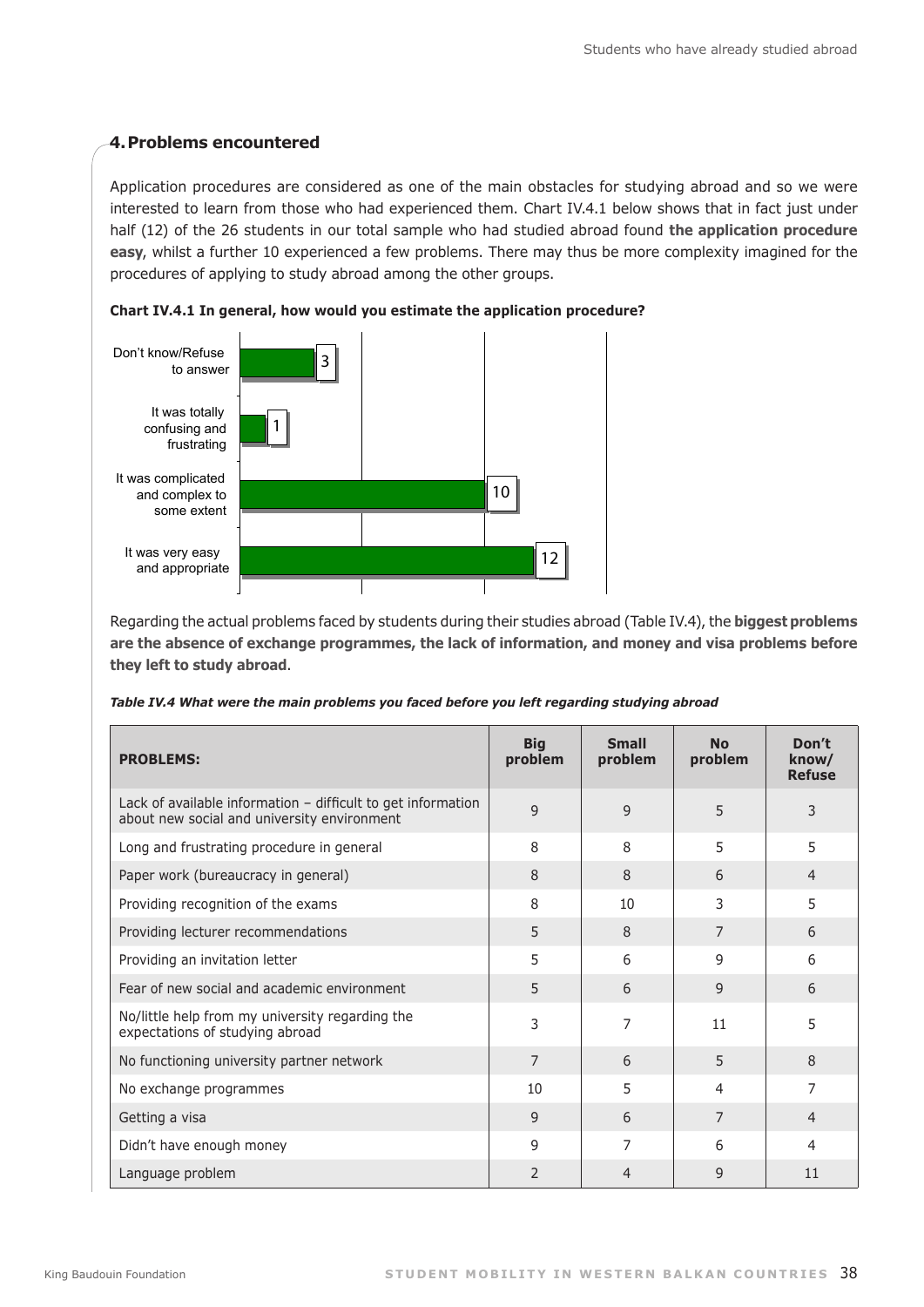The experience students have during their studies abroad is important: firstly because it forms part of their own overall impressions and achievement, and secondly because these students will share their experience with other students and thus influence their decisions regarding studying abroad. For the 26 students who studied abroad (Chart IV.4.2), **the biggest problems are high costs, difficult classes, a different scientific discourse, bad organization for foreign students, different curricula and the problem of recognition of their exams**.



#### **Chart IV.4.2 Problems that students faced whilst studying abroad**

*Mean value based on a 1 – 7 scale (1 – min to 7 – max)*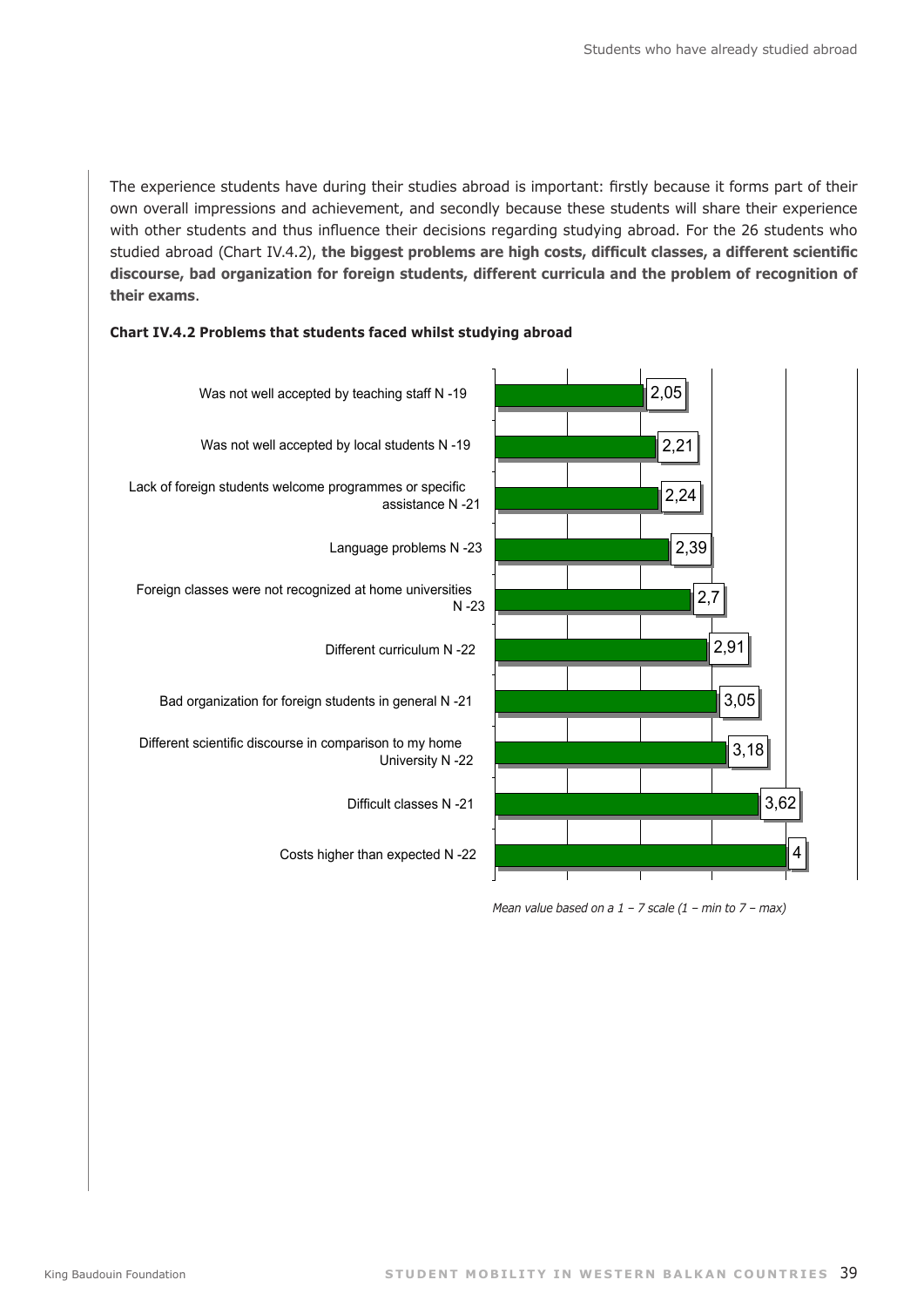#### **5.Problem solutions**

We asked students to explain, through an open-ended question, how they overcame their problems. The results (Table IV.5) provide no suggested strategy for overcoming the problems in question. Rather, it seems that the **only way to deal with the problems is to be proactive, and solve the problems through individual effort**.

| Table IV.5 Problems students faced during study abroad and ways of dealing with them |  |  |  |  |  |  |  |  |  |  |  |  |  |
|--------------------------------------------------------------------------------------|--|--|--|--|--|--|--|--|--|--|--|--|--|
|--------------------------------------------------------------------------------------|--|--|--|--|--|--|--|--|--|--|--|--|--|

| <b>PROBLEMS:</b>                                                                | <b>Reported as</b><br>a problem<br>N | How the problem<br>can be overcome                                                                  |
|---------------------------------------------------------------------------------|--------------------------------------|-----------------------------------------------------------------------------------------------------|
| Foreign classes recognition at home universities                                | 3                                    | > Discussion with lecturers                                                                         |
| Different curricula                                                             | $\mathcal{P}$                        | > Adaptation                                                                                        |
| Not being accepted well by local students                                       | 3                                    | > Learning language<br>> Establishing good human<br>relationships                                   |
| Not being accepted well by teaching staff                                       | 3                                    | > Establishing good human<br>relationships                                                          |
| Lack of welcome programmes/specific assistance for foreign<br>students          | $\overline{4}$                       | > It was not overcome                                                                               |
| Bad organization of foreign students in general                                 | $\overline{4}$                       | > It was not overcome                                                                               |
| Costs can be higher than expected                                               | 11                                   | > Additional support from<br>the family<br>> Savings<br>> Working<br>> They are not overcome at all |
| Language problem                                                                | 4                                    | > Working on language<br>> Taking language courses                                                  |
| Difficult classes                                                               | 5                                    | > More effort<br>> Did not overcome                                                                 |
| Different scientific discourse in comparison to that at your home<br>university | 5                                    | > Working hard<br>> Referral to specific literature                                                 |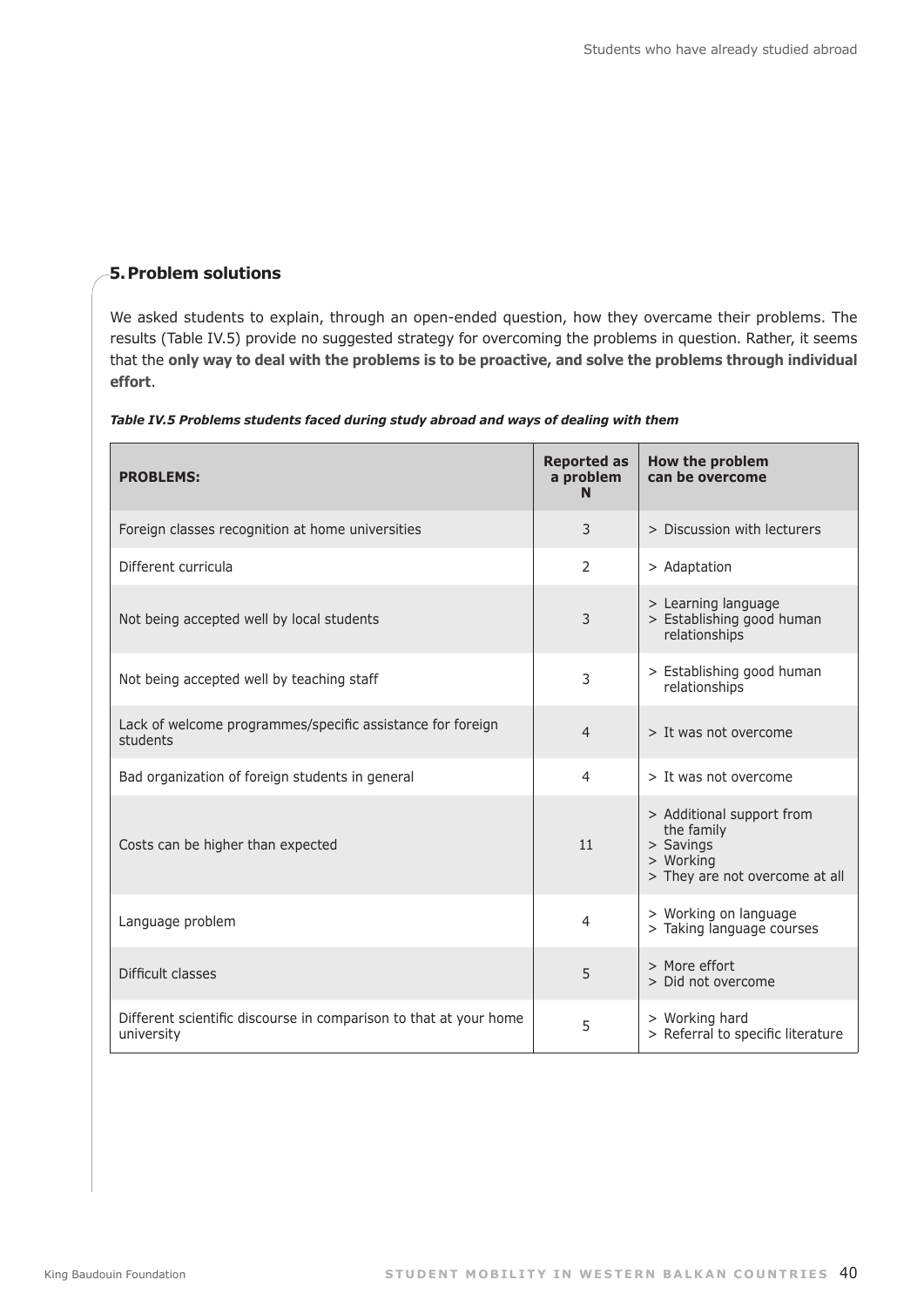#### **6.Suggested improvements**

Since they had had some experience of studying abroad, it was reasonable to ask students what could be improved regarding studying opportunities (Table IV.6 below). Students would like to see everything improved in general, but the **provision of more scholarships and more exchange programmes** should be priorities according to them.

| <b>IMPROVEMENTS:</b>                                                  | To a great<br>extent | To some<br>extent | No need to<br>improve | Don't know/<br><b>Refuse</b> |
|-----------------------------------------------------------------------|----------------------|-------------------|-----------------------|------------------------------|
| Availability of information                                           | 13                   | 9                 | 3                     | 1                            |
| Making bilateral agreement between universities                       | 12                   | 10                | $\mathbf{1}$          | $\mathfrak{Z}$               |
| Implementing the Bologna Agreement<br>(EU reform of higher education) | 9                    | 11                | $\overline{4}$        | 2                            |
| Enabling grade compatibility                                          | 12                   | 10                | $\overline{2}$        | $\overline{2}$               |
| Providing administrative help                                         | 12                   | 9                 | 3                     | $\overline{2}$               |
| Support in getting a visa                                             | 14                   | 7                 | $\overline{2}$        | 3                            |
| More scholarships                                                     | 17                   | 3                 | 3                     | 3                            |
| Making it easier to apply for a place abroad,<br>improving procedures | 14                   | 9                 | 1                     | $\overline{2}$               |
| Providing more exchange programmes                                    | 15                   | 8                 | $\mathbf{1}$          | $\mathcal{P}$                |
| Easier recognition of exams                                           | 9                    | 11                | 4                     | 2                            |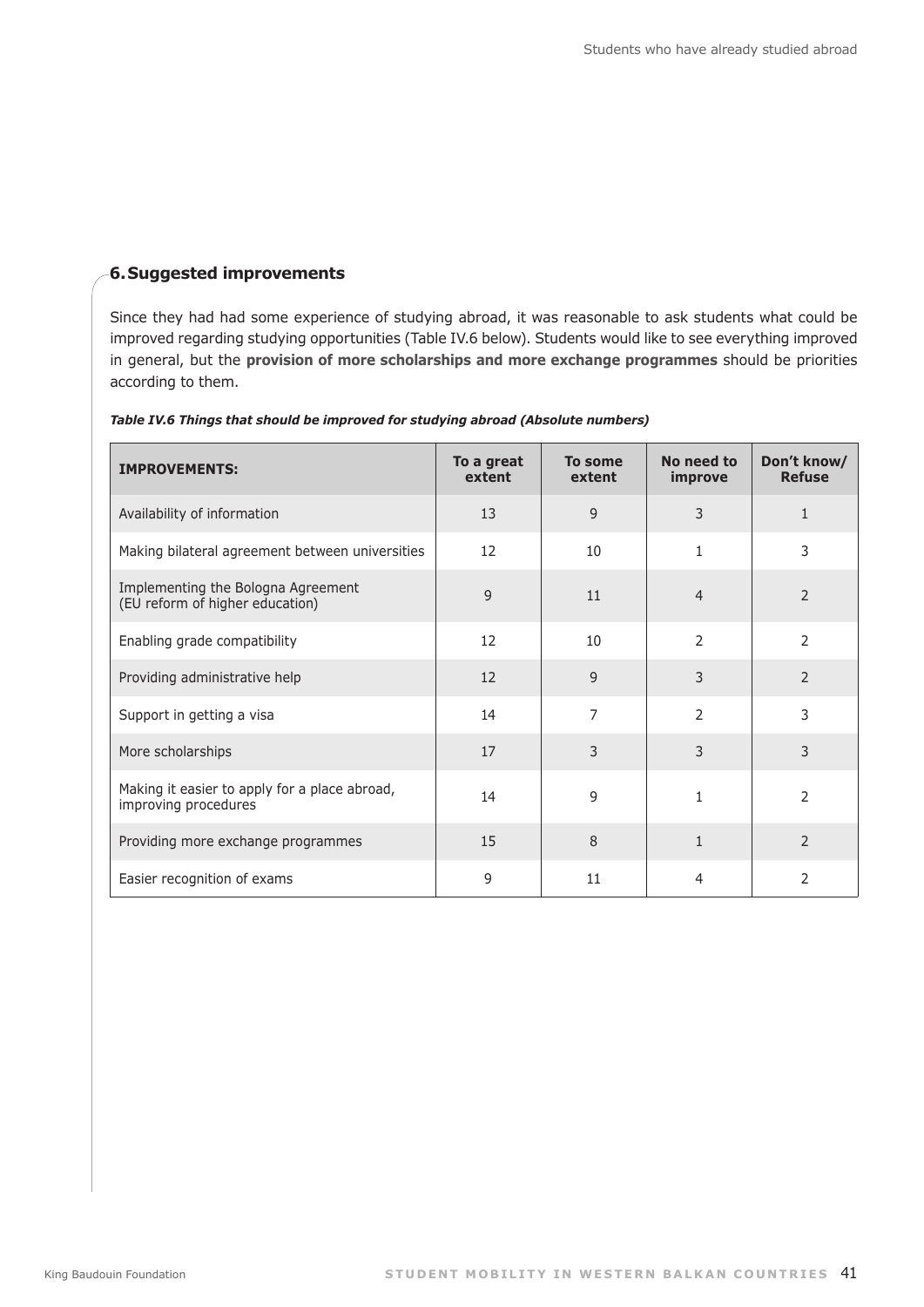#### **7. Impressions of studying abroad**

One of the elements of the overall impression of studying abroad is the satisfaction that students feel (Chart IV.7.1). This small group of students was **mostly satisfied with their studies abroad**. Moreover, 19 of the 26 students said that they are willing to study abroad again and 18 of the 26 would like to share their experiences with other students.



#### **Chart IV.7.1 Satisfaction with studying abroad** Chart IV.7.1 Satisfaction with studying abroad

**Students who have studied abroad are relatively more likely to have plans to find a job outside their home country than those studying at home**. In this research, we see (Chart IV.7.2) that most of the students who have studied abroad intend to look for a job in the home country, but 8 of the 26 interviewed will search outside their country. Asked specifically about job search and job opportunities, most of the students claimed that they are considering working abroad, but in reality they think it would be rather difficult.



#### **Chart <b>IV.7.2** Plans for the future (Absolute numbers)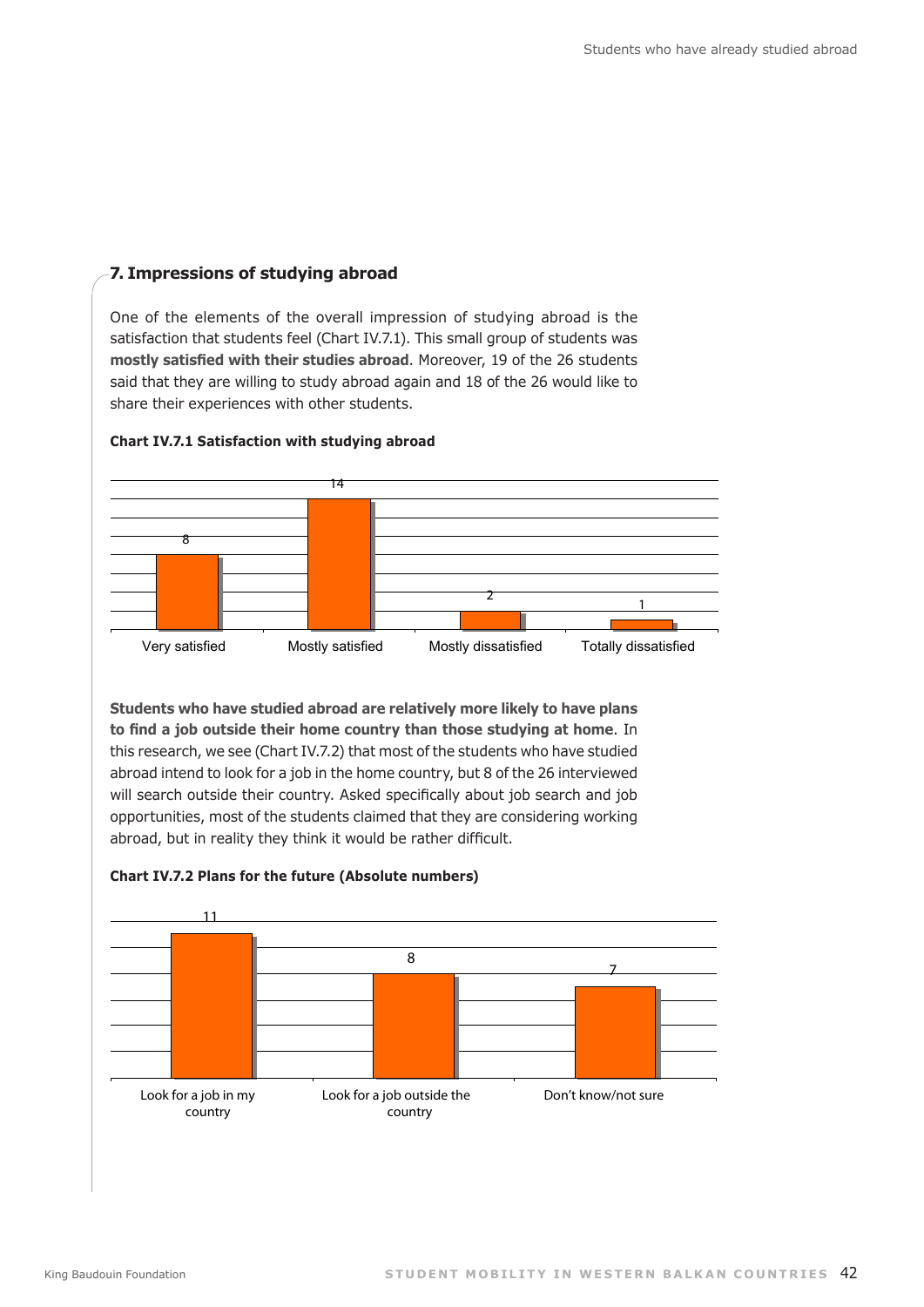# Final remarks **AND**

- RECOMMENDATIONS  $\bigwedge$   $\bullet$  While for many years policy-makers at European and national level were concerned about the isolation of the Western Balkans marked by a very low travel rate of students of the region to the EU the survey shows a different picture: between 66,5% and 83,2% of students from Serbia, B&H and Montenegro have travelled to the EU. Only Albanian students are much less mobile (with 35,7% who travelled to the EU).
	- With only 26 out of 2137 questioned students the survey shows that very few students study abroad and come back to their home country. As the survey only captured students who currently study at universities in the Western Balkans, it is unclear how many students in total study abroad. The survey does neither cover students who study abroad without ever having studied at a university in their home country nor students who are currently studying abroad and intend to come back to their home university. However, the figures in this survey are in line with another study commissioned by the King Baudouin Foundations which indicates that students from the Western Balkans represent only 3% of all foreign students studying in the EU.**<sup>8</sup>**
	- Surprisingly many students are interested in studying abroad with a high variety within the Western Balkans. The range varies between 28,7% of Serbian students and 70,9% of Albanian students who consider to study abroad. It is particularly interesting that Albanian students being the most interested in studying abroad are those who have travelled least to a destination outside their country and show the lowest knowledge on scholarships, partner university networks etc.
	- The huge difference between the number of people who are interested in studying abroad and those who finally manage to study abroad is striking and should lead to action. It seems that the challenges of studying abroad are too high to realise the wish to study abroad.
	- There are multiple reasons why students don't study abroad. While in the political debate the difficulties in obtaining visas are often named as the key reasons for the presumed low mobility rate of students of the Western Balkans, the survey shows that visa problems are only one of many problems which students from the region are facing when preparing to study abroad and can be even considered as a secondary problem (exception: Albania where the visa issue is problem number one).
	- One of the key problems is the low level of knowledge about studying abroad among students from the Western Balkans. Key scholarship schemes such as Erasmus mundus are only known by 2,4% of the all students. Even of those students who are interested in studying abroad only 18,5-36,6% know about exchange programmes in general. It is therefore not surprising

*<sup>8)</sup> See 'Students from the Western Balkans: the experience of EU countries regarding admission and misuse of procedures' by ICMPD and the King Baudouin Foundation. The figure is based on responses of 11 EU Member States.*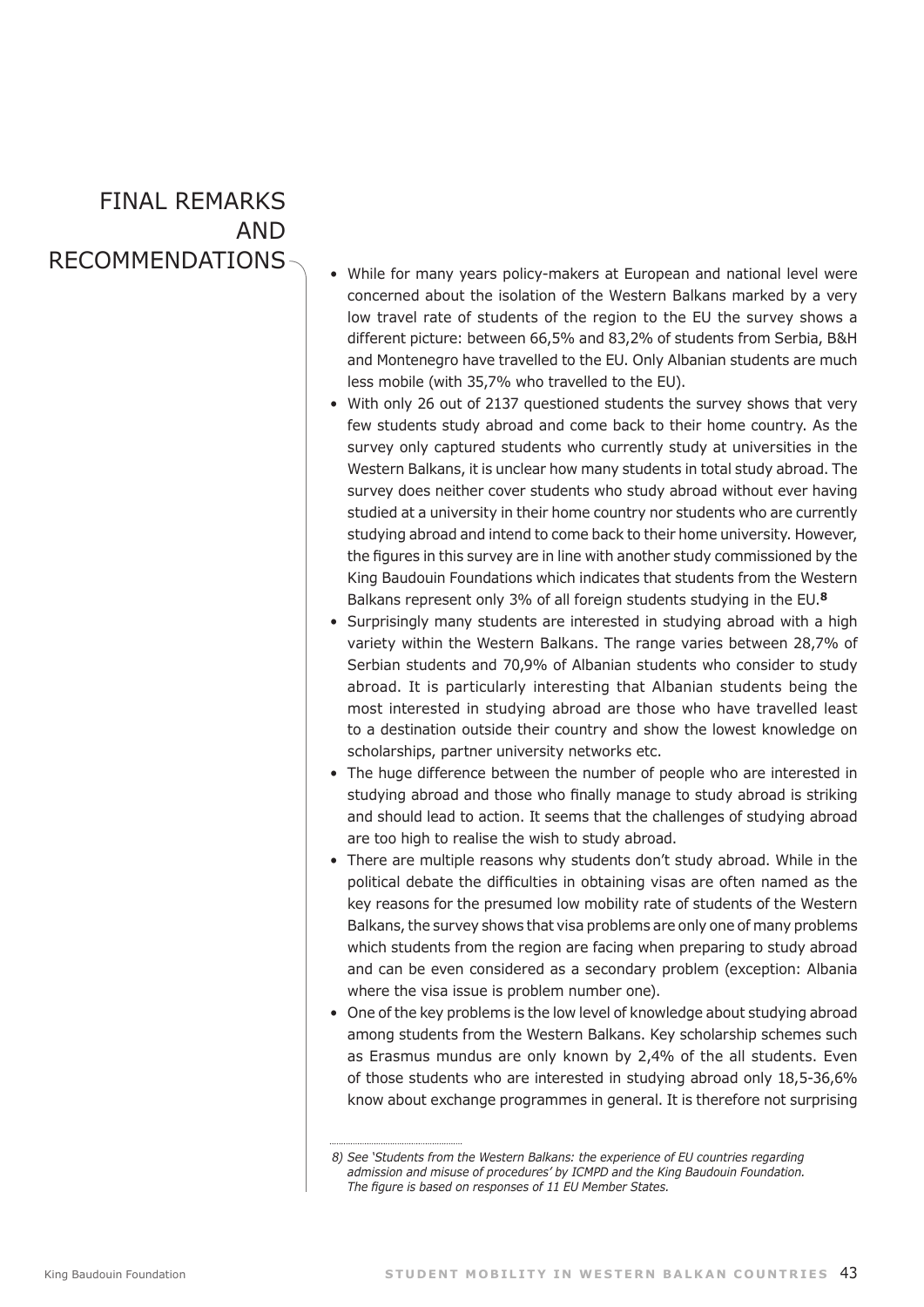that even though many students are interested in studying abroad only very few students actually do study abroad.

- Further challenges for students to study abroad are long and frustrating procedures and the linked paperwork, little help from universities to get through the procedures, lack of money to live abroad and no functioning university partnerships. It is worthwhile mentioning that the survey can only capture student perceptions of problems but not the real degree of problems.
- There are various leverages to improve the situation in the students' point of view. More scholarships, easier procedures to study abroad, more and better functioning exchange programmes, easier visa procedures, recognition of exams and information availability are on top of the list of points students would like to see improved. Even though the international community, the governments of the Western Balkan countries and the university administrations have undertaken many efforts in the previous years to improve the situation, students still see the situation as nonsatisfactory.
- Regarding the information availability, the survey shows that the key for improvement is to 'customize' the information: information through personal information channels are most effective to activate students. Therefore, former exchange students should be better used by universities to help students to realise their wish to study abroad.
- Finally, the risk of brain drain of those who intend to study abroad should not be underestimated. Even though 'only' between 15,1 and 26,3% of students who study abroad intend to work abroad after having finished their studies, this should be of concern to policy-makers in the Western Balkans.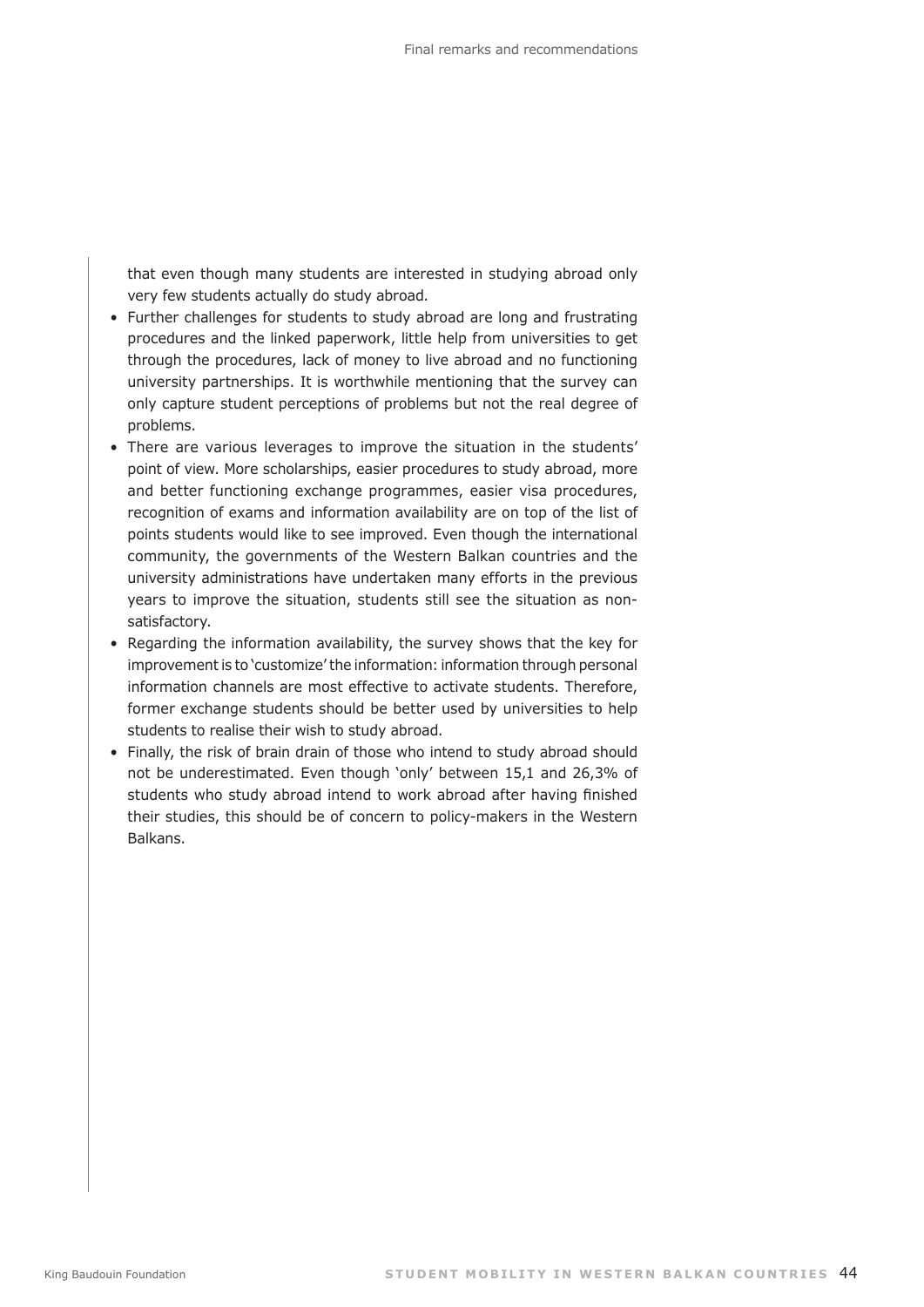## **APPENDICES**

#### **1. Methodology and sample**

Survey research was conducted to provide quantitative findings for the research objectives and to enable comparisons to be made between countries and sub-groups. The research can be described as being:

- **explorative**
- **comparative**
- **quantitative**
- and **instrumental** (practical).

The research instrument used was a structured questionnaire. Before the fieldwork was conducted, we identified three groups of respondents in relation to their experience of studying abroad and so we created a separate questionnaire for each group, namely:

- students who had already studied abroad;
- those who were considering studying abroad;
- and those who were not considering studying abroad.

The questionnaire was rather extensive with a total of 576 items.

Since the research was comparative in nature, the same sample design was applied in each of the four Western Balkan countries. The sampling frame was university faculties and departments in each country. For each selected sampling point (department), the circle census was between 5 and 8. This design was projected to give a multistage random sample of 550 respondents per country, yielding a total sample as follows:

| <b>Country</b> | <b>No. of respondents</b> |
|----------------|---------------------------|
| Albania        | 550                       |
| B&H            | 524                       |
| Montenegro     | 530                       |
| Serbia         | 533                       |

**The standard sampling error for the sample in each country is +/ 4.18%, within a 95% confidence interval**.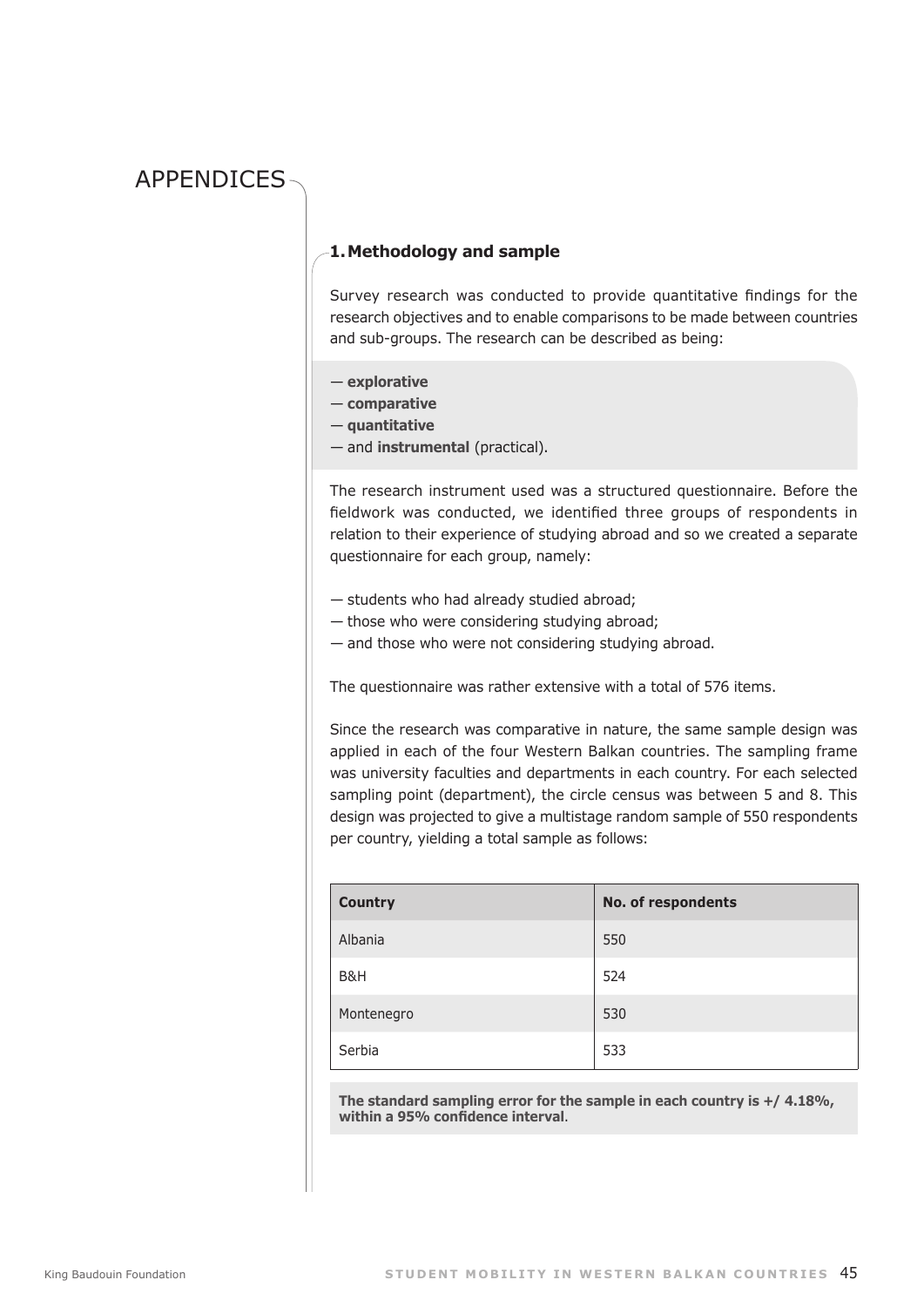The multistage sampling procedure was as follows:

- The same sampling procedure was identical in each country
- The sampling frame was the list of faculties and referent departments listed by academic year and the number of students
- Random sampling was conducted to choose departments from where students were selected
- In each case, on the basis of the number of students in the selected department, a random sampling procedure was established in order to choose respondents
- This procedure included using random digit number tables and the physical distribution of students during lectures
- In each interview the empirical evidence obtained was therefore based on the department, class, lecture and selected respondent
- Each interview was conducted using the questionnaire developed for the survey and all the questionnaires were kept for verification

The field research was conducted by student organizations, namely:

| <b>Country</b>       | Organization                                    |
|----------------------|-------------------------------------------------|
| Serbia               | The Serbian Student Union                       |
| Montenegro           | The University of Montenegro Student Parliament |
| Albania              | The Albanian Student Government                 |
| Bosnia & Herzegovina | The Republic of Srpska Student Union            |

In each country, there was also one student organization representative who was responsible for collecting the data in his/her country. Monitoring and verifying procedures were established by the main researcher, including:

- Checking the list of selected departments in each country
- Monitoring the data collection process (following interviewer instructions)
- Monitoring procedures for selecting the respondents
- Insight into the paper questionnaires
- Monitoring the procedure of data input into the data file
- Logical data control

The research was conducted between May 15th and June 25th 2008 in each country.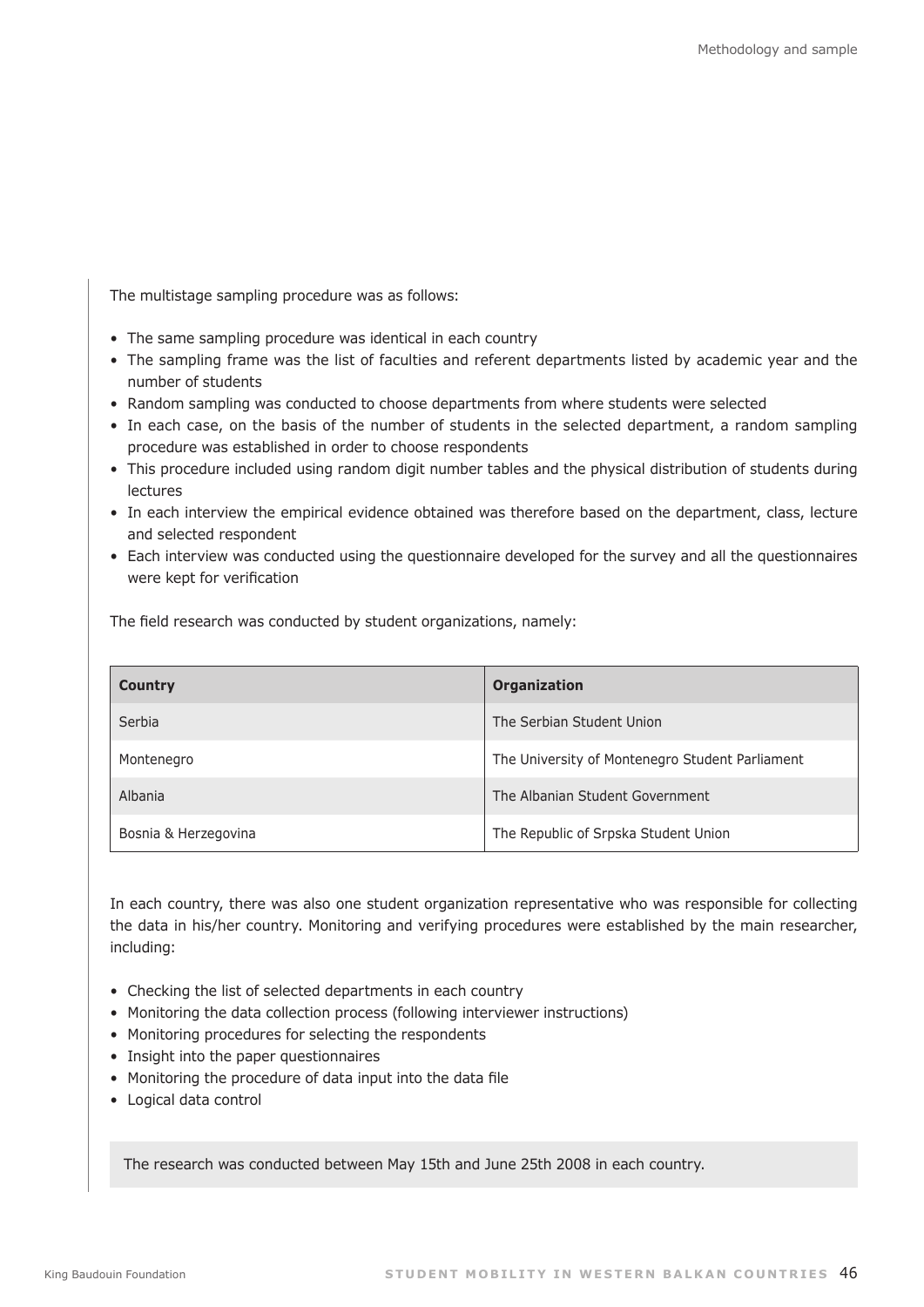

**2. Tables and charts**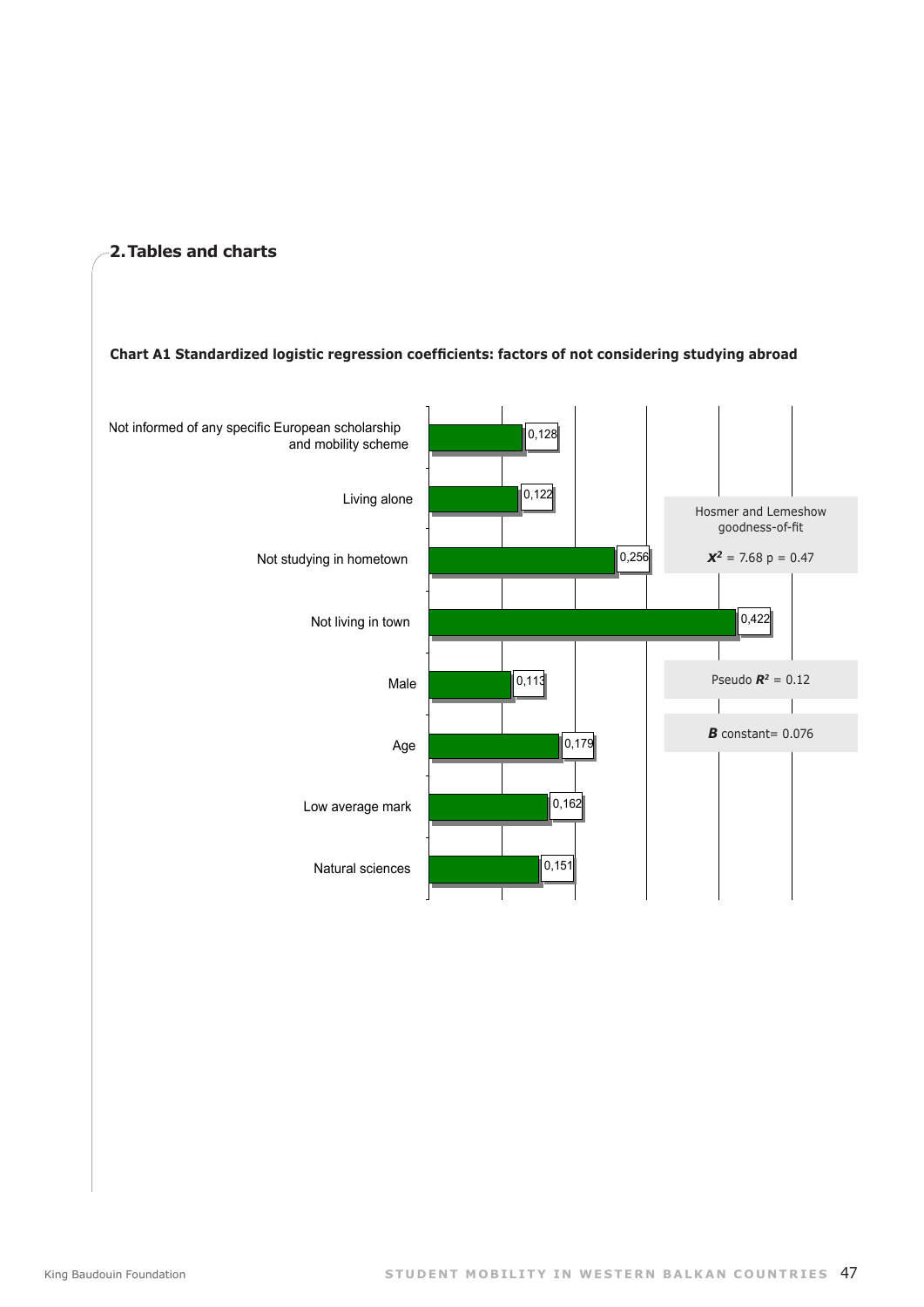

#### **Chart A2 Standardized logistic regression coefficients: Factors of considering studying abroad** considering studying abroad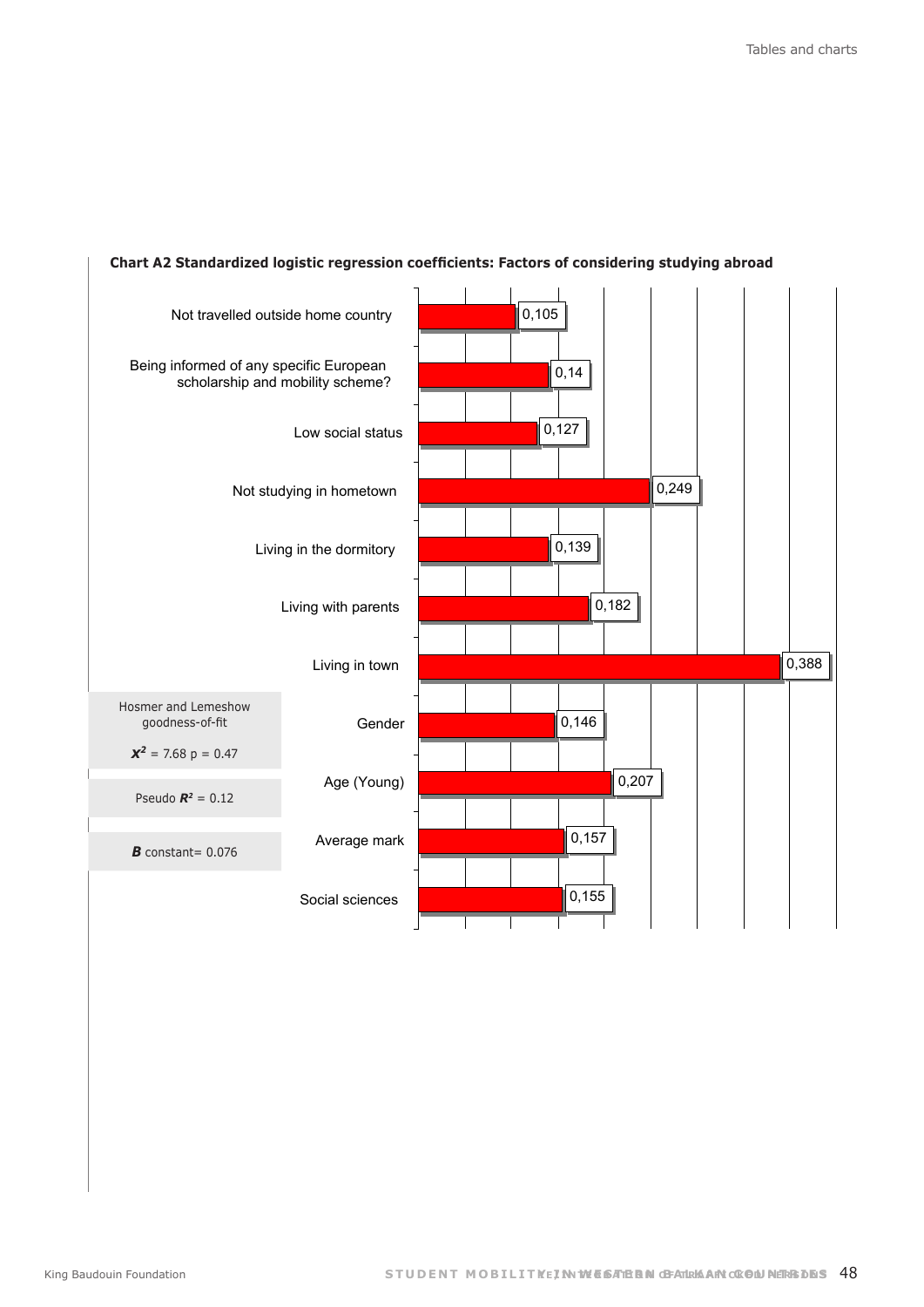#### **Factor analysis – Motives for study abroad**

We used factor analysis with varimax rotation (Table A1) to search for patterns of **motives for studying abroad**. We found three factors:

- FACTOR 1 covers 20.78% of the variation Personal development
- FACTOR 2 covers 16.07% of the variation Career development
- FACTOR 3 covers 13.09% of the variation Experiences development

A total of 49.9% of the variation is structured by these three factors.

|                                                                  | <b>MOTIVATION MATRIX</b>       |                       |                    |  |  |  |
|------------------------------------------------------------------|--------------------------------|-----------------------|--------------------|--|--|--|
| <b>MOTIVES</b>                                                   | <b>Personal</b><br>development | Career<br>development | <b>Experiences</b> |  |  |  |
| To gain new experience                                           | .087                           | $-.042$               | .807               |  |  |  |
| To develop my career in general                                  | $-.003$                        | .504                  | .428               |  |  |  |
| To have more opportunities on the job market after my<br>studies | .152                           | .722                  | $-258$             |  |  |  |
| To learn a language                                              | .764                           | .056                  | .053               |  |  |  |
| To become independent as a person                                | .667                           | .126                  | $-.102$            |  |  |  |
| To have fun, make friends                                        | .708                           | $-.193$               | .235               |  |  |  |
| To get a better education                                        | .360                           | .220                  | .474               |  |  |  |
| To improve my CV                                                 | .210                           | .554                  | .086               |  |  |  |
| To learn about other cultures and languages                      | .530                           | .113                  | .268               |  |  |  |
| To specialize in my field of study                               | $-.249$                        | .638                  | .191               |  |  |  |

#### *Table A1 FACTOR MATRIX – MOTIVES FOR STUDYING ABROAD*

It is important that this analysis is understood in its relative perspective. We have already shown that, at quantitative level, all the motives are important, so this is an analysis of the relative standing of the motivation structures in each country.

All differences are significant according to the F test, as is the case for the analyses on the following pages.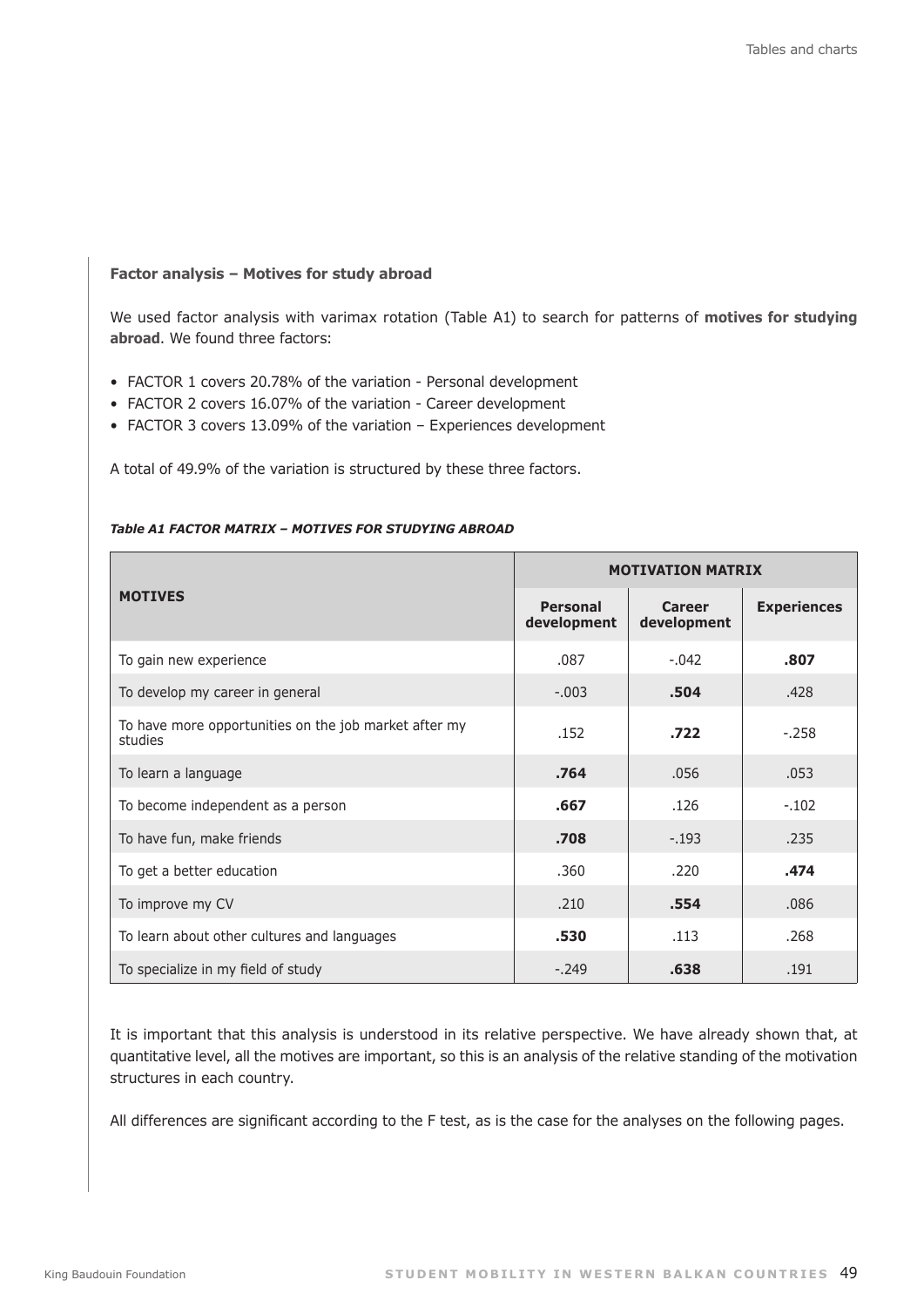

#### **Chart A3 Country perspective in structure of motives**



# **Experiences** EXPERIENCES

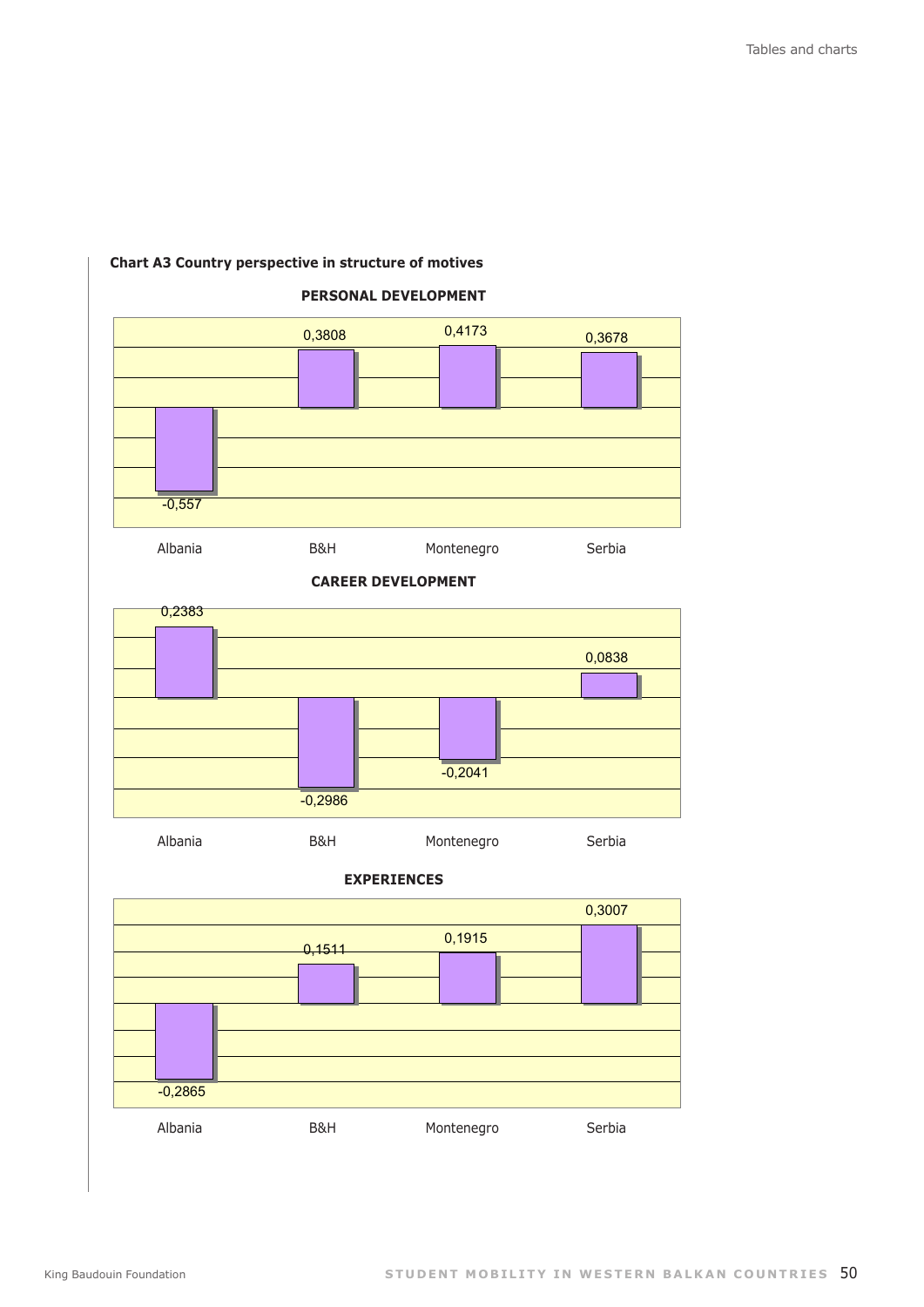#### **Factor analysis – Problems of studying abroad**

As before, to search for patterns among the problems of studying abroad, factor analysis with varimax rotation was used.

- FACTOR 1 covers 17.64% of the variation Support
- FACTOR 2 covers 14.90% of variation Procedures
- FACTOR 3 covers 14.01% of variation Paperwork
- FACTOR 4 covers 12.23% of variation- Resources

A total of 58.77% of the variation is covered by these factors.

| <b>PROBLEMS:</b>                                                               | <b>PROBLEM MATRIX:</b> |                   |                  |                  |  |  |
|--------------------------------------------------------------------------------|------------------------|-------------------|------------------|------------------|--|--|
|                                                                                | <b>Support</b>         | <b>Procedures</b> | <b>Paperwork</b> | <b>Resources</b> |  |  |
| Long and frustrating procedure in general                                      | .152                   | $-.094$           | .796             | .045             |  |  |
| Paperwork (bureaucracy in general)                                             | .057                   | .195              | .783             | .004             |  |  |
| Recognition of the exams                                                       | $-.114$                | .676              | .178             | .124             |  |  |
| Providing lecturer recommendations                                             | .086                   | .826              | $-.071$          | .010             |  |  |
| Providing an invitation letter                                                 | .236                   | .633              | .016             | .061             |  |  |
| No/little help from my university regarding<br>expectations of studying abroad | .687                   | .121              | .049             | .216             |  |  |
| No functioning university partner network                                      | .818                   | .053              | .044             | .026             |  |  |
| No exchange programmes                                                         | .770                   | .025              | .181             | $-.023$          |  |  |
| Getting a visa                                                                 | .316                   | .066              | .362             | .413             |  |  |
| Can't provide enough money                                                     | .042                   | $-.006$           | .210             | .781             |  |  |
| Language problem                                                               | .061                   | .169              | $-.209$          | .705             |  |  |

#### *Table A2 Problem matrix for students regarding the possibility of studying abroad - STRUCTURE*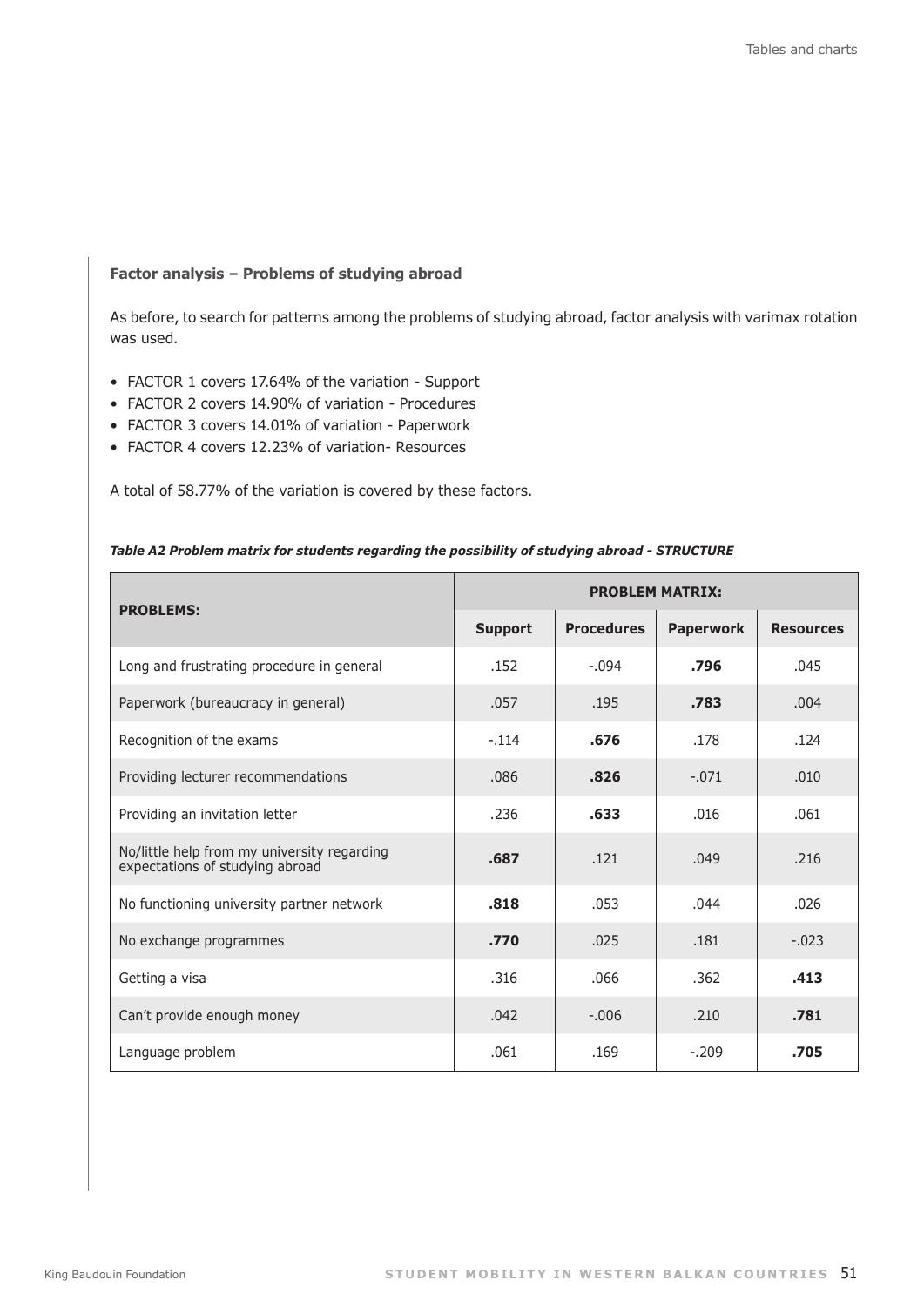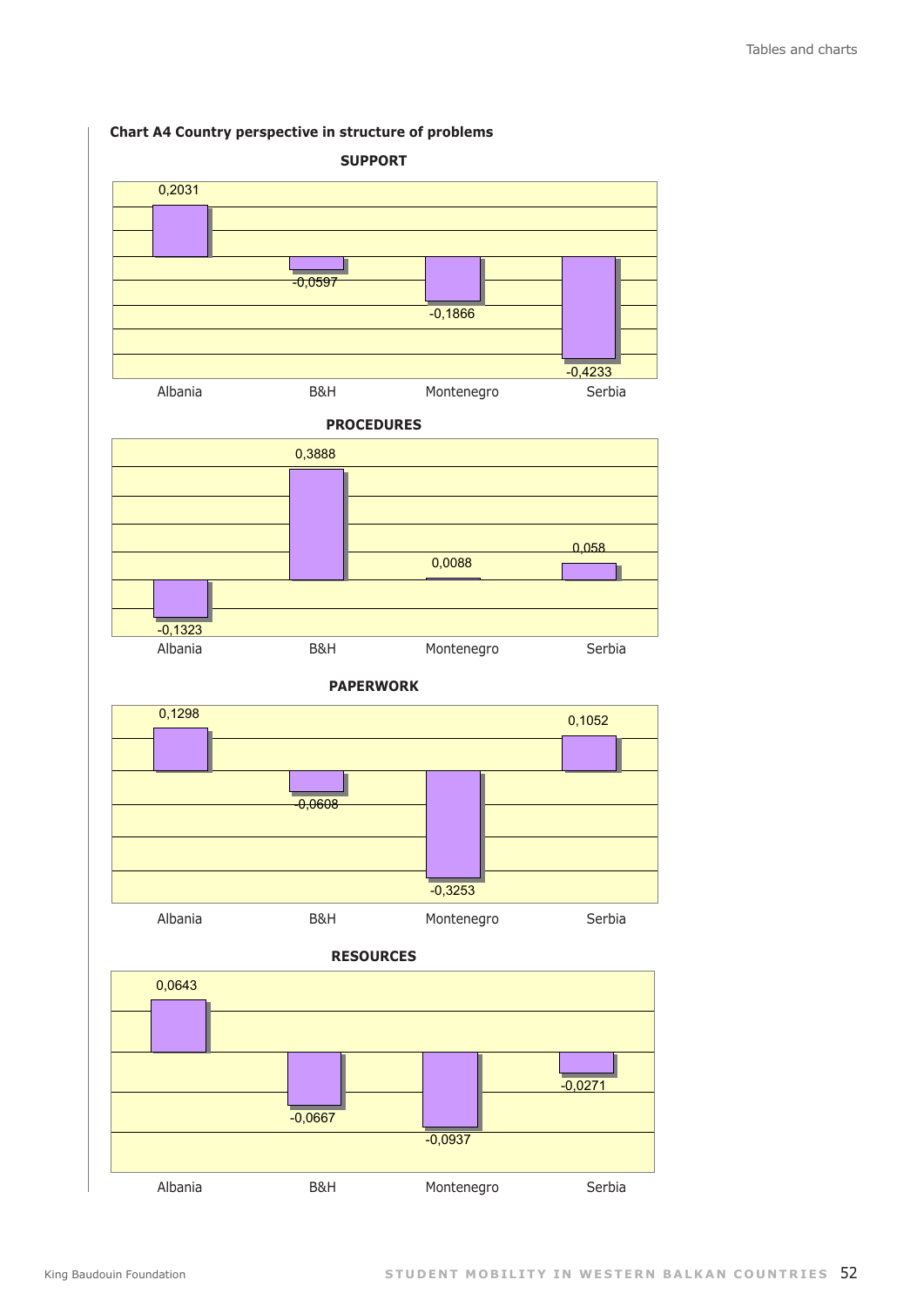**Factor analysis – Reasons for not wishing to study abroad**

A factor analysis with varimax rotation provided four factors or patterns for students' **reasons for not wishing to study abroad**:

- FACTOR 1 covers 33.66% of variation Conditions
- FACTOR 2 covers 11.14% of variation Fear
- FACTOR 3 covers 7.7% of variation Insufficient skills
- FACTOR 4 covers 7.2% of variation Deficit

A total of 59.7% of the variation is structured on the reasons for not wishing to study abroad.

#### *Table A3 Structure of reasons for not studying abroad – Factor analysis*

| <b>REASONS:</b>                                      | <b>REASONS MOTIVATION MATRIX</b> |          |                                      |                |  |  |
|------------------------------------------------------|----------------------------------|----------|--------------------------------------|----------------|--|--|
|                                                      | <b>Conditions</b>                | Fear     | <b>Insufficient</b><br><b>skills</b> | <b>Deficit</b> |  |  |
| Don't have enough money                              | .702                             | $-0.053$ | .127                                 | .162           |  |  |
| Too difficult to get a visa                          | .815                             | .079     | .086                                 | .187           |  |  |
| Too complicated procedure                            | .741                             | .149     | .098                                 | .128           |  |  |
| Do not want to leave friends and family              | $-.033$                          | .755     | .016                                 | $-.013$        |  |  |
| Fear that exams will not be recognized               | .495                             | .495     | .149                                 | .084           |  |  |
| No information available                             | .442                             | .372     | .031                                 | .491           |  |  |
| Feel uncomfortable to go abroad                      | .225                             | .744     | .068                                 | .220           |  |  |
| Too much effort to find a study place abroad         | .452                             | .402     | .209                                 | .078           |  |  |
| Fear that I'd be treated like a second class citizen | .217                             | .532     | .356                                 | .141           |  |  |
| I see no benefits for my future career               | .030                             | .584     | .438                                 | .100           |  |  |
| Will not be accepted by any university abroad        | .369                             | .283     | .623                                 | .101           |  |  |
| I do not have good grades                            | .245                             | .105     | .768                                 | .040           |  |  |
| No exchange programme in place                       | .178                             | .146     | .139                                 | .844           |  |  |
| No support from my university                        | .202                             | .056     | .193                                 | .859           |  |  |
| Never thought about it                               | $-.272$                          | .391     | .510                                 | .197           |  |  |
| Have no language knowledge                           | .074                             | .021     | .719                                 | .147           |  |  |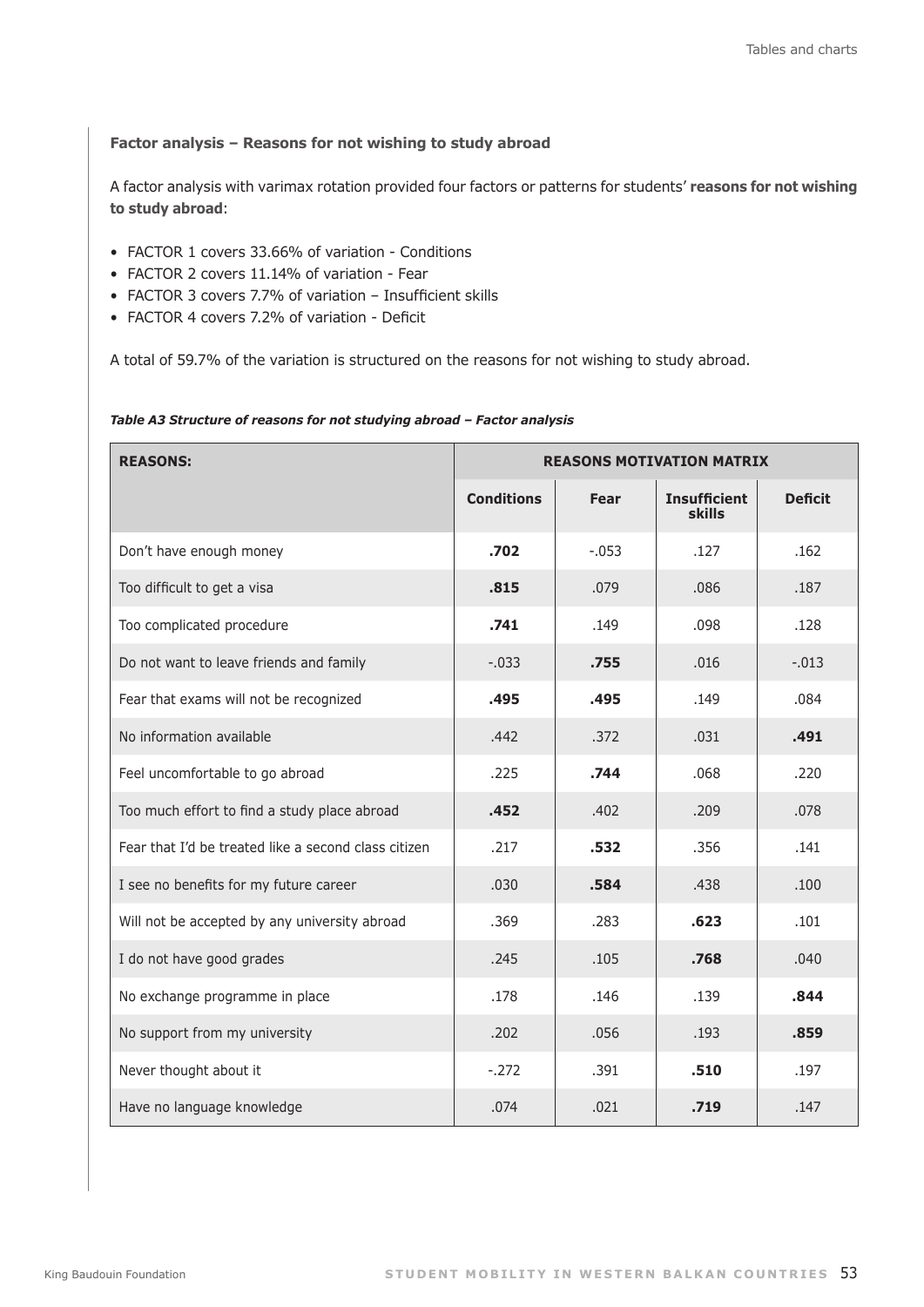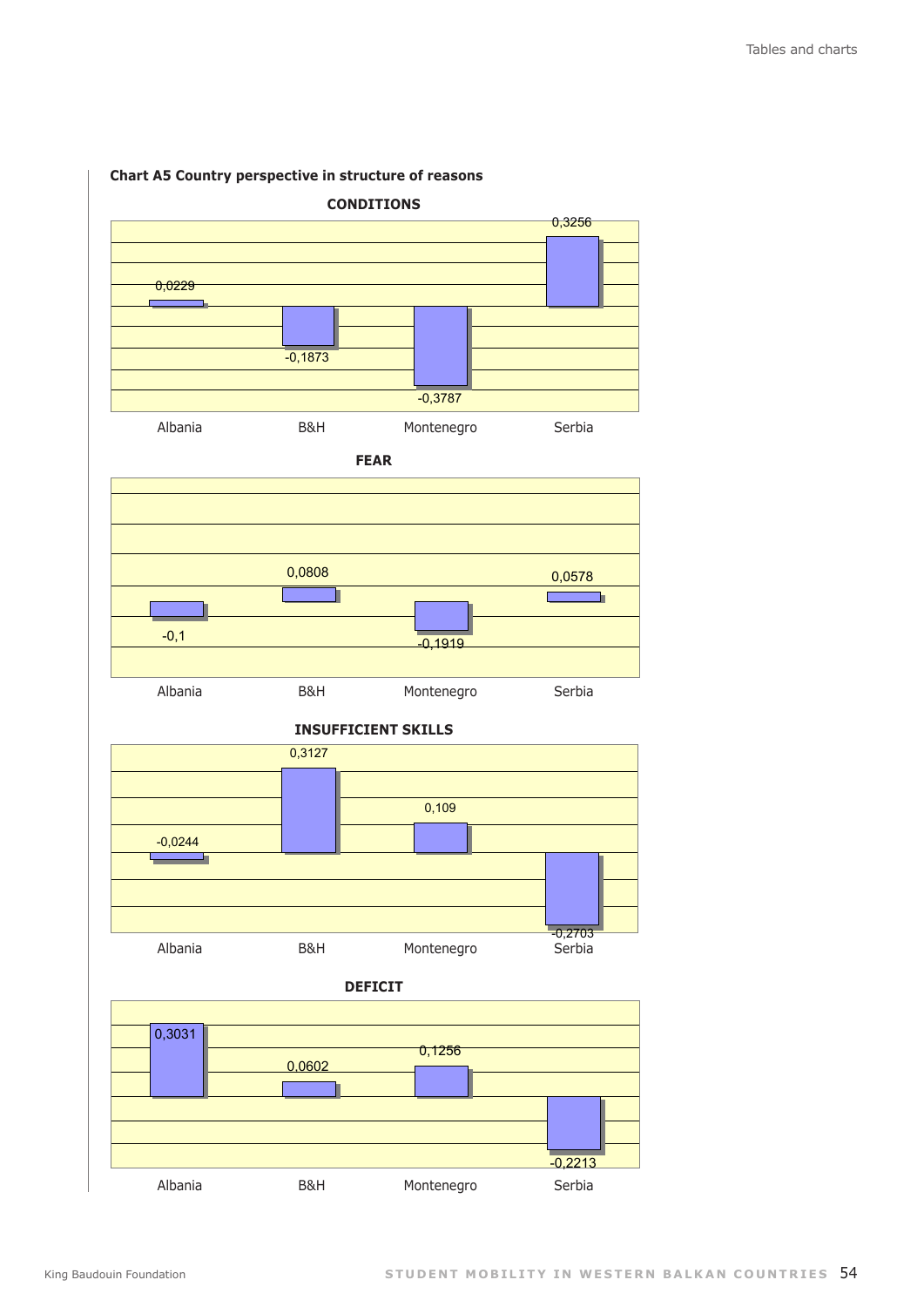#### **Factor analysis – Conditions which might change the opinions of those who are not intending to study abroad**

In order to identify the structure of the **conditions which might change the opinions of those who are not intending to study abroad** a factor analysis with varimax rotation was conducted on these data (Table A.4 below).

- FACTOR 1 covers 44.7% of the variation Procedures
- FACTOR 2 covers 11.8% of the variation Information

A total of 56.5% of the variation is structured enabling the conditions to be summarized as follows:

#### *Table A4 Conditions for students to start thinking about studying abroad – Factor analysis*

|                                                                                 | <b>CONDITIONS MATRIX</b> |                    |
|---------------------------------------------------------------------------------|--------------------------|--------------------|
|                                                                                 | <b>Procedures</b>        | <b>Information</b> |
| More and more easily available information via central website                  | .099                     | .838               |
| More and more easily available information through advisory talk with an expert | .134                     | .854               |
| More and easily available information via experience exchange with others       | .265                     | .731               |
| Clear support from my university                                                | .407                     | .578               |
| Easy application procedures                                                     | .513                     | .497               |
| Network of partner universities with easily available study places              | .535                     | .407               |
| Existing and efficient exchange programme                                       | .574                     | .402               |
| Good and sufficient scholarships                                                | .770                     | .130               |
| Guarantee that exams will be recognized when I come back                        | .767                     | .179               |
| More accessible visa requirements                                               | .591                     | .341               |
| Clear career opportunities after coming back                                    | .704                     | .058               |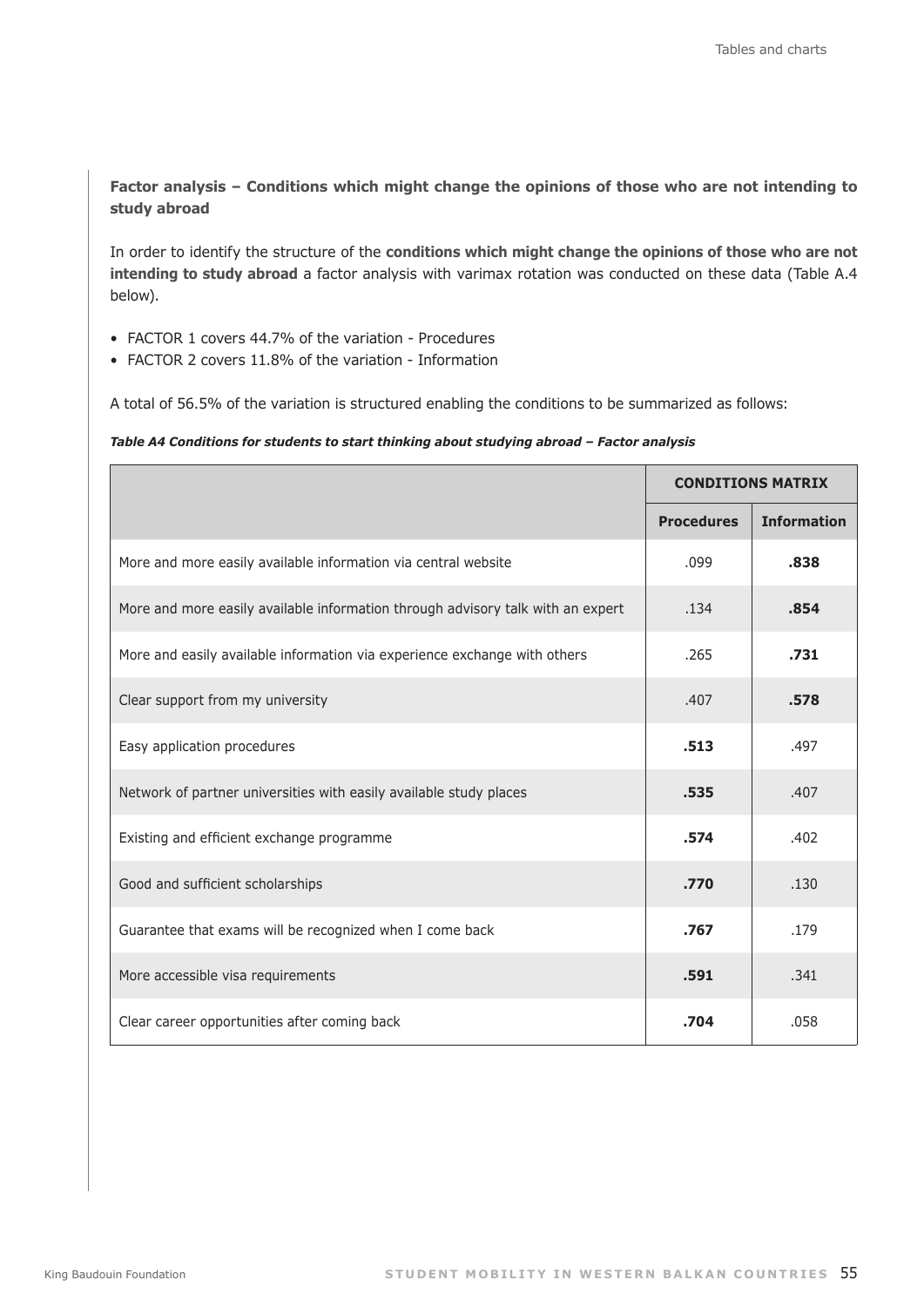Tables and charts



#### **Chart A6 Country perspective in structure of conditions**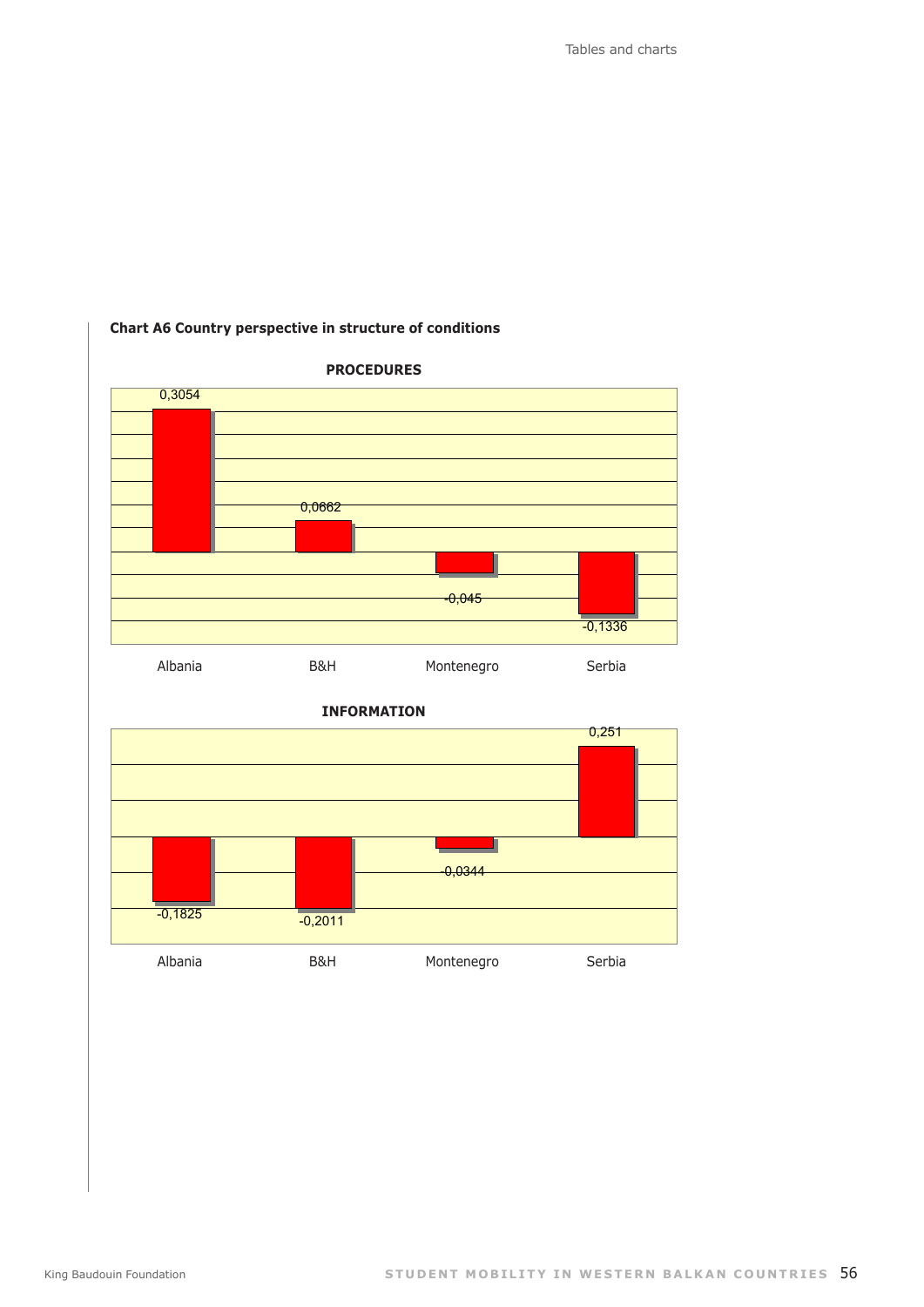

www.kbs-frb.be

You can find further information about our projects, events and publications on www.kbs-frb.be. An electronic e-mail is also available if you would like to keep up to date with our activities.

Please address any questions you may have to us at info@kbs-frb.be or call us on +32 (0)70-233 728.

> King Baudouin Foundation, Rue Brederodestraat 21, B-1000 Brussels + 32 (0)2-511 18 40, fax + 32 (0)2-511 52 21

For donors resident in Belgium, any gift of €30 or more will qualify for tax deduction. Bank account 000-0000004-04 IBAN BE10 0000 0000 0404 BIC BPOTBEB1 The King Baudouin Foundation is an independent and pluralistic foundation whose aim is to serve society. Our objective is to make a lasting contribution to justice, democracy and respect for diversity. Each year, the Foundation provides financial support for some 2,000 organizations and individuals committed to building a better society. Our fields of activity for the coming years are poverty, democracy, heritage, philanthropy, health, leadership, local engagement, migration and development. The Foundation was created in 1976, to mark the 25th anniversary of King Baudouin's reign.

We operate with an annual budget of 48 million euros. As well as our own capital and the large donation we receive from the National Lottery, we manage Funds created by private individuals, associations and businesses. The King Baudouin Foundation also receives donations and bequests.

The King Baudouin Foundation's Board of Governors draws up broad lines of action and oversees the transparency of our management. Some 50 colleagues are responsible for implementing our actions. The Foundation operates out of Brussels, but we are active at Belgian, European and international level. In Belgium, we have projects at local, regional and federal level.

We combine various working methods to achieve our objectives. We support third-party projects, launch our own activities, provide a forum for debate and reflection, and foster philanthropy. The results of our projects are disseminated through a range of communication channels. The King Baudouin Foundation works with public services, associations, NGOs, research centres, businesses and other foundations. We have a strategic partnership with the European Policy Centre, a Brussels-based think tank.

Outside Belgium, the Foundation is particularly active in the Balkans in projects that promote EU integration, tackle human trafficking and defend minority rights. In Africa, we focus on projects involved in the fight against AIDS/HIV and in promoting local development. The King Baudouin Foundation is also a benchmark in international philanthropy thanks to, among others, the international Funds that we manage, the King Baudouin Foundation United States, and our role in the Transnational Giving Europe network.